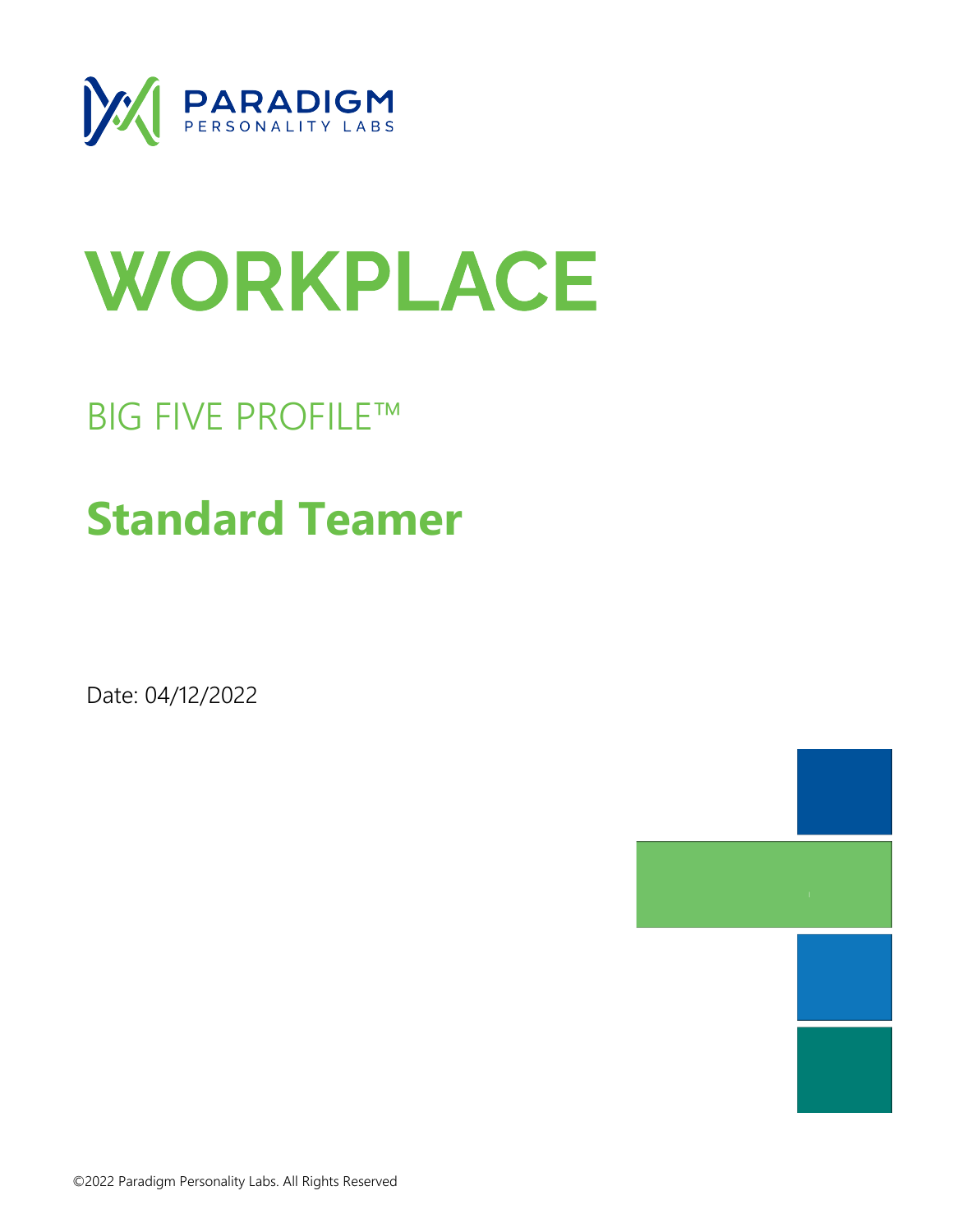

## TABLE OF CONTENTS

| Distribution of Supertrait Scores with Narrative Interpretation | 3  |
|-----------------------------------------------------------------|----|
| Distribution of Subtrait Scores with Narrative Interpretation   | 5  |
| Table of Individual Trait Scores                                | 11 |
| Chart of Team Names for Supertrait Distribution                 | 12 |
| Chart of Team Names for Subtrait Distribution                   | 13 |
| Capacity for Strategic and Tactical Thinking                    | 18 |
| <b>Conflict Proneness</b>                                       | 21 |
| Innovation versus Efficiency                                    | 25 |
| Leadership within the Team - Kotter's 13 Leadership             | 28 |
| Meredith Belbin's Nine Team Roles                               | 31 |
| Lencioni's Five Dysfunctions of Teams                           | 34 |
| McIntosh-Fletcher's Six Elements                                | 37 |
| Tuckman's Five Stages of Team Formation                         | 40 |
| <b>Resources for Teams</b>                                      | 43 |
| How To Use This Report                                          | 44 |

**Note 1:** In this report, when we analyze models developed elsewhere than Paradigm (such as the Lencioni), we are assessing the degree to which one's WorkPlace Big Five Profile™ scores would tend to provide natural energy for those models, based upon published definitions of the terms used in the models, research and/or logic. The scores contained in this report are only estimates of how one might score on the various models based upon WorkPlace Big Five Profile™ scores. Please note that actual behaviors at work might vary from the estimates for some individuals.

**Note 2:** If anyone in this Teamer Report had a WorkPlace Big Five Profile™ Report scored using a norm group other than the one designated in the header of this Teamer Report, then their WorkPlace Big Five Profile™ has been rescored using the norm group above. The norm group in the Header was designated for the original project. For comparison purposes on the team report, everyone should be scored using the same norm group.

**Note 3:** The date on this report reflects the date that this report was run. The individual dates on which the participants completed their WorkPlace assessments are available upon request.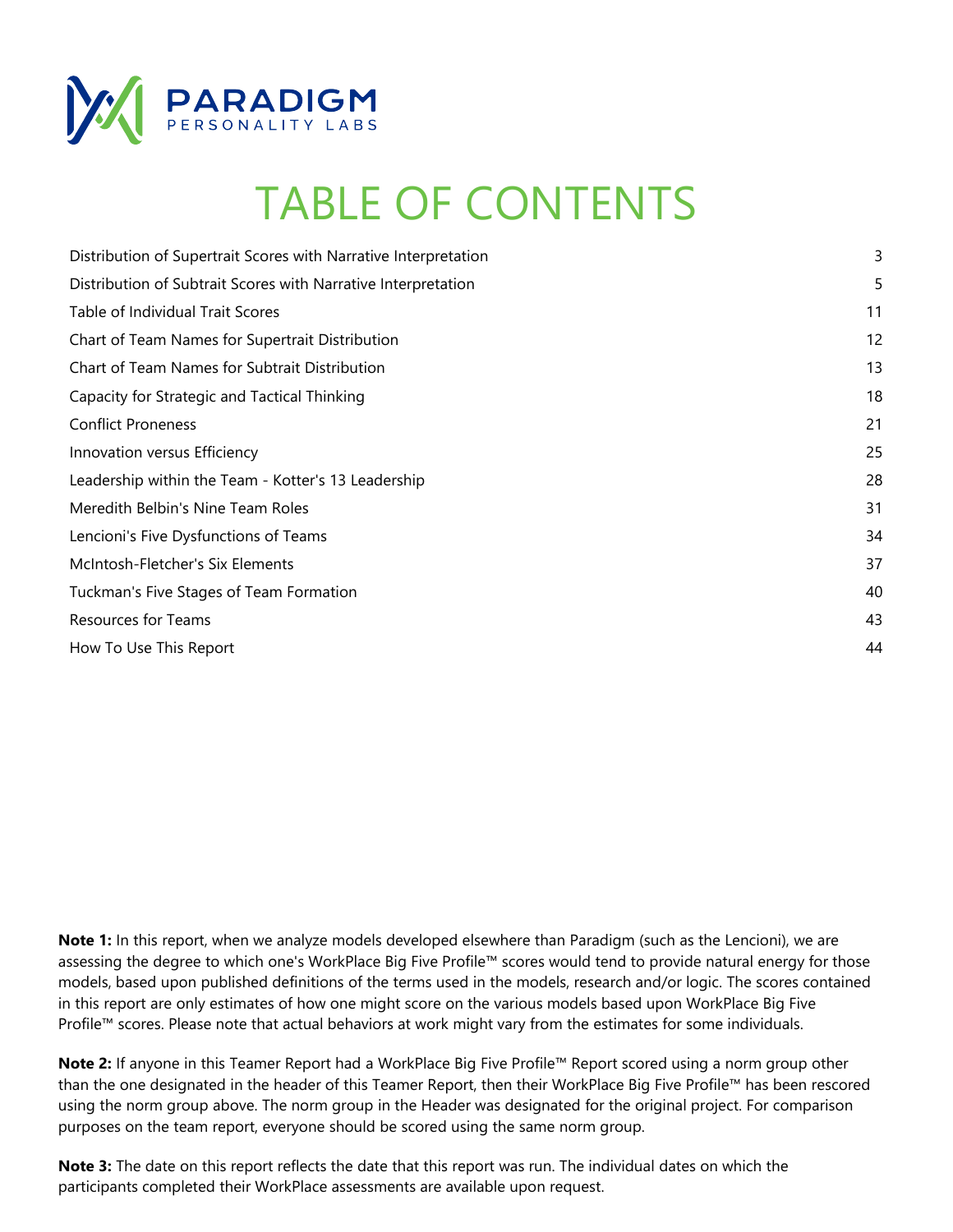## **Distribution of Supertrait Scores with Narrative Interpretation**

*Your Team's Distribution of Supertrait Scores*

|             | <b>LOW</b>     | <b>MED</b>     | <b>HIGH</b>   |
|-------------|----------------|----------------|---------------|
|             | Resilient =    | Responsive $=$ | Reactive $=$  |
| N           |                | 4              | $\mathbf{2}$  |
|             | $Introvert =$  | Ambivert $=$   | Extravert $=$ |
| E           | 6              | Ő              |               |
| $\mathbf O$ | Preserver =    | $Modern =$     | Explorer $=$  |
|             | 6              | $\bullet$      |               |
|             | Challenger $=$ | Negotiator $=$ | Adapter $=$   |
| A           |                | 4              | 2             |
|             | $Flexible =$   | Balanced =     | $Focused =$   |
| C           |                |                |               |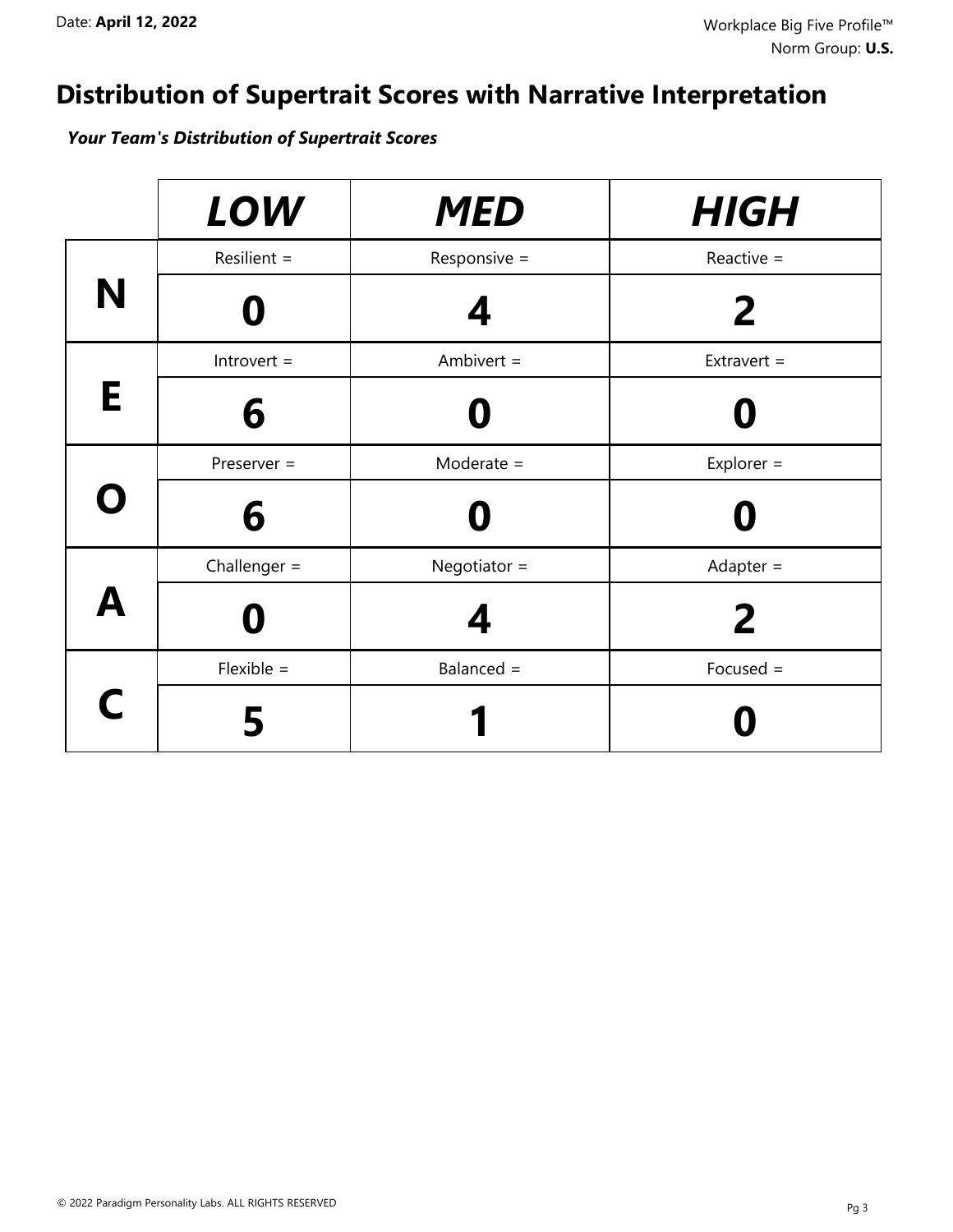Your team contains no one scoring low on N, which suggests that your team is always highly reactive emotionally, and that it needs to express such feelings before it is able to engage in problem solving. A majority of your team scores in the middle area on N, which suggests that the overt expression of emotion will be situational. When all appears quiet during a discussion, be sure to check with all members to ensure that unexpressed feelings are aired. Somewhere around one-third of your team scores high on N, and these members typically show emotion when the team is together. Higher scores on N are often the conscience of the organization, so be sure to view them as such.

All of your team scores low on E, which suggests that members typically hold in opinions and feelings. Be careful that the opinions of all are expressed before beginning problem solving. If you don't know what the lower Es are thinking, it is typically because you haven't asked them. Your team contains no one scoring in the middle range of E, which suggests that your team is comprised of extremes. Members are either extremely expressive, or hold in opinions and feelings, or both. Your team contains no one scoring high on E, which suggests that your team is seldom highly expressive or talkative. Make it a standard practice to check with members before solving problems, so all opinions can guide problem solving.

All of your team scores low on O, which suggests that, when your team is approaching a situation, there is an extremely strong tendency to protect the status quo, with sparse energy for trying new approaches. You would likely benefit from inviting one or more persons outside the team to suggest new or alternative approaches that might not naturally occur to your members. Do not reject their suggestions outright, but rather have a rational way of evaluating them. Your team contains no one scoring in the middle range of O, which suggests that your team is comprised of extremes. Members are either extremely full of new ideas when approaching a situation, or insistent on maintaining the status quo, or both. Your team contains no one scoring high on O, which suggests that your team is seldom innovative. When discussing important plans and decisions, make it standard practice to explicitly ask members for new approaches, and consider asking an outsider for suggestions.

Your team contains no one scoring low on A, which suggests that you rarely, if ever, have strong challengers or aggressors when discussing important plans and decisions. It also suggests members tend to defer to the most dominant point of view. As a result, issues may not be resolved with the benefit of all relevant information. Be sure to encourage all members to air their points of view on the issue as part of the team process. A majority of your team scores in the middle area on A, which suggests that most team members have a negotiator outlook and are able to keep all team members' points of view in mind. Somewhere around one-third of your team scores high on A, which suggests that your team has a balance of higher and lower scorers on A. Designate a facilitator during important discussions—either a mid-A team member or an outsider—to make sure that all points of view are represented and heard.

More than four-fifths of your team scores low on C, which suggests that few members are focused, organized, and methodical during difficult discussions. As a result, and because of the very strong tendency to be spontaneous and diffused in focus, issues can end up being volatile, protracted, or even unresolved, unless the team puts itself in the hands of a disciplined facilitator. Less than one-fifth of your team score in the middle range of C, which suggests that your team is comprised mostly of extremes. Members are either extremely focused and disciplined during difficult discussions, or extremely spontaneous and diffused, or both. If either extreme is missing, your team would benefit from inviting an outsider to play that role, or by asking one of the members to play that role. Your team contains no one scoring high on C, which suggests that your team seldom moves methodically towards closure of issues without good data gathering. If deliberations become prolonged, ask one of your higher mid-C scoring members, or an outsider, to facilitate your process in a more disciplined manner.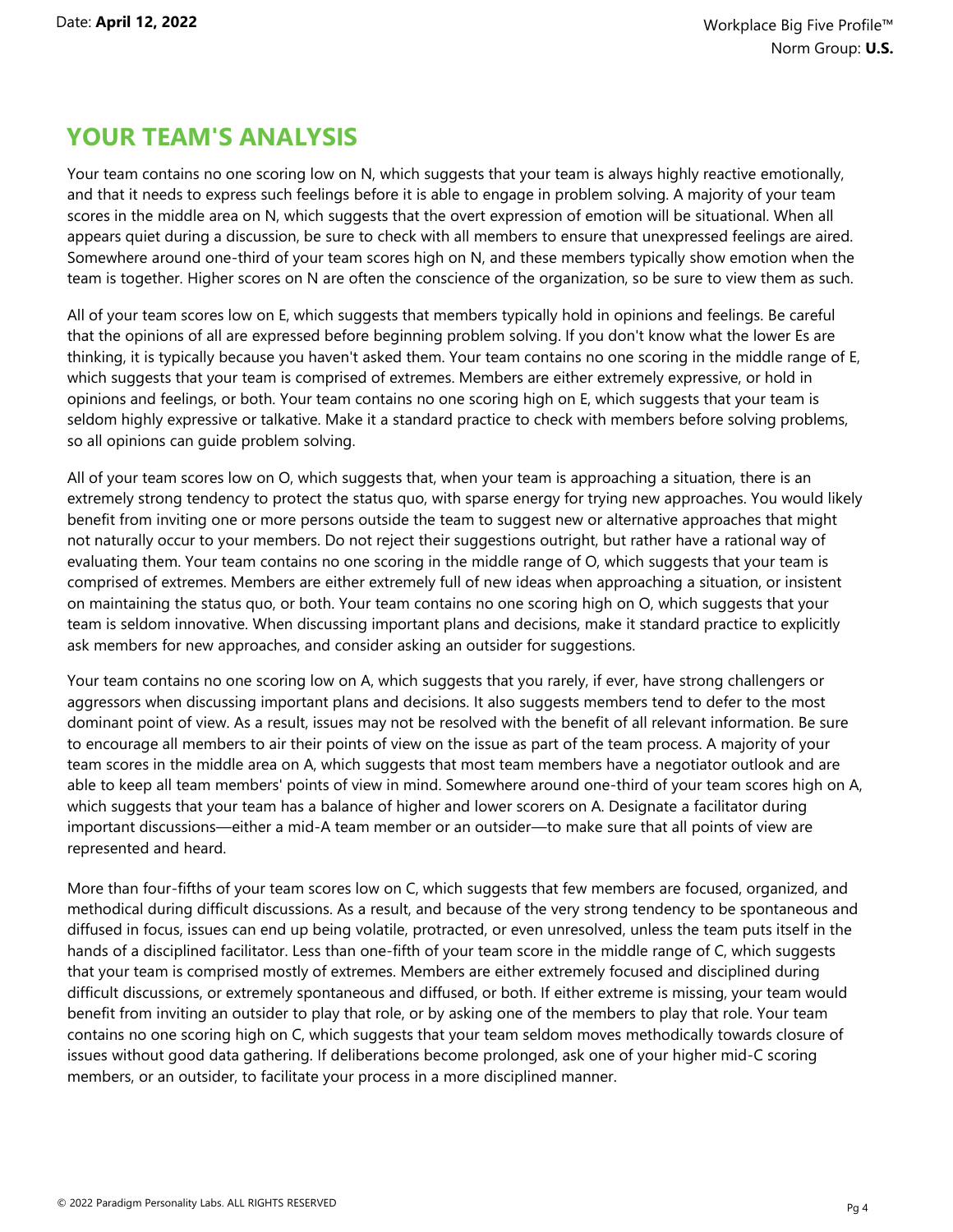## **Distribution of Subtrait Scores**

## **INTRODUCTION**

This section presents all 28 trait scores for your team. In the first table below, we show how many team members score in each of the three levels, along with a key word or phrase to describe the levels for each trait. The "Low" scoring column shows the number of team members who score below 44.5 on the trait, while the "High" column shows the number of team members who score 55.5 and higher. The "Middle" column shows the number of team members who score from 44.5 to 55.49.

#### *Your Team's Scores*

| <b>Trait</b>   |                                 | Low              |                                 | Mid              |                                    | High             |
|----------------|---------------------------------|------------------|---------------------------------|------------------|------------------------------------|------------------|
| $\mathsf{N}$   | Resilient                       | $\mathbf 0$      | Responsive                      | 4                | Reactive                           | $\overline{2}$   |
| Е              | Introvert                       | 6                | Ambivert                        | $\pmb{0}$        | Extravert                          | 0                |
| O              | Preserver                       | 6                | Moderate                        | 0                | Explorer                           | $\boldsymbol{0}$ |
| A              | Challenger                      | $\boldsymbol{0}$ | Negotiator                      | 4                | Adapter                            | $\overline{2}$   |
| $\mathsf{C}$   | Flexible                        | 5                | <b>Balanced</b>                 | 1                | Focused                            | $\bf{0}$         |
| N <sub>1</sub> | Always at ease                  | $\overline{2}$   | Concerned on occasion           | 4                | <b>Frequently worries</b>          | 0                |
| N <sub>2</sub> | Usually calm                    | $\bf{0}$         | <b>Occasionally heated</b>      | 1                | Often hot                          | 5                |
| N <sub>3</sub> | <b>Optimistic explanations</b>  | 1                | <b>Realistic explanations</b>   | 4                | <b>Pessimistic explanations</b>    | 1                |
| N4             | Rapid rebound time              | $\bf{0}$         | Moderate rebound time           | $\bf{0}$         | Longer rebound time                | 6                |
| E <sub>1</sub> | Holds positive feelings         | 1                | Shows positive feelings         | 4                | Typically warm/enthusiastic        | 1                |
| E <sub>2</sub> | Prefers working alone           | 3                | OK working with others          | 3                | Prefers working with others        | 0                |
| E3             | Prefers to be in one place      | 4                | Moderate activity level         | 2                | <b>Typically physically active</b> | 0                |
| E4             | Independent of others           | $\overline{2}$   | Shows some leadership           | 3                | <b>Enjoys leading others</b>       | 1                |
| E5             | Skeptical of others             | 6                | Somewhat trusting               | $\boldsymbol{0}$ | Readily trusts others              | 0                |
| E <sub>6</sub> | Unconcerned with tact           | 6                | Moderately tactful              | $\pmb{0}$        | <b>Typically tactful</b>           | $\bf{0}$         |
| O <sub>1</sub> | Implements plans                | 5                | <b>Creates &amp; implements</b> | 1                | Creates new plans                  | 0                |
| O <sub>2</sub> | <b>Prefers simplicity</b>       | 5                | <b>Creates implements</b>       | 1                | Seeks complexity                   | 0                |
| O <sub>3</sub> | <b>Uses traditional methods</b> | 4                | Some comfort with change        | 2                | Readily accepts change             | 0                |
| A <sub>1</sub> | Interest in self needs          | $\boldsymbol{0}$ | Bal of self others needs        | 6                | Interest in others needs           | 0                |
| A <sub>2</sub> | <b>Welcomes argument</b>        | $\boldsymbol{0}$ | Seeks resolution                | 5                | Seeks harmony                      | 1                |
| A <sub>3</sub> | Wants acknowledgment            | $\bf{0}$         | Some acknowledgment             | 3                | Uncomf receiving praise            | 3                |
| A4             | <b>Expresses opinions</b>       | $\bf{0}$         | Often expresses opinion         | $\overline{2}$   | Keeps opinions to self             | 4                |
| C1             | Low need to polish              | 4                | Sometimes polishes              | 2                | Always refines/polishes            | 0                |
| C <sub>2</sub> | Little organization             | 4                | <b>Some Organization</b>        | 2                | Everything is organized            | 0                |
| C <sub>3</sub> | OK w/current achievement        | 5                | Desires achievement             | 0                | Craves more achievement            | 1                |
| C <sub>4</sub> | Easily shifts tasks             | 1                | Shifts task as necessary        | 5                | Must finish bef shifts tasks       | 0                |
| C <sub>5</sub> | Spontaneous                     | 4                | Does some planning              | 2                | Plans for everything               | $\boldsymbol{0}$ |
| C <sub>6</sub> | <b>Resists details</b>          | 4                | <b>Attends to details</b>       | 1                | <b>Attentive to details</b>        | 1                |
|                |                                 |                  |                                 |                  |                                    |                  |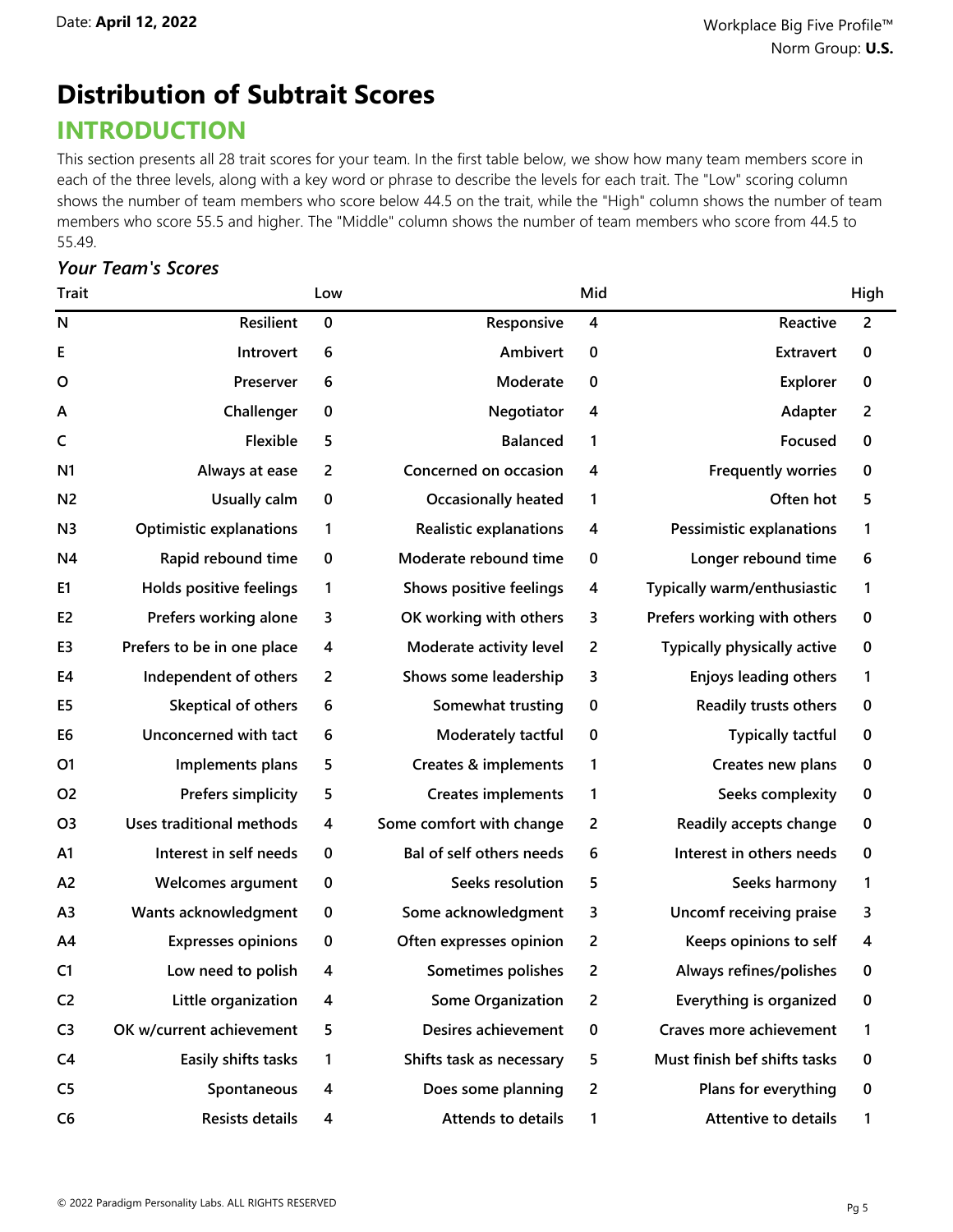The table below provides all the descriptive numbers for your team. It does not have the level labels of the previous table, but it does contain team averages and standard deviations, along with the frequency of members scoring high, middle, and low. In the population at large, approximately 38% score in the middle, with approximately 31% scoring in each of the other two (low and high). Or, put more simply, typically, about 1/3

score in the low, 1/3 in the middle, and 1/3 in the high. The two far right columns present the team average and the team standard deviation (SD). The standard deviation is a way of describing how varied, or diverse, or heterogeneous, the scores are for a trait, with higher numbers indicating greater diversity and lower numbers indicating more similarity.

| <b>Trait</b>   |                           | Low            | Middle                  | High                    | Average | SD      |
|----------------|---------------------------|----------------|-------------------------|-------------------------|---------|---------|
| ${\sf N}$      | <b>Need for Stability</b> | $\pmb{0}$      | $\overline{\mathbf{4}}$ | $\overline{2}$          | 54      | 4.0     |
| E              | Extraversion              | $\bf 6$        | $\pmb{0}$               | $\pmb{0}$               | 38      | 3.1     |
| $\mathsf O$    | Originality               | 6              | $\bf{0}$                | $\pmb{0}$               | 38      | 3.3     |
| A              | Accommodation             | $\pmb{0}$      | $\overline{\mathbf{4}}$ | $\overline{2}$          | 55      | 5.1     |
| $\mathsf{C}$   | Consolidation             | 5              | 1                       | $\pmb{0}$               | 40      | 4.2     |
| N <sub>1</sub> | Worry                     | $\overline{2}$ | 4                       | $\pmb{0}$               | 45      | 5.4     |
| N <sub>2</sub> | Intensity                 | $\pmb{0}$      | $\mathbf{1}$            | $\overline{\mathbf{5}}$ | 62      | 4.8     |
| N <sub>3</sub> | Interpretation            | 1              | $\overline{\mathbf{4}}$ | 1                       | 49      | 8.4     |
| N <sub>4</sub> | <b>Rebound Time</b>       | $\pmb{0}$      | 0                       | $\bf 6$                 | 59      | 2.7     |
| E1             | Warmth                    | 1              | $\overline{\mathbf{4}}$ | 1                       | 48      | $5.2$   |
| E <sub>2</sub> | Sociability               | 3              | 3                       | $\pmb{0}$               | 47      | 4.3     |
| E <sub>3</sub> | <b>Energy Mode</b>        | 4              | $\overline{2}$          | $\pmb{0}$               | 44      | 2.2     |
| E4             | <b>Taking Charge</b>      | $\overline{2}$ | 3                       | 1                       | 48      | 6.3     |
| E <sub>5</sub> | <b>Trust of Others</b>    | $\bf 6$        | $\pmb{0}$               | $\pmb{0}$               | 38      | 5.8     |
| E <sub>6</sub> | <b>Tact</b>               | $\bf 6$        | 0                       | $\pmb{0}$               | 29      | $6.0$   |
| O1             | Imagination               | 5              | $\mathbf{1}$            | $\pmb{0}$               | 40      | 7.6     |
| O <sub>2</sub> | Complexity                | 5              | 1                       | $\pmb{0}$               | 41      | $6.0$   |
| O <sub>3</sub> | Change                    | 4              | $\overline{2}$          | $\pmb{0}$               | 41      | 5.1     |
| A1             | <b>Others' Needs</b>      | $\bf{0}$       | $\bf 6$                 | $\pmb{0}$               | 48      | 1.5     |
| A <sub>2</sub> | Agreement                 | $\pmb{0}$      | 5                       | $\mathbf{1}$            | 54      | 4.3     |
| A3             | Humility                  | $\pmb{0}$      | 3                       | 3                       | 57      | 5.4     |
| A4             | Reserve                   | $\pmb{0}$      | $\overline{2}$          | 4                       | 56      | 8.0     |
| C1             | Perfectionism             | 4              | $\overline{2}$          | $\pmb{0}$               | 42      | 7.1     |
| C <sub>2</sub> | Organization              | 4              | $\overline{2}$          | $\pmb{0}$               | 45      | 3.7     |
| C <sub>3</sub> | <b>Drive</b>              | 5              | $\pmb{0}$               | $\mathbf{1}$            | 39      | 12.5    |
| C <sub>4</sub> | Concentration             | $\mathbf{1}$   | 5                       | $\pmb{0}$               | 46      | 2.2     |
| C <sub>5</sub> | Methodicalness            | 4              | $\overline{2}$          | $\pmb{0}$               | 43      | 5.2     |
| C6             | Detail                    | 4              | $\mathbf{1}$            | $\mathbf{1}$            | 45      | $6.7\,$ |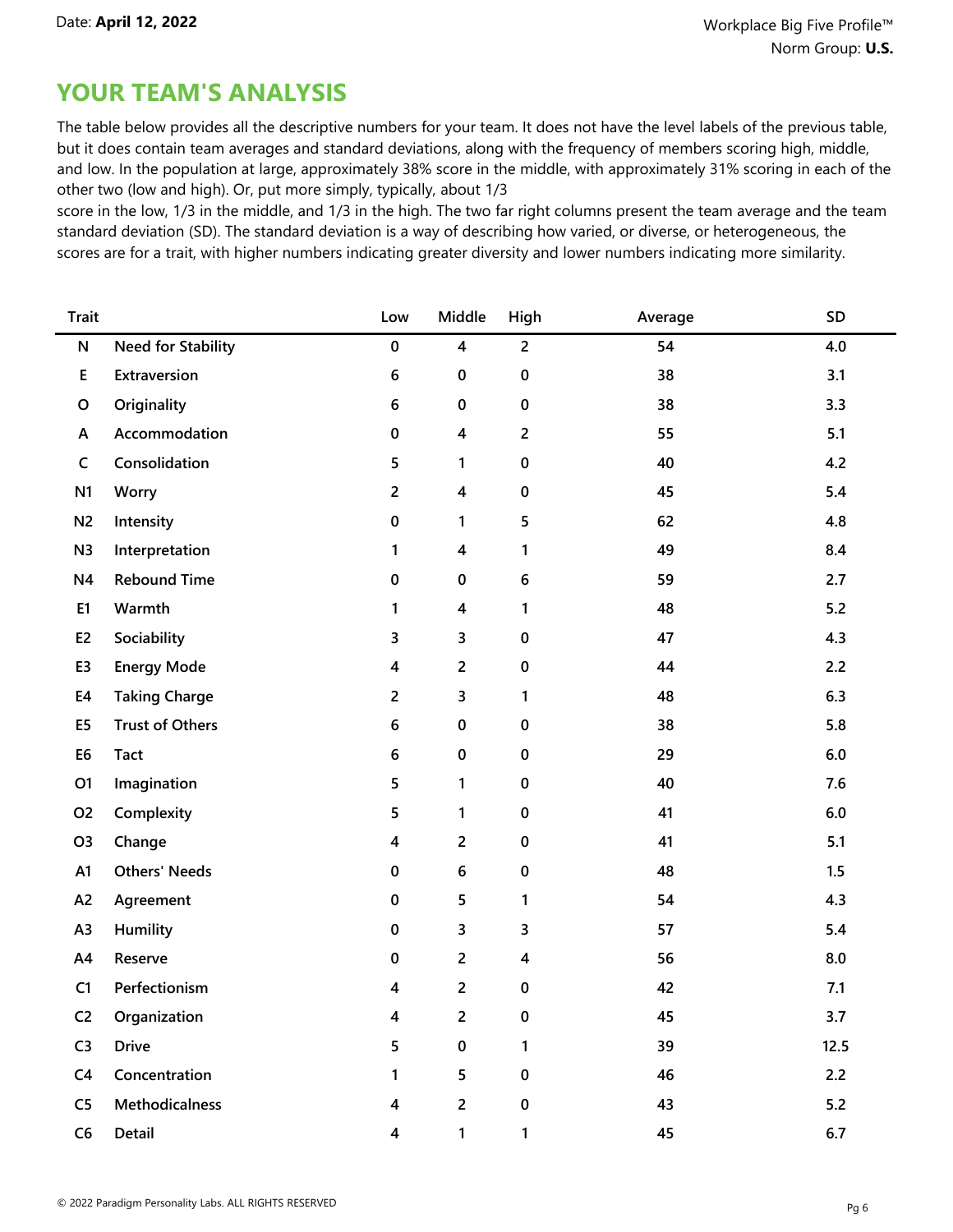## **INTERPRETATION OF RESULTS**

#### N1: WORRY

Your team contains a balance of persons scoring lower and higher on N1, which suggests that, while your team often worries a lot and shows anxiety, there is a significant presence on the team that is calm and comfortable with rational planning, decision making, and problem solving. A majority of your team score in the middle area on N1, which suggests that the overt expression of anxiety will be situational. When all appears quiet during a discussion, be sure to check with all members to ensure that unexpressed worries get on the table. Your team contains no one scoring high on N1, which suggests that your team seldom shows anxiety. Make it a standard practice to check members' feelings before problem solving, in order that their opinions can guide your deliberations. Higher scores on N1 are often the "conscience of the organization," so their absence requires special attention to checking the barometer of the team.

#### N2: INTENSITY

Your team contains no one scoring low on N2, which suggests that your team is prone to temper flareups, and that it needs to get feelings expressed before being able to engage in problem solving. Fewer than one-fifth of your team score in the middle range of N2, which suggests that your team is comprised mostly of extremes--either full of temper flareups, or extremely calm and rational, or both. More than four-fifths of your team score high on N2, and these members typically have temper flareups when together. Higher scores on N2 are often the "conscience of the organization," so be sure to view them as such. However, the absence of lower N2 can hinder problem solving--be sure to identify team members who find it easier to remain calm in discussions, and use them to help in facilitating problem solving.

#### N3: INTERPRETATION

Under one-fifth of your team scores low on N3, which suggests that your team typically is pessimistic, and that it needs to get such feelings expressed before being able to engage in problem solving. A majority of your team score in the middle area on N3, which suggests that the team has a tendency towards realism--neither overly optimistic nor pessimistic. Fewer than one-fifth of your team score high on N3, which suggests that your team seldom shows pessimism. Make it a standard practice to check members' feelings before problem solving, in order that their opinions can guide deliberations. Higher scores on N3 are often the "conscience of the organization," so their absence requires special attention to checking the barometer of the team.

#### N4: REBOUND TIME

Your team contains no one scoring low on N4, which suggests that your team is always slow to recover from a crisis, and that it needs to take time off task before resuming. Your team contains no one scoring in the middle range of N4, which suggests that your team is comprised of extremes--either slow to recover from a crisis, or quick to bounce back, or a mixture of both. All of your team scores high on N4, which means that your team typically has difficulty bouncing back after a crisis. Be sure to take some time to recover before resuming.

#### E1: WARMTH

Under one-fifth of your team scores low on E1, which suggests that your team is characterized by abundant warmth and enthuasiasm. Value the observations of your more silent, observant members. A majority of your team score in the middle area on E1, which suggests that the level of enthusiasm depends on the situation. Fewer than one-fifth of your team score high on E1, which suggests that your team is more often cool and business like than warm and enthusiastic.

#### E2: SOCIABILITY

A majority of your team scores low on E2, which suggests that a minority of your team is sociable and prone to spend time in meetings. Ensure that you allot sufficient time as a team for dialog on significant issues. A majority of your team score in the middle area on E2, which suggests that the tendency to call meetings depends on the situation. Your team contains no one scoring high on E2, which suggests that your team is seldom very sociable, and is unlikely to spend much time in meetings.

#### E3: ENERGY MODE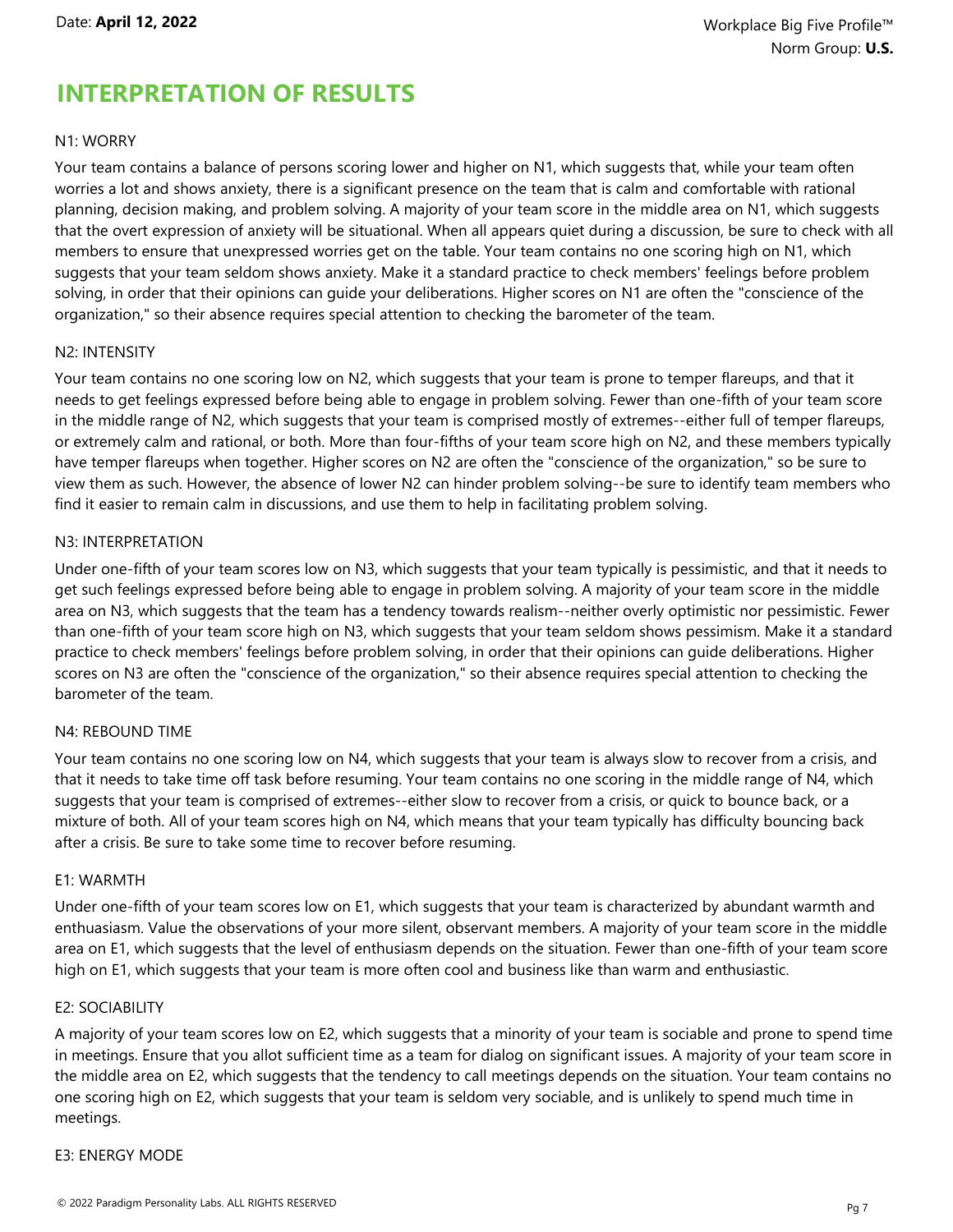A majority of your team scores low on E3, which suggests that a minority of your team is physically active, with most preferring more sedentary/desk work. Your team contains a significant number of persons scoring in the middle area on E3, which suggests that the preference for desk work or physically active work depends on the situation. Your team contains no one scoring high on E3, which suggests that your team shows a preference for more sedentary work, resisting more physically active roles.

#### E4: TAKING CHARGE

Your team contains a balance of persons scoring lower and higher on E4, which suggests that, while your team has abundant leadership resources, some members are less comfortable with the leadership role. A majority of your team score in the middle area on E4, which suggests that the tendency to take charge is situational, with some taking charge at some times, and others at other times. Fewer than one-fifth of your team score high on E4, which suggests that your team is strongly independent, with few members taking naturally to the leadership role.

#### E5: TRUST OF OTHERS

All of your team scores low on E5, which suggests that all members tend to be distrustful of others. Take care to build trust through good accountability and communication. Your team contains no one scoring in the middle range of E5, which suggests that your team is comprised of extremes--either extremely trusting or extremely skeptical, or both. Your team contains no one scoring high on E5, which suggests that your team is typically skeptical and low in trust. Build trust through good accountability and communication.

#### E6: TACT

All of your team scores low on E6, which suggests that all members are somewhat blunt and forthright. Take precautions when speaking with outsiders, and check for hurt feelings. Your team contains no one scoring in the middle range of E6, which suggests that your team is comprised of extremes--either extremely blunt or extremely tactful, or both. Your team contains no one scoring high on E6, which suggests that your team is seldom tactful. Be sure to check for hurt feelings.

#### O1: IMAGINATION

More than four-fifths of your team scores low on O1, which suggests that, when your team is approaching a situation, there is a very strong tendency to continue with the way things are, rather than to come up with new approaches. Fewer than one-fifth of your team score in the middle range of O1, which suggests that your team is comprised of extremes- either extremely creative, or extremely no-nonsense, or both. Your team contains no one scoring high on O1, which suggests that your team is extremely no-nonsense and unlikely to be particularly creative in addressing issues.

#### O2: COMPLEXITY

More than four-fifths of your team scores low on O2, which suggests that, when your team is approaching a situation, there is a tendency to simplify and eliminate complicating factors--just make sure you don't simplify too much. Fewer than one-fifth of your team score in the middle range of O2, which suggests that your team is comprised of extremes--with some members comfortable with complex issues and problems, and other members preferring to keep it simple, or both. Your team contains no one scoring high on O2, which suggests that your team resists dealing with overly complex issues, preferring to simplify and narrow the scope to keep it manageable.

#### O3: CHANGE

A majority of your team scores low on O3, which suggests that you typically experience resistance to change. Involve resistors in planning the change effort. Your team contains a significant number of persons scoring in the middle area on O3, which suggests that the level of comfort with change will depend on the situation. Your team contains no one scoring high on O3, which suggests that your team has no members who are naturally prone to accept change readily. When change is necessary, involve members in the planning to increase acceptance.

#### A1: OTHERS' NEEDS

Your team contains no one scoring low on A1, which suggests that you rarely, if ever, experience selfish holdouts for personal agendas or needs, with most members being team players. Check periodically to ensure that all members'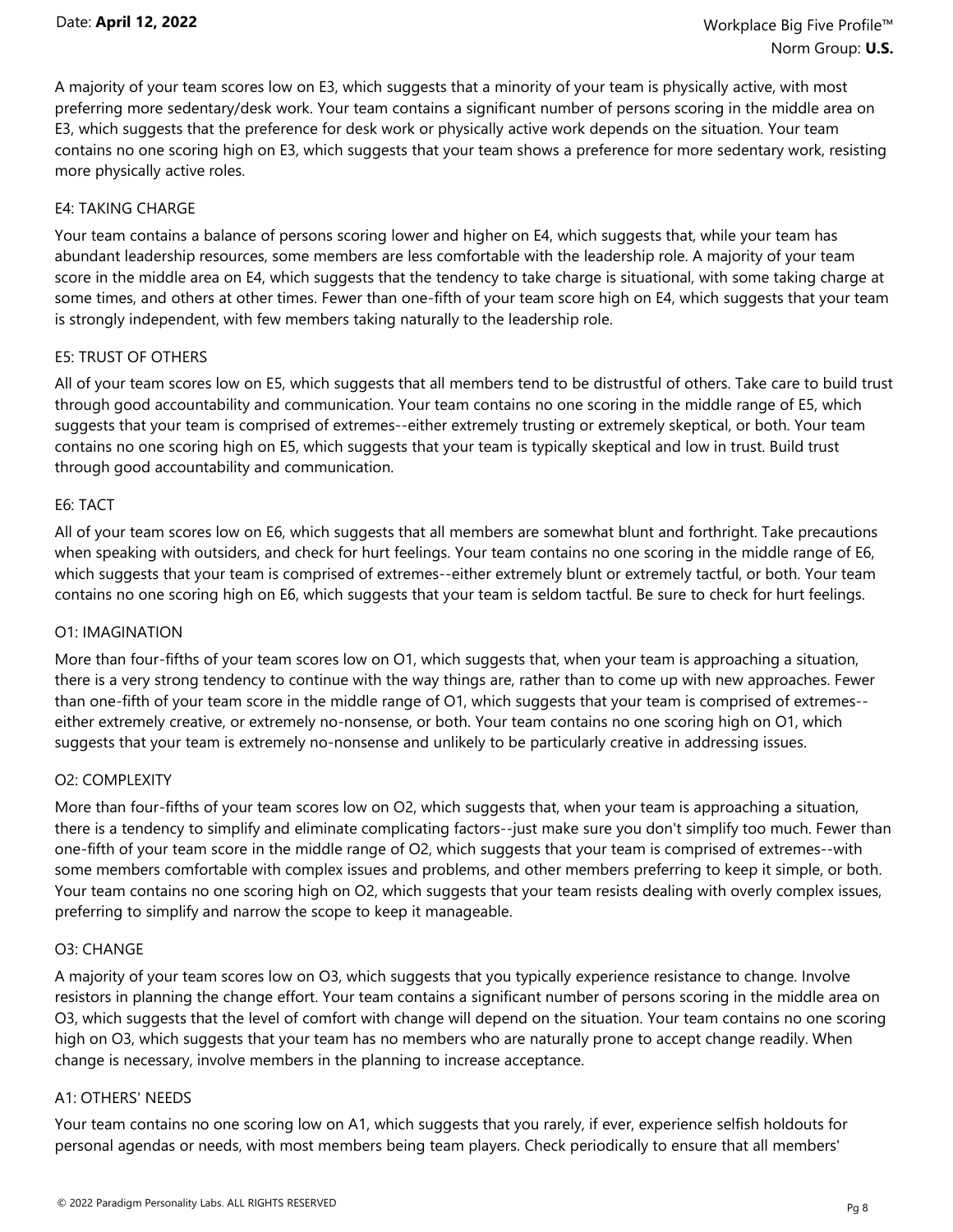reasonable needs are being met. Everyone on your team scores in the middle area on A1, which suggests that all team members have a "Negotiator" outlook and are able to keep all team members' needs in mind. Your team contains no one scoring high on A1, which suggests that your team members tend to argue for their personal needs, perhaps with insufficient consideration of overall team needs. Consider asking your highest scoring member to facilitate.

#### A2: AGREEMENT

Your team contains no one scoring low on A2, which suggests that the team rarely, if ever, has strong arguments or conflicts, and that members tend to defer to the wishes of the most dominant point of view. Ensure that all points of view get aired. A large majority of your team score in the middle area on A2, which suggests that most team members have a "Negotiator" outlook and are able to keep all team members' points of view in mind. Fewer than one-fifth of your team score high on A2, which suggests that your team has no members who are averse to conflict. As a result, discussions can be highly argumentative. Keep team goals clearly in mind as a way of managing conflict.

#### A3: HUMILITY

Your team contains no one scoring low on A3, which suggests that you rarely, if ever, experience arrogance or attentionseeking in the team context. Nonetheless, ensure that appropriate recognition reaches those who deserve it. A majority of your team score in the middle area on A3, which suggests that strong egos do not dominate the group. Ensure that all who deserve it get recognized. A majority of your team score high on A3, which suggests that your team is normally characterized by humility and low need for recognition. Ensure that those who deserve it get recognized.

#### A4: RESERVE

Your team contains no one scoring low on A4, which suggests that you rarely, if ever, have energetic, extended discussions of issues, with most members tending to keep their views to themselves. Take precautions to obtain good information on critical concerns. Your team contains a significant number of persons scoring in the middle area on A4, which suggests that some discussions may be more thorough than others. Ensure that all have input on critical issues. A majority of your team score high on A4, which suggests that some of your team discussions may be brief and cursory. On critical issues, take precautions to enable more reserved members to express their views.

#### C1: PERFECTIONISM

A majority of your team scores low on C1, which suggests that most of your team are casual about standards, with fewer having a more perfectionistic orientation. Ensure that the latter are used appropriately. Your team contains a significant number of persons scoring in the middle area on C1. These are like "utility players," who can be used either for more perfectionistic tasks or those requiring a more casual approach. Use them accordingly. Your team contains no one scoring high on C1, which suggests that no one on your team is naturally perfectionistic. For areas that require perfectionism, identify the best person to achieve it.

#### C2: ORGANIZATION

A majority of your team scores low on C2, which suggests most of your team is comfortable with disorganization and lack of structure. Ensure that aspects of the team's responsibility that need structure or organization get the proper attention. Your team contains a significant number of persons scoring in the middle area on C2. These members tend to be situational with respect to organization and structure. Ensure that they attend to the priorities that require structure and organization. Your team contains no one scoring high on C2, which suggests that your team contains no one who is naturally organized and structured. Ensure that priorities for organization and structure are attended by members most willing to address them.

#### C3: DRIVE

More than four-fifths of your team scores low on C3, which suggests that most of your team are not motivated by the need for achievement. Ensure that all buy in to the team's goals, and manage accordingly. Your team contains no one scoring in the middle range of C3, which suggests that your team is comprised of extremes--either extremely ambitious or extremely comfortable with current levels of achievement. Emphasize team goals for both elements, ensuring that individual ambition supports team priorities. Fewer than one-fifth of your team score high on C3, which suggests few are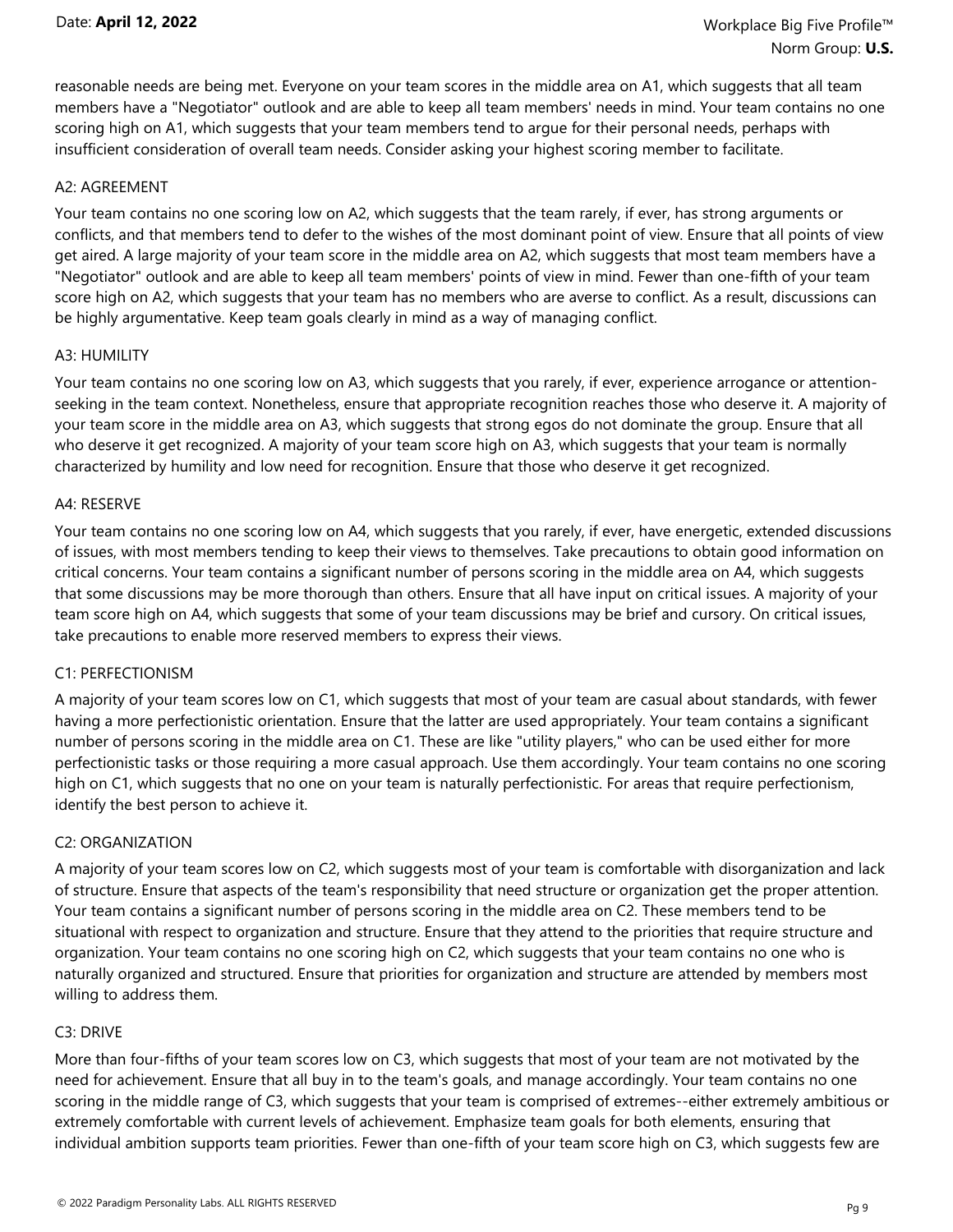motivated by a strong need to achieve. Focus on team goals, while building on the ambition of the few.

#### C4: CONCENTRATION

Under one-fifth of your team score low on C4, which suggests that your team typically finds it natural to stay on task and not get distracted. Ensure that time is allotted for exploring opportunities. A large majority of your team score in the middle area on C4. These members tend to be situational with respect to concentration--ensure that priorities requiring concentration are adequately addressed. Your team contains no one scoring high on C4, which suggests that your team tends to be characterized by easy distractibility and spontaneity. Take special precautions for tasks that require extended concentration.

#### C5: METHODICALNESS

A majority of your team scores low on C5, which suggests that your team has relatively few members who are planful and methodical. Take special precautions for tasks that would benefit from a more methodical approach. Your team contains a significant number of persons scoring in the middle area on C5, which suggests that many on your team are situational with respect to methodicalness. Ensure that those tasks requiring methodicalness are identified and assigned to members willing to adhere to the plan. Your team contains no one scoring high on C5, which suggests that your team may not take naturally to using methods or plans. Ensure that tasks requiring such plans or methods are assigned to members willing to adhere to them.

#### C6: DETAIL

A majority of your team score low on C6, which suggests that your team shows some preference for dealing with the big picture over attending to the details. Ensure that you have procedures in place to make sure that details don't fall between the cracks--proofreading, cross-checking, and so forth. Fewer than one-fifth of your team score in the middle range of C6, which suggests that your team is comprised of extremes--with some members concerned with the details, and others concerned with the big picture, or both. Under one-fifth of your team scores high on C6, which suggests that your team may underattend the details. With a preference for the big picture, establish procedures that ensure that details don't slip between the cracks: proofreading, cross-checking, and so forth.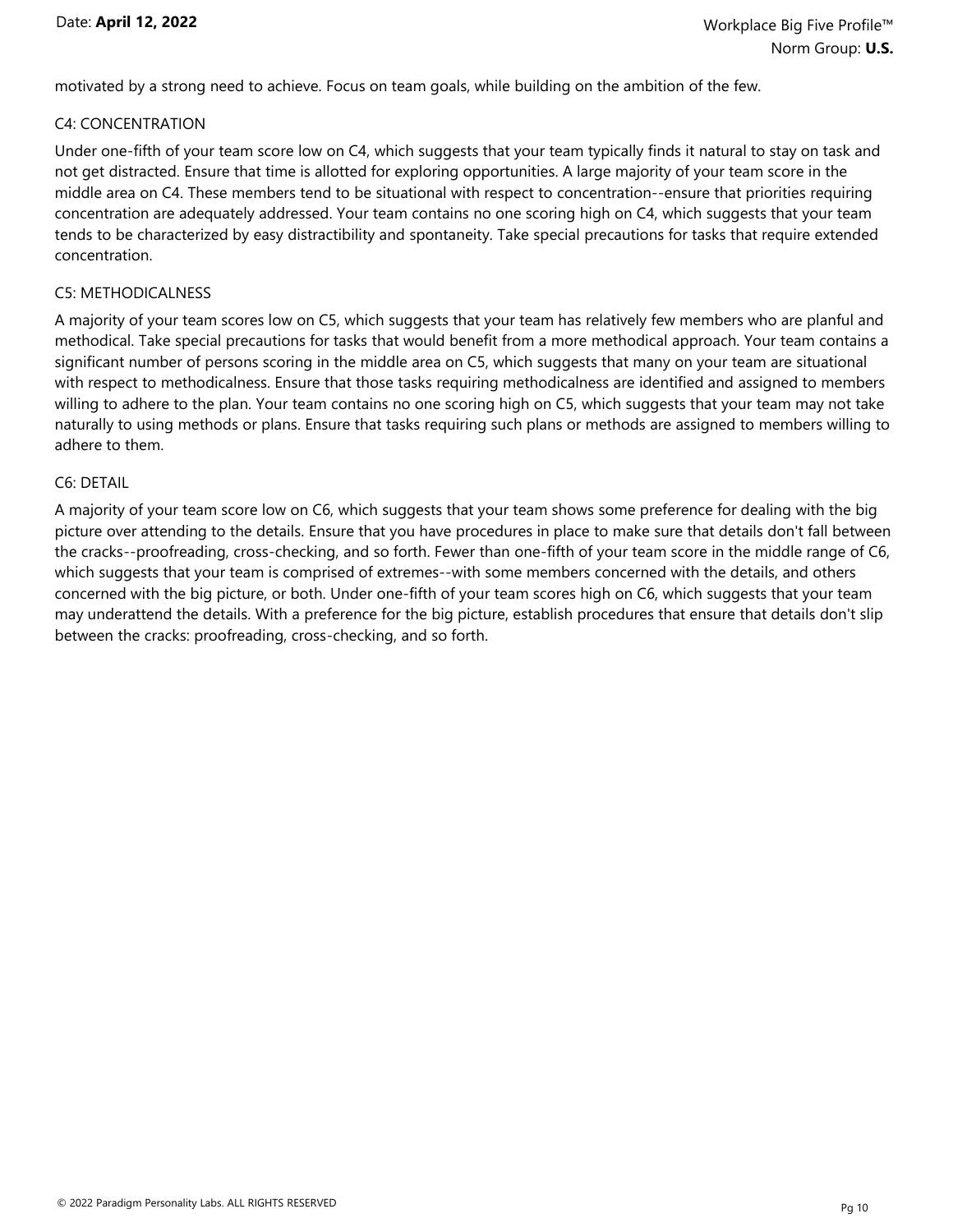## **Table of Individual Trait Scores**

|                    | Sample Person 1 | Sample Person 6 | Sample Person 5 | Sample Person 4 | Sample Person 3 | Sample Person 2 |
|--------------------|-----------------|-----------------|-----------------|-----------------|-----------------|-----------------|
| $\mathsf{N}$       | 53              | 59              | 56              | 53              | 47              | 54              |
| E                  | 37              | 37              | 34              | 37              | 43              | 40              |
| $\mathbf 0$        | 39              | 31              | 37              | 39              | 39              | 40              |
| $\pmb{\mathsf{A}}$ | 52              | 60              | 52              | 52              | 63              | 51              |
| $\mathsf{C}$       | 39              | 35              | 47              | 39              | 38              | 43              |
| N <sub>1</sub>     | 47              | 47              | 38              | 47              | 38              | 51              |
| N <sub>2</sub>     | 59              | 67              | 63              | 59              | 67              | 55              |
| N <sub>3</sub>     | 48              | 54              | 57              | 48              | 33              | 51              |
| N4                 | 58              | 61              | 64              | 58              | 58              | 57              |
| E1                 | 46              | 46              | 44              | 46              | 58              | 45              |
| E <sub>2</sub>     | 43              | 50              | 43              | 43              | 53              | 47              |
| E3                 | 43              | 43              | 43              | 43              | $46\,$          | 48              |
| E4                 | 43              | 60              | 47              | 43              | 47              | 47              |
| E5                 | 41              | $30\,$          | $30\,$          | 41              | 41              | 42              |
| E6                 | 35              | 22              | $30\,$          | 35              | 22              | 32              |
| 01                 | 42              | 25              | 42              | 42              | 39              | 47              |
| 02                 | 41              | 41              | 33              | 41              | 51              | 37              |
| 03                 | 41              | 46              | 46              | 41              | 32              | 41              |
| A1                 | 46              | 49              | 49              | 46              | 49              | 48              |
| A <sub>2</sub>     | 52              | 55              | 52              | 52              | 62              | $50\,$          |
| A3                 | 52              | 65              | 59              | 52              | 59              | 52              |
| A4                 | 56              | 59              | 45              | 56              | 69              | 51              |
| C1                 | 43              | 40              | $30\,$          | 43              | 47              | 51              |
| C <sub>2</sub>     | 44              | 44              | 52              | 44              | $41\,$          | 45              |
| C3                 | 39              | 27              | 61              | 39              | 27              | 42              |
| C <sub>4</sub>     | 46              | 46              | 46              | 46              | 49              | 42              |
| ${\sf C5}$         | 41              | 41              | 37              | 41              | 52              | 45              |
| C6                 | 42              | 42              | 57              | 42              | 39              | 49              |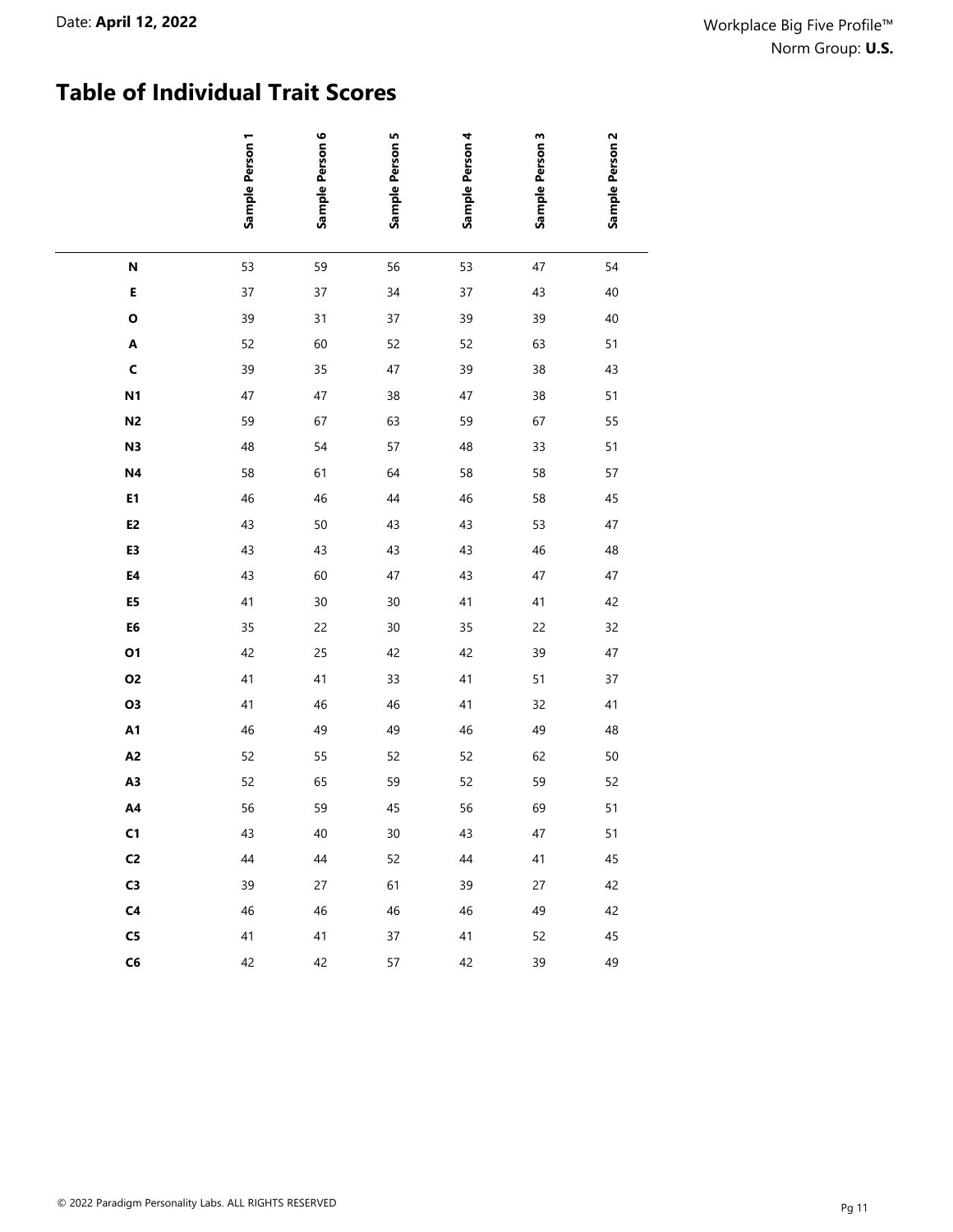## **Chart of Team Names for Supertrait Distribution**

| Low (0-44; 31%)                                                                                                                  | Mid (45-55; 38%)                                                                     | High (56-100; 31%)                       |
|----------------------------------------------------------------------------------------------------------------------------------|--------------------------------------------------------------------------------------|------------------------------------------|
| <b>RESILIENT (N-)</b>                                                                                                            | <b>RESPONSIVE (N=)</b>                                                               | <b>REACTIVE (N+)</b>                     |
| Typically free of stress                                                                                                         | Moderately susceptible to stress                                                     | Easily stressed                          |
|                                                                                                                                  | 47 Sample Person 3<br>53 Sample Person 1<br>54 Sample Person 2<br>53 Sample Person 4 | 56 Sample Person 5<br>59 Sample Person 6 |
| <b>INTROVERT (E-)</b>                                                                                                            | <b>AMBIVERT (E=)</b>                                                                 | <b>EXTRAVERT (E+)</b>                    |
| More solitary & quiet                                                                                                            | Sometimes solitary & quiet; sometimes more active                                    | In thick of the action                   |
| 37 Sample Person 1<br>40 Sample Person 2<br>43 Sample Person 3<br>37 Sample Person 4<br>34 Sample Person 5<br>37 Sample Person 6 |                                                                                      |                                          |
| <b>PRESERVER (O-)</b>                                                                                                            | <b>MODERATE (O=)</b>                                                                 | <b>EXPLORER (O+)</b>                     |
| More tactical                                                                                                                    | Sometimes tactical; sometimes strategic                                              | More strategic                           |
| 39 Sample Person 1<br>40 Sample Person 2<br>39 Sample Person 3<br>39 Sample Person 4<br>37 Sample Person 5<br>31 Sample Person 6 |                                                                                      |                                          |
| <b>CHALLENGER (A-)</b>                                                                                                           | <b>NEGOTIATOR (A=)</b>                                                               | <b>ADAPTER (A+)</b>                      |
| More challenging                                                                                                                 | Balance of challenging and deferring                                                 | More deferring                           |
|                                                                                                                                  | 52 Sample Person 1<br>51 Sample Person 2<br>52 Sample Person 4<br>52 Sample Person 5 | 63 Sample Person 3<br>60 Sample Person 6 |
| <b>FLEXIBLE (C-)</b>                                                                                                             | <b>BALANCED (C=)</b>                                                                 | <b>FOCUSED (C+)</b>                      |
| Parallel processor                                                                                                               | Sometimes parallel; sometimes serial                                                 | Serial processor                         |
| 39 Sample Person 1<br>43 Sample Person 2<br>38 Sample Person 3<br>39 Sample Person 4<br>35 Sample Person 6                       | 47 Sample Person 5                                                                   |                                          |
| Low (0-44; 31%)                                                                                                                  | Mid (45-55; 38%)                                                                     | High (56-100; 31%)                       |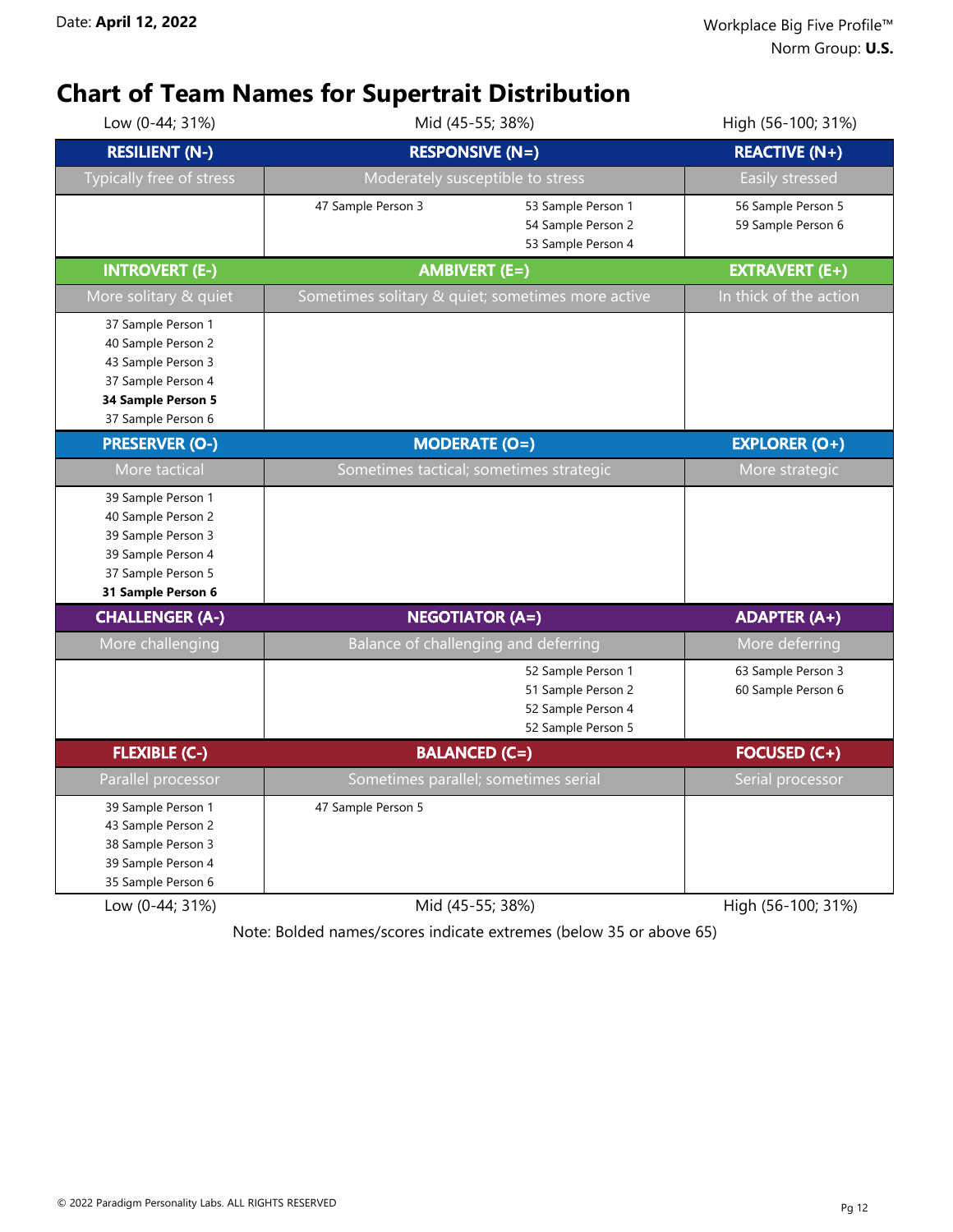## **Chart of Team Names for N Subtrait Distribution**

| Low (0-44; 31%)                          | Mid (45-55; 38%)                                               | High (56-100; 31%)                                    |                                                                                                                                  |
|------------------------------------------|----------------------------------------------------------------|-------------------------------------------------------|----------------------------------------------------------------------------------------------------------------------------------|
|                                          |                                                                | <b>N1: WORRY</b>                                      |                                                                                                                                  |
| Not worriers                             |                                                                | Degree of worry depends on the situation              | <b>Worriers</b>                                                                                                                  |
| 38 Sample Person 3<br>38 Sample Person 5 | 47 Sample Person 1<br>47 Sample Person 4<br>47 Sample Person 6 | 51 Sample Person 2                                    |                                                                                                                                  |
|                                          |                                                                | <b>N2: INTENSITY</b>                                  |                                                                                                                                  |
| Not easily angered                       |                                                                | Degree of temper depends on the situation             | Easily angered                                                                                                                   |
|                                          |                                                                | 55 Sample Person 2                                    | 59 Sample Person 1<br>67 Sample Person 3<br>59 Sample Person 4<br>63 Sample Person 5<br>67 Sample Person 6                       |
|                                          |                                                                | <b>N3: INTERPRETATION</b>                             |                                                                                                                                  |
| More optimistic                          |                                                                | Neither totally optimistic nor pessimistic--realistic | More pessimistic                                                                                                                 |
| 33 Sample Person 3                       | 48 Sample Person 1<br>48 Sample Person 4                       | 51 Sample Person 2<br>54 Sample Person 6              | 57 Sample Person 5                                                                                                               |
|                                          |                                                                | <b>N4: REBOUND TIME</b>                               |                                                                                                                                  |
| Bounce back quickly                      |                                                                | Speed of recovery depends on the situation            | Take time to recover                                                                                                             |
|                                          |                                                                |                                                       | 58 Sample Person 1<br>57 Sample Person 2<br>58 Sample Person 3<br>58 Sample Person 4<br>64 Sample Person 5<br>61 Sample Person 6 |
| Low (0-44; 31%)                          |                                                                | Mid (45-55; 38%)                                      | High (56-100; 31%)                                                                                                               |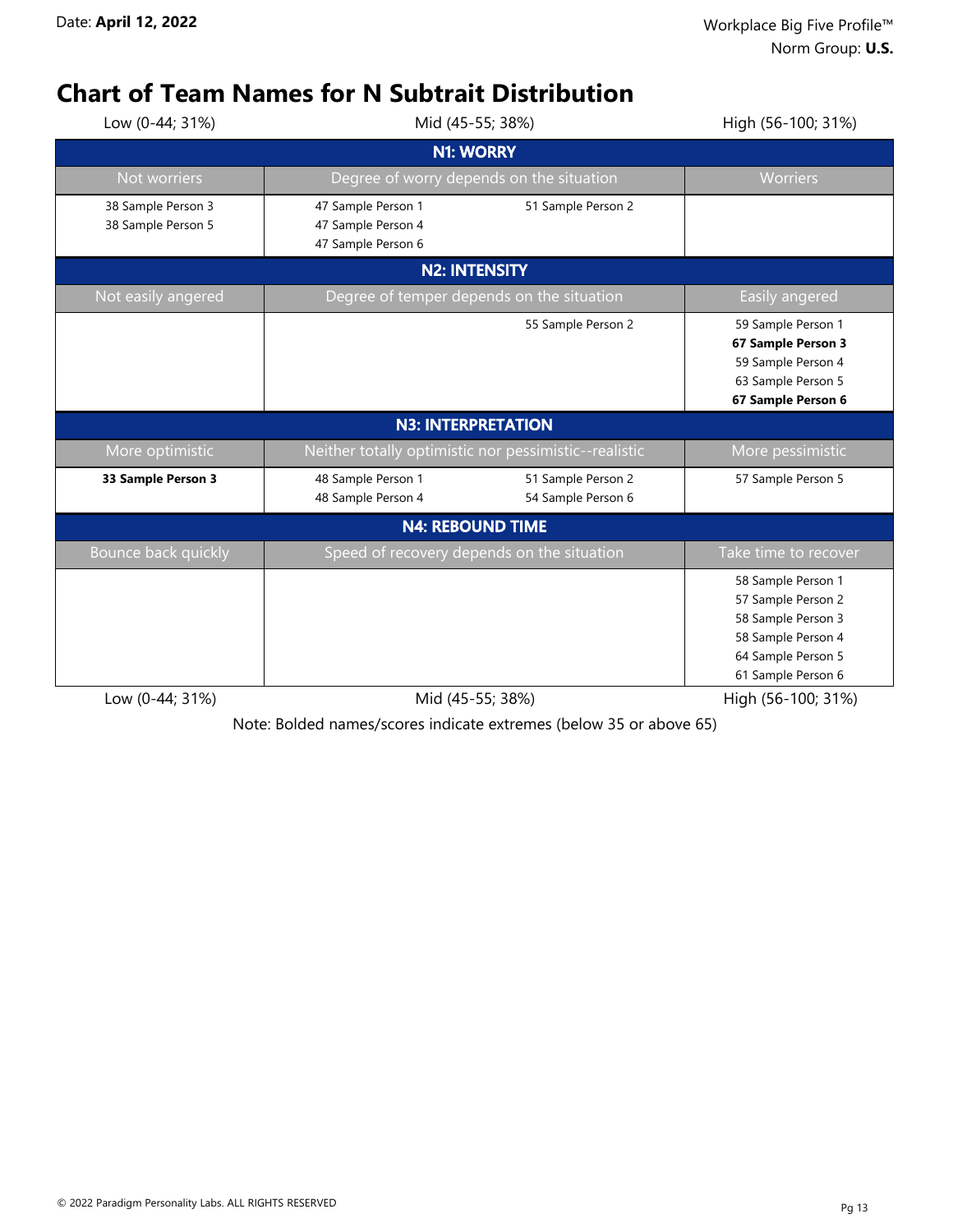## **Chart of Team Names for E Subtrait Distribution**

| Low (0-44; 31%)                                                                                                                                          | Mid (45-55; 38%)                                                                     | High (56-100; 31%)     |  |  |  |
|----------------------------------------------------------------------------------------------------------------------------------------------------------|--------------------------------------------------------------------------------------|------------------------|--|--|--|
| <b>E1: WARMTH</b>                                                                                                                                        |                                                                                      |                        |  |  |  |
| Quieter, somewhat cool                                                                                                                                   | Level of enthusiasm depends on the situation                                         | Enthusiastic, warm     |  |  |  |
| 44 Sample Person 5                                                                                                                                       | 46 Sample Person 1<br>45 Sample Person 2<br>46 Sample Person 4<br>46 Sample Person 6 | 58 Sample Person 3     |  |  |  |
|                                                                                                                                                          | <b>E2: SOCIABILITY</b>                                                               |                        |  |  |  |
| More solitary                                                                                                                                            | Prefer a balance of solitude and being around people                                 | More sociable          |  |  |  |
| 43 Sample Person 1<br>43 Sample Person 4<br>43 Sample Person 5                                                                                           | 47 Sample Person 2<br>53 Sample Person 3<br>50 Sample Person 6                       |                        |  |  |  |
|                                                                                                                                                          | <b>E3: ENERGY MODE</b>                                                               |                        |  |  |  |
| More sedentary                                                                                                                                           | Level of activity depends on the situation; likes a balance                          | More physically active |  |  |  |
| 43 Sample Person 1<br>43 Sample Person 4<br>43 Sample Person 5<br>43 Sample Person 6                                                                     | 48 Sample Person 2<br>46 Sample Person 3                                             |                        |  |  |  |
|                                                                                                                                                          | <b>E4: TAKING CHARGE</b>                                                             |                        |  |  |  |
| Prefer not taking charge                                                                                                                                 | Comfort taking charge depends on the situation                                       | Naturally take charge  |  |  |  |
| 43 Sample Person 1<br>43 Sample Person 4                                                                                                                 | 47 Sample Person 2<br>47 Sample Person 3<br>47 Sample Person 5                       | 60 Sample Person 6     |  |  |  |
|                                                                                                                                                          | <b>E5: TRUST OF OTHERS</b>                                                           |                        |  |  |  |
| More skeptical                                                                                                                                           | Level of trust depends on the situation                                              | More trusting          |  |  |  |
| 41 Sample Person 1<br>42 Sample Person 2<br>41 Sample Person 3<br>41 Sample Person 4<br>30 Sample Person 5<br>30 Sample Person 6                         |                                                                                      |                        |  |  |  |
| <b>E6: TACT</b>                                                                                                                                          |                                                                                      |                        |  |  |  |
| Tend not to use spin<br>35 Sample Person 1<br>32 Sample Person 2<br>22 Sample Person 3<br>35 Sample Person 4<br>30 Sample Person 5<br>22 Sample Person 6 | Level of directness or tact depends on the situation                                 | Tend to use spin       |  |  |  |
| Low (0-44; 31%)                                                                                                                                          | Mid (45-55; 38%)                                                                     | High (56-100; 31%)     |  |  |  |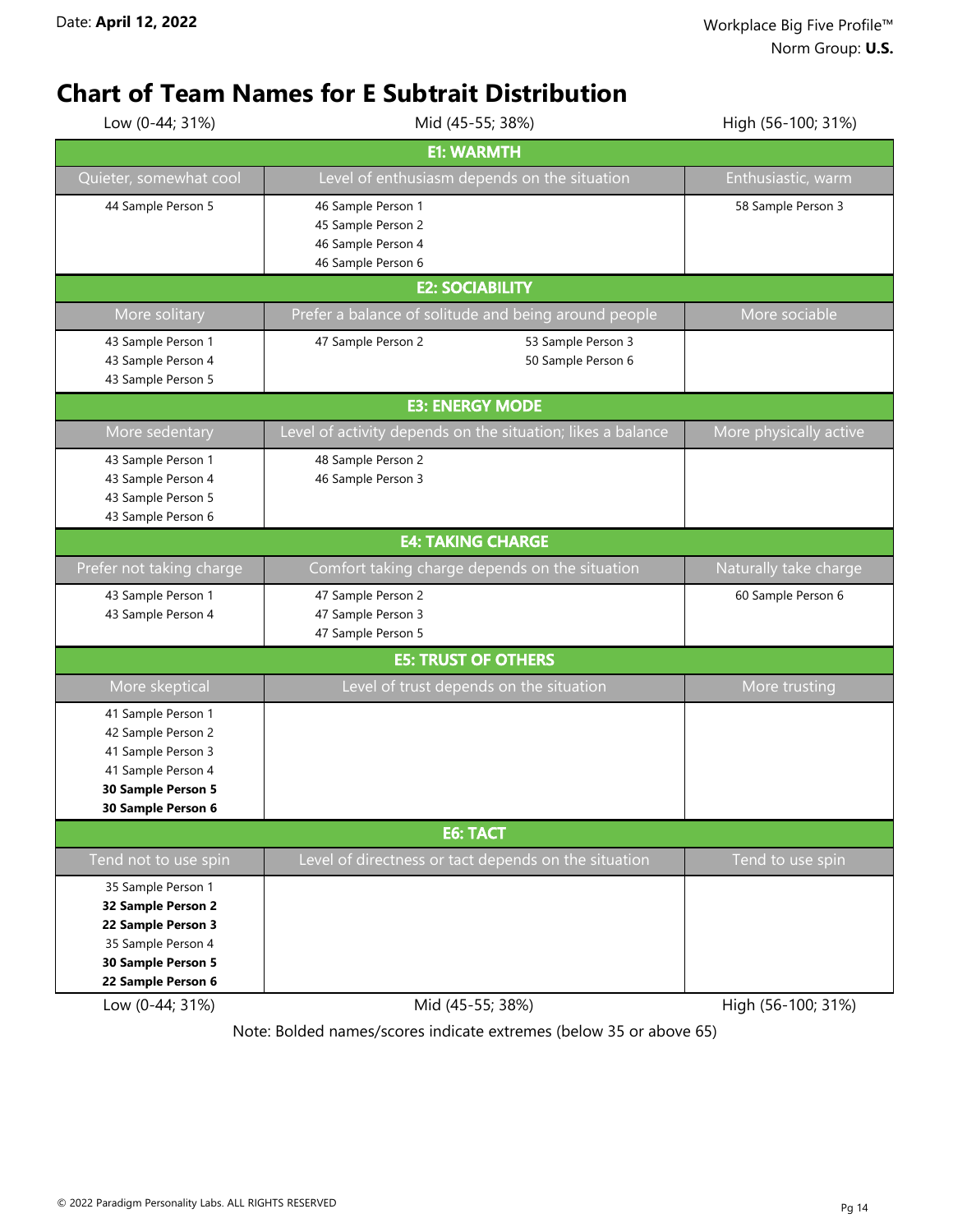## **Chart of Team Names for O Subtrait Distribution**

| Low (0-44; 31%)            | High (56-100; 31%)                               |                           |  |  |  |
|----------------------------|--------------------------------------------------|---------------------------|--|--|--|
|                            | <b>O1: IMAGINATION</b>                           |                           |  |  |  |
| More literal, here-and-now | Level of imagination depends on the situation    | More imaginative          |  |  |  |
| 42 Sample Person 1         | 47 Sample Person 2                               |                           |  |  |  |
| 39 Sample Person 3         |                                                  |                           |  |  |  |
| 42 Sample Person 4         |                                                  |                           |  |  |  |
| 42 Sample Person 5         |                                                  |                           |  |  |  |
| 25 Sample Person 6         |                                                  |                           |  |  |  |
|                            | <b>O2: COMPLEXITY</b>                            |                           |  |  |  |
| Prefer simplicity          | Comfort with complexity depends on the situation | Comfortable w/ complexity |  |  |  |
| 41 Sample Person 1         | 51 Sample Person 3                               |                           |  |  |  |
| 37 Sample Person 2         |                                                  |                           |  |  |  |
| 41 Sample Person 4         |                                                  |                           |  |  |  |
| 33 Sample Person 5         |                                                  |                           |  |  |  |
| 41 Sample Person 6         |                                                  |                           |  |  |  |
|                            | <b>O3: CHANGE</b>                                |                           |  |  |  |
| Prefer the familiar        | Comfort with change depends on the situation     | Comfortable with change   |  |  |  |
| 41 Sample Person 1         | 46 Sample Person 5                               |                           |  |  |  |
| 41 Sample Person 2         | 46 Sample Person 6                               |                           |  |  |  |
| 32 Sample Person 3         |                                                  |                           |  |  |  |
| 41 Sample Person 4         |                                                  |                           |  |  |  |
| Low (0-44; 31%)            | Mid (45-55; 38%)                                 | High (56-100; 31%)        |  |  |  |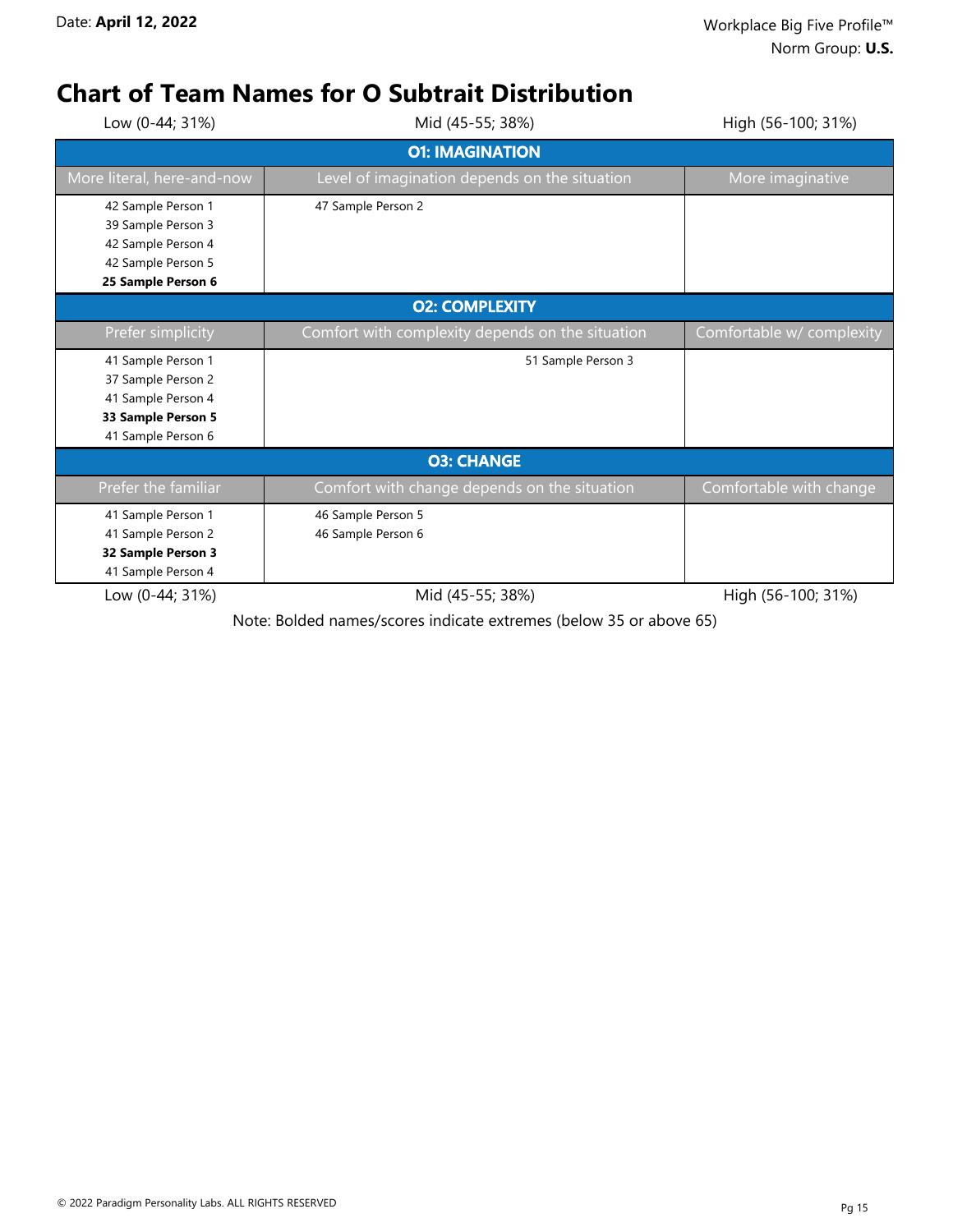## **Chart of Team Names for A Subtrait Distribution**

| Low (0-44; 31%)              | Mid (45-55; 38%)                                                                                           | High (56-100; 31%)                                                                   |  |  |  |
|------------------------------|------------------------------------------------------------------------------------------------------------|--------------------------------------------------------------------------------------|--|--|--|
|                              | <b>A1: OTHERS' NEEDS</b>                                                                                   |                                                                                      |  |  |  |
| Focused on self              | Whether focused on self or others depends on the situation                                                 | Focused on others                                                                    |  |  |  |
|                              | 46 Sample Person 1<br>48 Sample Person 2<br>49 Sample Person 3<br>46 Sample Person 4<br>49 Sample Person 5 |                                                                                      |  |  |  |
|                              | 49 Sample Person 6                                                                                         |                                                                                      |  |  |  |
|                              | <b>A2: AGREEMENT</b>                                                                                       |                                                                                      |  |  |  |
| Competitive, need to win     | Level of competitiveness depends on the situation                                                          | Prefer harmony to winning                                                            |  |  |  |
|                              | 52 Sample Person 1<br>50 Sample Person 2<br>52 Sample Person 4<br>52 Sample Person 5<br>55 Sample Person 6 | 62 Sample Person 3                                                                   |  |  |  |
|                              | <b>A3: HUMILITY</b>                                                                                        |                                                                                      |  |  |  |
| More proud                   | Level of pride depends on the situation                                                                    | More humble                                                                          |  |  |  |
|                              | 52 Sample Person 1<br>52 Sample Person 2<br>52 Sample Person 4                                             | 59 Sample Person 3<br>59 Sample Person 5<br>65 Sample Person 6                       |  |  |  |
| <b>A4: RESERVE</b>           |                                                                                                            |                                                                                      |  |  |  |
| Speak their minds, assertive | Level of assertiveness depends on the situation                                                            | Tend to hold back                                                                    |  |  |  |
|                              | 45 Sample Person 5<br>51 Sample Person 2                                                                   | 56 Sample Person 1<br>69 Sample Person 3<br>56 Sample Person 4<br>59 Sample Person 6 |  |  |  |
| Low (0-44; 31%)              | Mid (45-55; 38%)                                                                                           | High (56-100; 31%)                                                                   |  |  |  |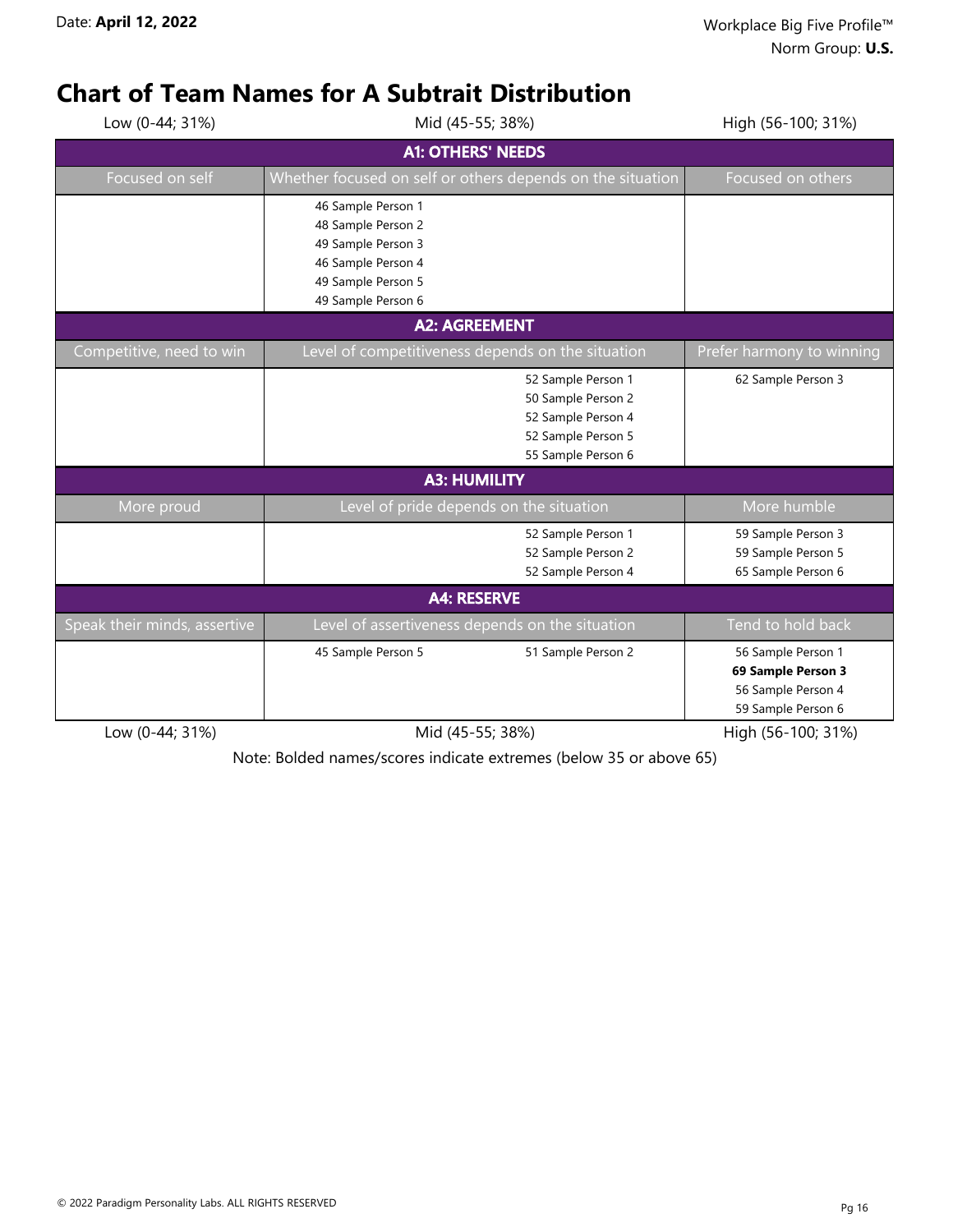## **Chart of Team Names for C Subtrait Distribution**

| Low (0-44; 31%)                                                                                            |                                                                                                            | Mid (45-55; 38%)                                      | High (56-100; 31%)         |  |  |  |
|------------------------------------------------------------------------------------------------------------|------------------------------------------------------------------------------------------------------------|-------------------------------------------------------|----------------------------|--|--|--|
|                                                                                                            | <b>C1: PERFECTIONISM</b>                                                                                   |                                                       |                            |  |  |  |
| Casual about standards                                                                                     |                                                                                                            | Level of perfectionism depends on the situation       | Perfectionistic            |  |  |  |
| 43 Sample Person 1<br>43 Sample Person 4<br>30 Sample Person 5<br>40 Sample Person 6                       | 47 Sample Person 3                                                                                         | 51 Sample Person 2                                    |                            |  |  |  |
|                                                                                                            | <b>C2: ORGANIZATION</b>                                                                                    |                                                       |                            |  |  |  |
| Comfortable with clutter                                                                                   |                                                                                                            | Level of organization depends on the situation        | Naturally organized        |  |  |  |
| 44 Sample Person 1<br>41 Sample Person 3<br>44 Sample Person 4<br>44 Sample Person 6                       | 45 Sample Person 2                                                                                         | 52 Sample Person 5                                    |                            |  |  |  |
|                                                                                                            |                                                                                                            | <b>C3: DRIVE</b>                                      |                            |  |  |  |
| OK w/ current achievement                                                                                  | Will to achieve depends on the issue                                                                       |                                                       | Strong will to achieve     |  |  |  |
| 39 Sample Person 1<br>42 Sample Person 2<br>27 Sample Person 3<br>39 Sample Person 4<br>27 Sample Person 6 |                                                                                                            |                                                       | 61 Sample Person 5         |  |  |  |
|                                                                                                            | <b>C4: CONCENTRATION</b>                                                                                   |                                                       |                            |  |  |  |
| Easily distracted                                                                                          |                                                                                                            | Level of concentration depends on the situation       | <b>Resist distractions</b> |  |  |  |
| 42 Sample Person 2                                                                                         | 46 Sample Person 1<br>49 Sample Person 3<br>46 Sample Person 4<br>46 Sample Person 5<br>46 Sample Person 6 |                                                       |                            |  |  |  |
|                                                                                                            |                                                                                                            | <b>C5: METHODICALNESS</b>                             |                            |  |  |  |
| More spontaneous                                                                                           |                                                                                                            | Need for/comfort with a plan depends on the situation | Planful, methodical        |  |  |  |
| 41 Sample Person 1<br>41 Sample Person 4<br>37 Sample Person 5<br>41 Sample Person 6                       | 45 Sample Person 2                                                                                         | 52 Sample Person 3                                    |                            |  |  |  |
|                                                                                                            |                                                                                                            | <b>C6: DETAIL</b>                                     |                            |  |  |  |
| Prefers a broad view and<br>resists details                                                                | Attends to details if needed                                                                               |                                                       | Attentive to details       |  |  |  |
| 42 Sample Person 1<br>39 Sample Person 3<br>42 Sample Person 4<br>42 Sample Person 6                       | 49 Sample Person 2                                                                                         |                                                       | 57 Sample Person 5         |  |  |  |
| Low (0-44; 31%)                                                                                            | Mid (45-55; 38%)                                                                                           | High (56-100; 31%)                                    |                            |  |  |  |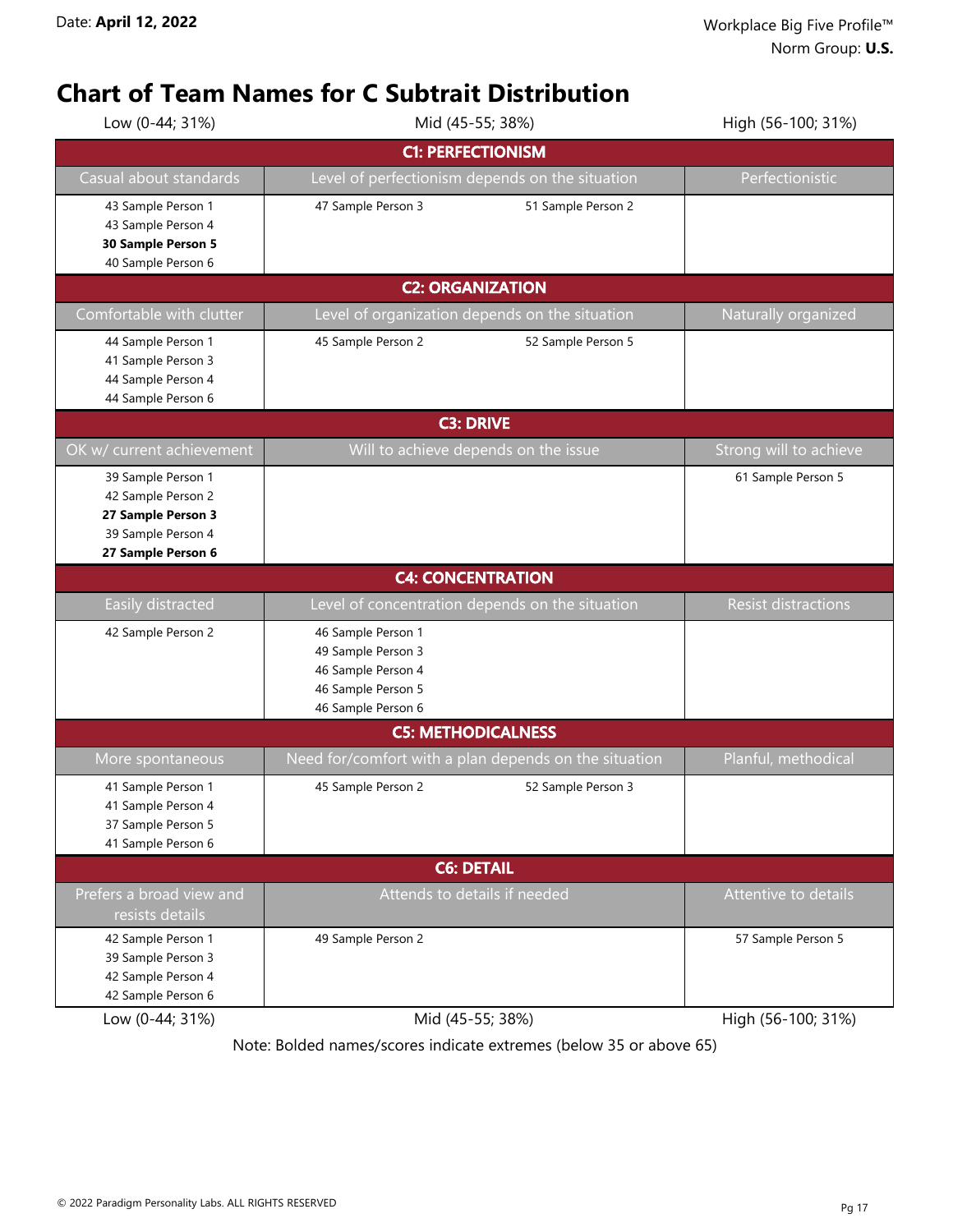#### **Capacity for Strategic and Tactical Thinking**

## **INTRODUCTION**

We once heard an American Management Association seminar leader define "strategy" as a "major pattern of resource allocation." What he meant was that strategic thinking involved seeing the big picture, looking at the interrelations among different technologies, functions, markets, products, services, supply channels, competition --in short, mentally grappling with every force that bears on the successful execution of one's mission. This grappling takes place in such a way that one can identify new ways of making connections--hooking up a new technology with an old product, for example. Such strategy formation calls on a different set of capacities than its opposite, or complement--tactical implementation. Strategy versus tactics. Strategists dream it up, and tacticians make it work. People with lots of natural energy for strategy typically dislike implementation--they prefer continuing to think at the strategic level. Conversely, folks with lots of natural energy for tactical implementation typically are impatient with, even skeptical of, spending time with what they may regard as so much idle speculation. But, you can't have one without the other: without strategy, we have nothing to implement, and without tactical implementation, our best strategies gather dust on the shelf.

So, what are the natural traits associated with these complementary work requirements? Clearly the most important trait with respect to the strategy-tactics continuum is Originality. Higher O is associated with imagination, big picture, comfort with variety and change, and a broad range of interests, all of which provide energy for strategic thinking. Lower O, on the other hand, is associated with practicality, here-and-now, narrower range of interests, comfort with repetition and the status quo, and attention to detail, all of which provide energy for tactical implementation. Secondarily, Extraversion provides energy for this continuum, with higher E being associated with comfort being in the thick of the action and collecting data through observation, conversation, and relationship building, and lower E being associated with solitary, skeptical, churning-it-out production. The former high E qualities support strategizing, while the latter low E qualities support tactical implementation.

Below, you will see how your team's Big Five scores support strategic versus tactical behavior, how the team's energy is likely divided between the two, and a narrative interpretation of what your team's scores likely mean.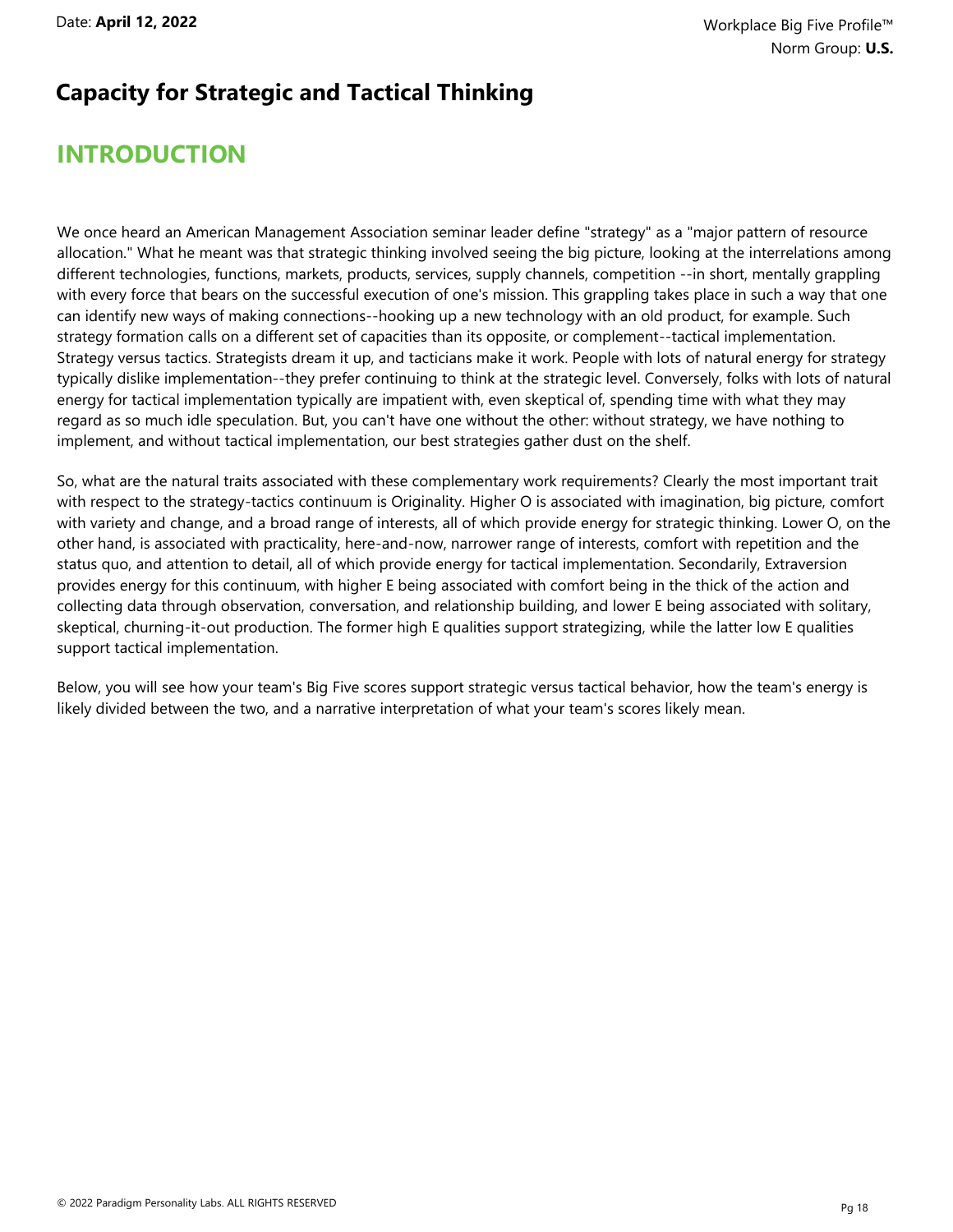| <b>Average Score for Your Team</b>              | 37.7                                           |
|-------------------------------------------------|------------------------------------------------|
| Interpretation                                  | <b>High Energy for Tactical Implementation</b> |
| <b>Average Standard Deviation For Your Team</b> | 3.2                                            |
| <b>Consistency of Your Team's Members</b>       | <b>High Consistency</b>                        |
|                                                 |                                                |

| Legend         |                                              |                           |                            |  |  |  |  |  |
|----------------|----------------------------------------------|---------------------------|----------------------------|--|--|--|--|--|
| <b>Average</b> |                                              | <b>Standard Deviation</b> |                            |  |  |  |  |  |
| < 34.5         | Very High Energy for Tactical Implementation | 7<57                      | <b>High Consistency</b>    |  |  |  |  |  |
| < 44.5         | High Energy for Tactical Implementation      | ~10                       | Consistent                 |  |  |  |  |  |
| < 55.5         | Balance of Energy for Strategy and Tactics   | $20$                      | Inconsistent               |  |  |  |  |  |
| <65.5          | High Energy for Strategy                     | <30                       | Very Inconsistent          |  |  |  |  |  |
|                | >65.49 Strategic.cellVHEStrategyLbl          | $=$ > 30                  | <b>Highly Inconsistent</b> |  |  |  |  |  |



#### **INTERPRETATION OF RESULTS**

"Your team has low average scores on both Extraversion and Originality. This suggests that the team has abundant energy for engaging in the demands of tactical implementation, and likely finds strategic thinking, analysis, and planning to be unproductive and tiring."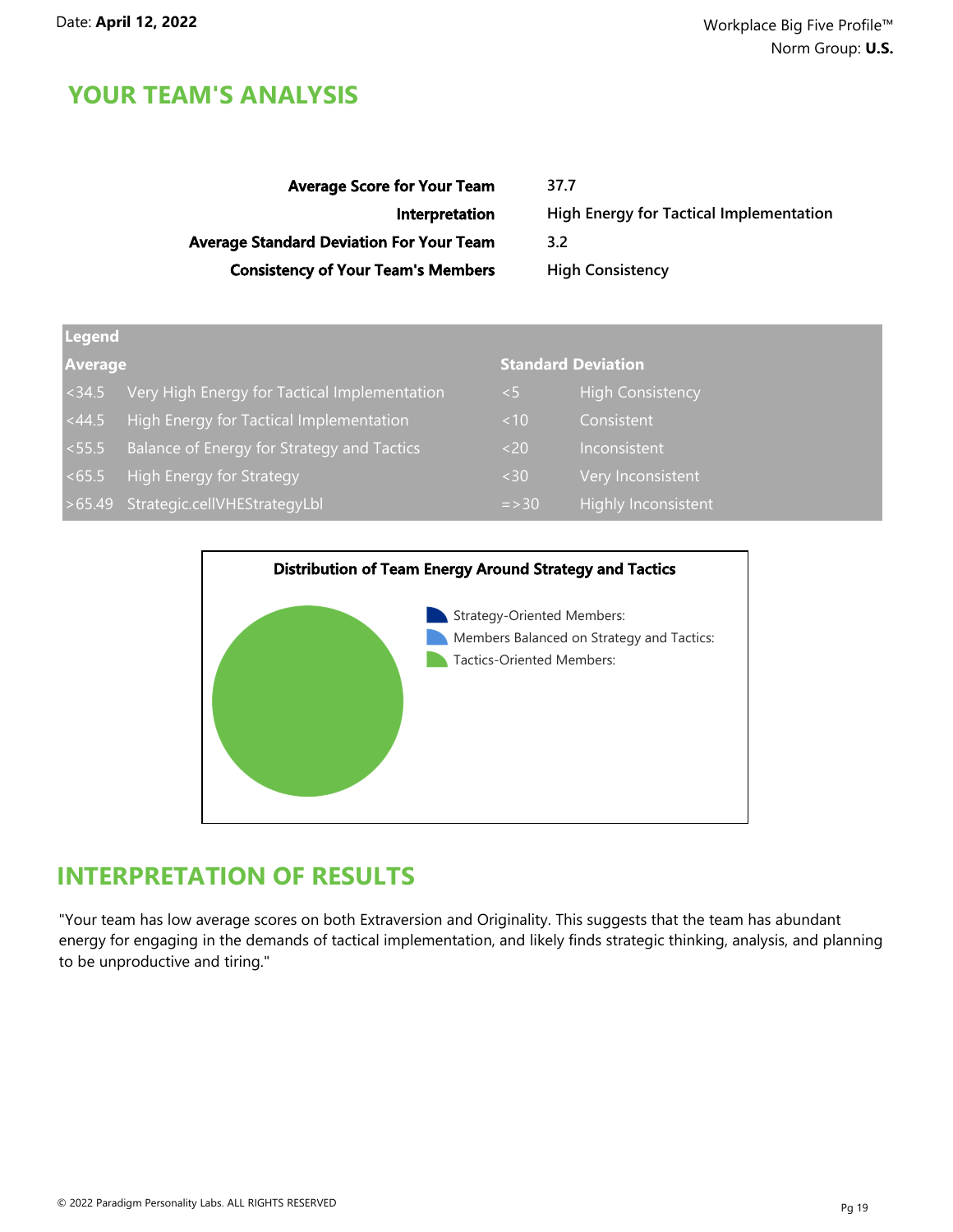#### *Your Individual Team Members' Scores*

| <b>Name</b>     | <b>Score</b> | Interpretation                               |
|-----------------|--------------|----------------------------------------------|
| Sample Person 1 | 38           | High Energy for Tactical Implementation      |
| Sample Person 2 | 40           | High Energy for Tactical Implementation      |
| Sample Person 3 | 40           | High Energy for Tactical Implementation      |
| Sample Person 4 | 38           | High Energy for Tactical Implementation      |
| Sample Person 5 | 36           | High Energy for Tactical Implementation      |
| Sample Person 6 | 33           | Very High Energy for Tactical Implementation |

| <b>Strategy-Oriented Members:</b>                | 0 |
|--------------------------------------------------|---|
| <b>Members Balanced on Strategy and Tactics:</b> | 0 |
| <b>Tactics-Oriented Members:</b>                 | 6 |

## **RESOURCES FOR FURTHER INFORMATION**

● Chapter on Leadership in Howard, P.J., & Howard, J.M. (2001). *The Owner's Manual for Personality at Work,*2nd Edition. Austin TX: Bard Press.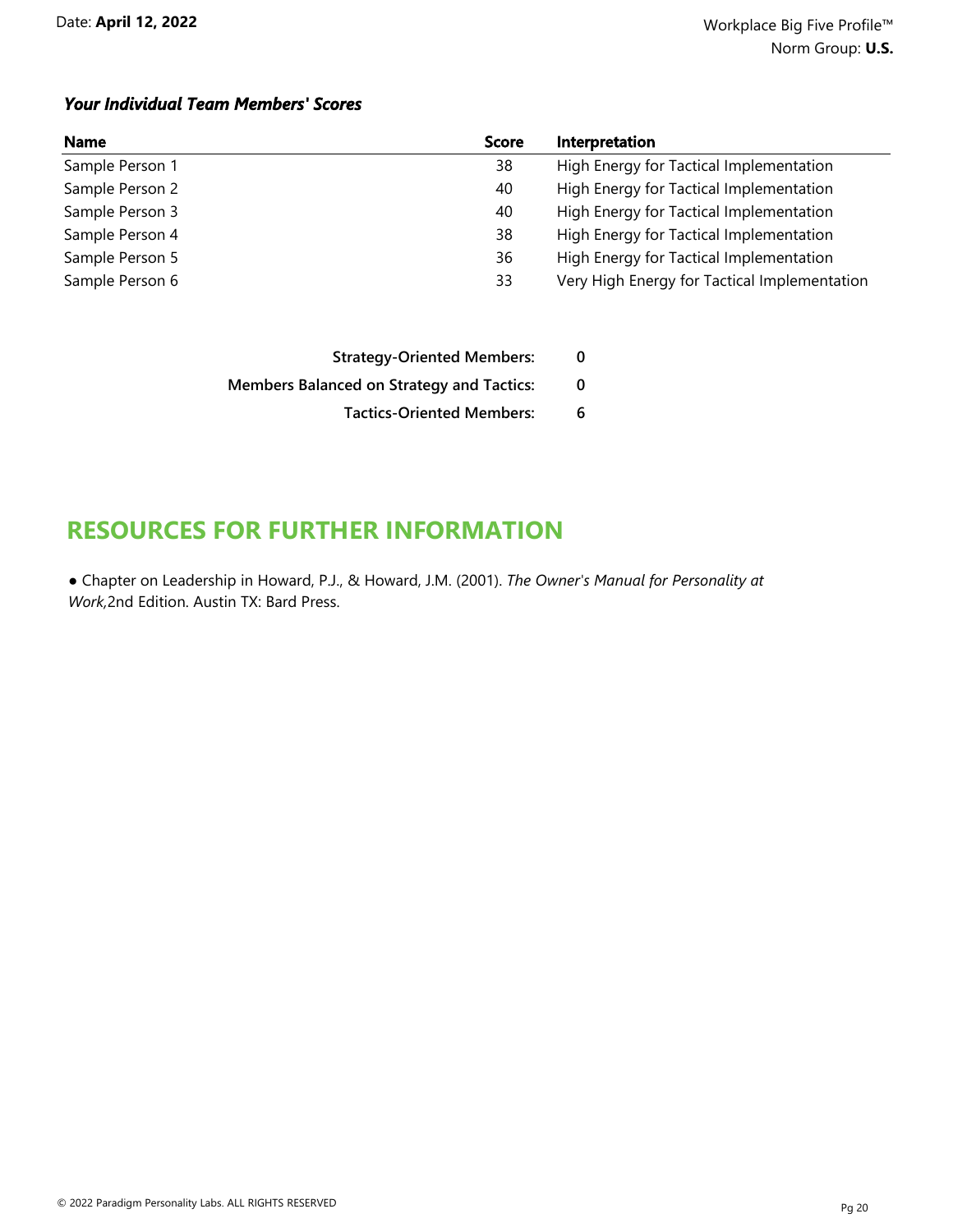#### **Conflict Proneness**

## **INTRODUCTION**

Conflict occurs when two or more persons contend for something that cannot be easily divided. For example,two colleagues contend for a finite amount of new budget money, two managers contend for the time of a worker with a unique set of skills, or, two salespeople contend for limited inventory to meet their customer's needs. Haim Ginott's classic solution--let one child break the cookie in half, and let the other choose which half--works to resolve conflict in some cases, but unfortunately is too simplistic for most. Conflict in itself is regarded as undesirable by traditional Confucian cultures--conflict destroys harmony, and nothing good can come of it. However, in the rest of the world, conflict in itself is neither good nor bad, and conflict can often be the source of creative innovation. Without some degree of conflict, all we have is groupthink. When conflict does occur, what matters is how we manage it. Do we let it fester, or do we try to resolve it? This analysis examines the degree to which your team is likely to experience conflict, and, once it occurs, how the team might manage it. All fives supertraits affect conflict, each in a somewhat different way.

- Need for Stability. The higher the N score, the more likely one is to feel some degree of conflict. Proneness to anxiety, anger, and sadness are the first responses to disagreement over division of resources. The lower the N score, the less likely one is to feel the emotions of conflict, but can be just as determined to get one's share of resources, but more through problem solving than through emoting.
- · Extraversion. The higher the E score, the more likely one is to bring the conflict out into the open, to express and talk about it. The lower the E score, the more likely one is to hold the views on conflict inside, under the surface. Groups composed of higher Es and lower Es are likely to experience conflict simply based on their innately conflicted needs for solitude and society.
- · Originality. The higher the O score, the more likely one is to see new relationships and opportunities that can lead both to conflict and to conflict resolution, while the lower the O score the more likely conflict is to be centered over maintaining the status quo.
- · Accommodation. The higher the A score, the more likely one is to approach conflict with a "lose-win" attitude, or, to defer or submit to others. High A scorers tend to give in, to surrender, to go along with others, and, as a result, can build up resentments over time if around others who continually pursue the same resources. Lower A scores tend to approach conflict with a "win-lose" attitude, or to get one's way without that much regard for others' needs. Mid-level scores are more likely to approach conflict with a "win-win" attitude, in which both parties in conflict deserve to find a way to get their needs met.
- Consolidation. The higher the C score, the more insistent one is likely to be to get the conflict resolved, while lower C scores are more likely to allow conflict to remain open, either through avoidance, distraction, or prolonged troubleshooting.

The following page shows how the five traits are distributed on your team.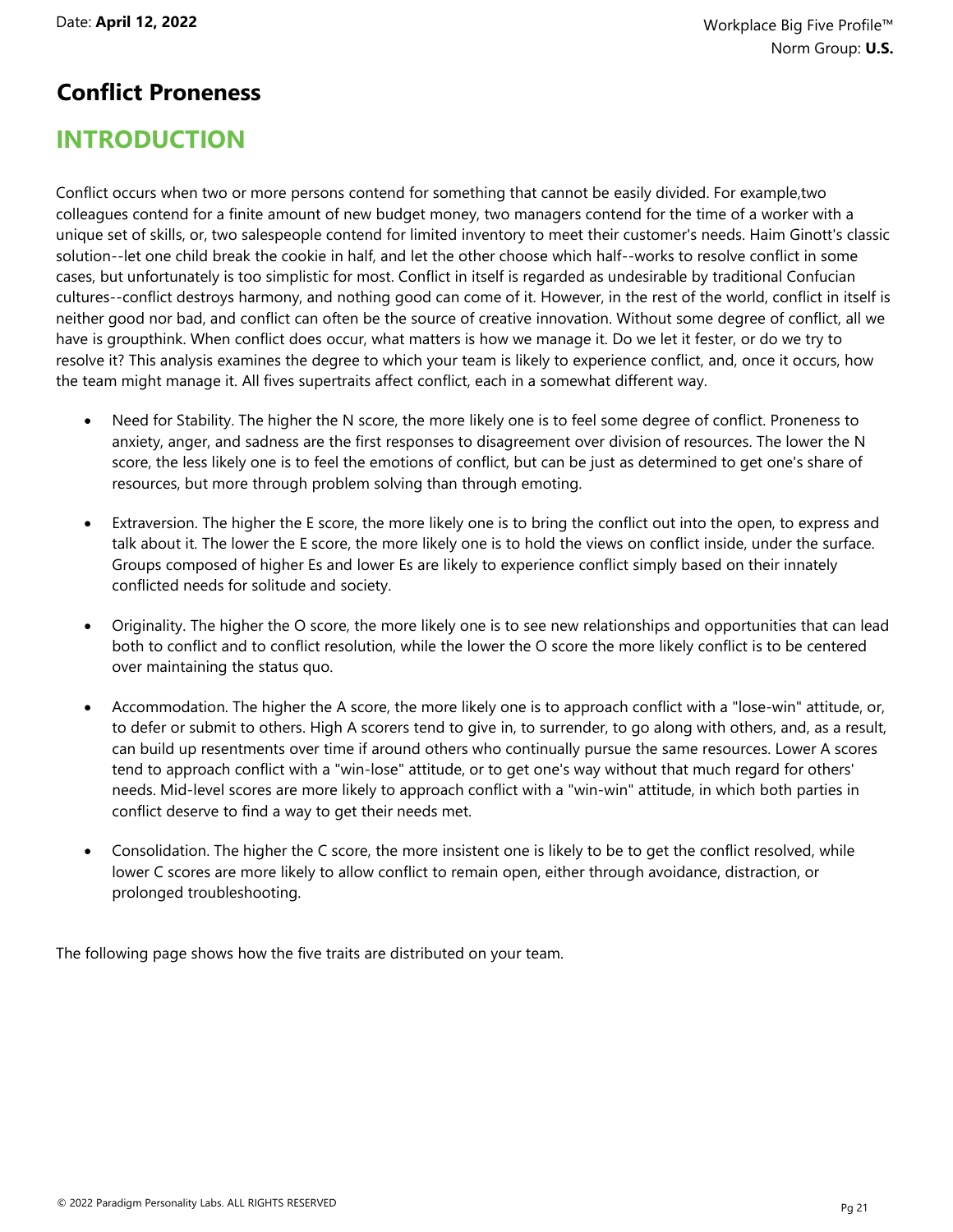|                           | N                                                                     | E                | O                  | A                   | C                         |
|---------------------------|-----------------------------------------------------------------------|------------------|--------------------|---------------------|---------------------------|
| <b>Team's Mean</b>        | 54                                                                    | 38               | 38                 | 55                  | 40                        |
| Interpretation            | Mod Emotion                                                           | Hold In          | Staus Quo          | Win-Win             | Prolong                   |
| <b>Standard Deviation</b> | 4.0                                                                   | 3.1              | 3.3                | 5.1                 | 4.2                       |
|                           | <b>Consistency</b> High Consistency High Consistency High Consistency |                  |                    | Consistent          | <b>High Consistency</b>   |
|                           |                                                                       |                  |                    |                     |                           |
| <b>Legend</b>             | <b>Very Low</b>                                                       | Low              | <b>Medium</b>      | <b>High</b>         | <b>Very High</b>          |
| N                         | Very Calm                                                             | Calm             | <b>Mod Emotion</b> | <b>High Emotion</b> | <b>Ext Emotion</b>        |
| E.                        | Ext Hold In                                                           | Hold In          | Mod Open           | <b>High Open</b>    | Ext Open                  |
| $\overline{O}$            | Ext Status Quo                                                        | <b>Staus Quo</b> | <b>Moderates</b>   | Ideators            | <b>Ext Ideators</b>       |
| $\blacktriangle$          | Ext Win-Lose                                                          | Win-Lose         | Win-Win            | Lose-Win            | Ext Lose-Win              |
| $\mathsf{C}$              | <b>Ext Prolong</b>                                                    | Prolong          | Mod Closure        | Closure             | <b>Ext Closure</b>        |
| <b>St. Deviation</b>      | < 5                                                                   | $< 10$           | $< 20$             | < 30                | $=$ > 30                  |
|                           | <b>High Consistency</b>                                               | Consistent       | Inconsistent       | Very Inconsistent   | <b>High Inconsistency</b> |

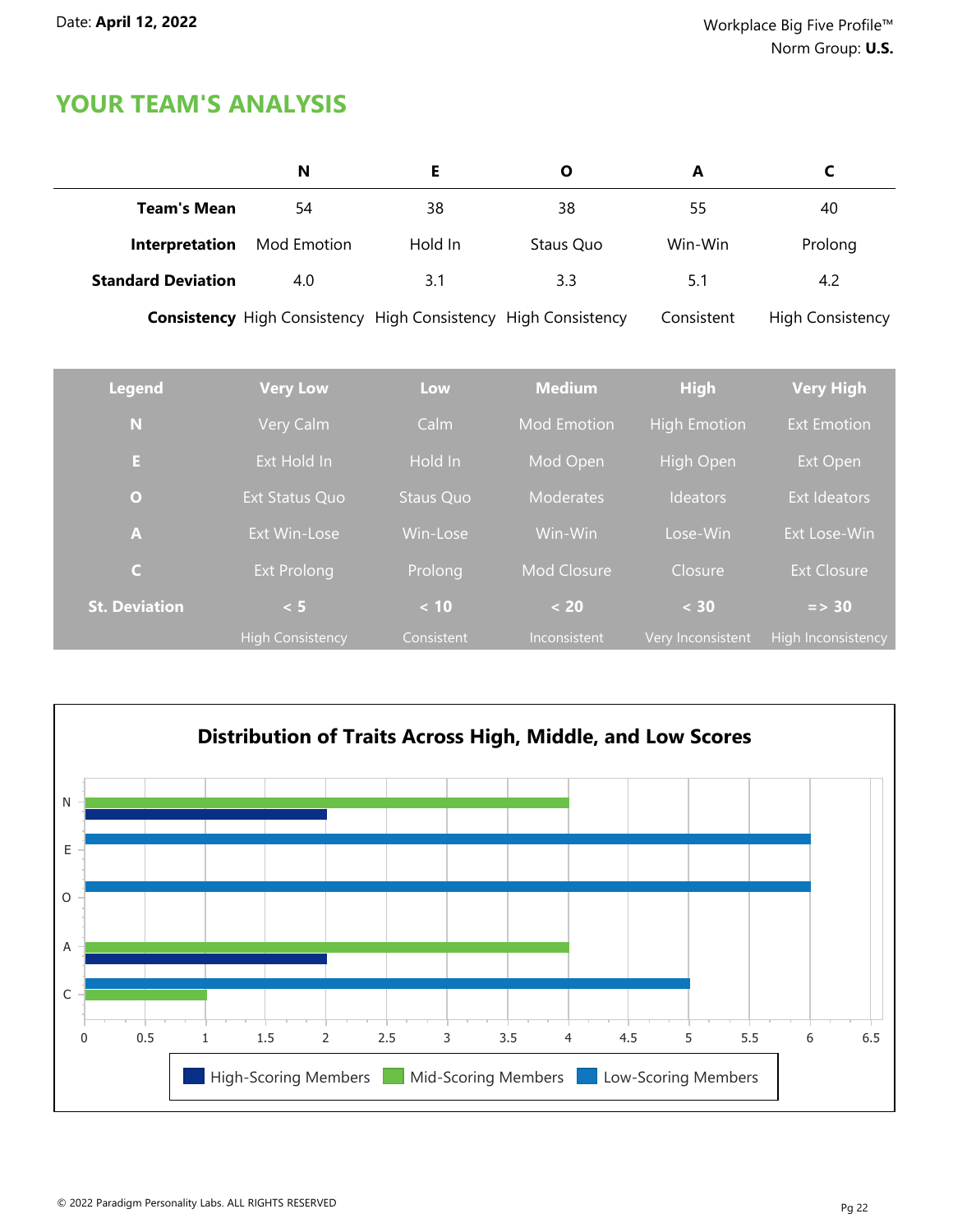## **INTERPRETATION OF RESULTS**

Your team contains no one scoring low on N, which suggests that your team is always highly reactive emotionally, and that it needs to express such feelings before it is able to engage in problem solving. A majority of your team scores in the middle area on N, which suggests that the overt expression of emotion will be situational. When all appears quiet during a discussion, be sure to check with all members to ensure that unexpressed feelings are aired. Somewhere around one-third of your team scores high on N, and these members typically show emotion when the team is together. Higher scores on N are often the conscience of the organization, so be sure to view them as such.

All of your team scores low on E, which suggests that members typically hold in opinions and feelings. Be careful that the opinions of all are expressed before beginning problem solving. If you don't know what the lower Es are thinking, it is typically because you haven't asked them. Your team contains no one scoring in the middle range of E, which suggests that your team is comprised of extremes. Members are either extremely expressive, or hold in opinions and feelings, or both. Your team contains no one scoring high on E, which suggests that your team is seldom highly expressive or talkative. Make it a standard practice to check with members before solving problems, so all opinions can guide the effort.

All of your team scores low on O, which suggests that, when your team is approaching a situation, there is an extremely strong tendency to protect the status quo, with sparse energy for trying new approaches. You would likely benefit from inviting one or more persons outside the team to suggest new or alternative approaches that might not naturally occur to your members. Do not reject their suggestions outright, but rather have a rational way of evaluating them. Your team contains no one scoring in the middle range of O, which suggests that your team is comprised of extremes. Members are either extremely full of new ideas when approaching a situation, or insistent on maintaining the status quo, or both. Your team contains no one scoring high on O, which suggests that your team is seldom innovative. When discussing important plans and decisions, make it standard practice to explicitly ask members for new approaches, and consider asking an outsider for suggestions.

Your team contains no one scoring low on A, which suggests that you rarely, if ever, have strong challengers or aggressors when discussing important plans and decisions. It also suggests members tend to defer to the most dominant point of view. As a result, issues may not be resolved with the benefit of all relevant information. Be sure to encourage all members to air their points of view on the issue as part of the team process. A majority of your team scores in the middle area on A, which suggests that most team members have a Negotiator outlook and are able to keep all team members' points of view in mind. Somewhere around one-third of your team scores high on A, which suggests that your team has a balance of higher and lower scorers on A. Designate a facilitator during important discussions—either a mid-A team member or an outsider—to make sure that all points of view are represented and heard.

More than four-fifths of your team scores low on C, which suggests that few members are focused, organized, and methodical during difficult discussions. As a result, and because of the very strong tendency to be spontaneous and diffused in focus, issues can end up being volatile, protracted, or even unresolved, unless the team puts itself in the hands of a disciplined facilitator. Less than one-fifth of your team score in the middle range of C, which suggests that your team is comprised mostly of extremes. Members are either extremely focused and disciplined during difficult discussions, or extremely spontaneous and diffused, or both. If either extreme is missing, your team would benefit from inviting an outsider to play that role, or by asking one of the members to play that role. Your team contains no one scoring high on C, which suggests that your team seldom moves methodically towards closure of issues without regard for good data gathering. If deliberations become prolonged, ask one of your higher mid-C scoring members, or an outsider, to facilitate your process in a more disciplined manner.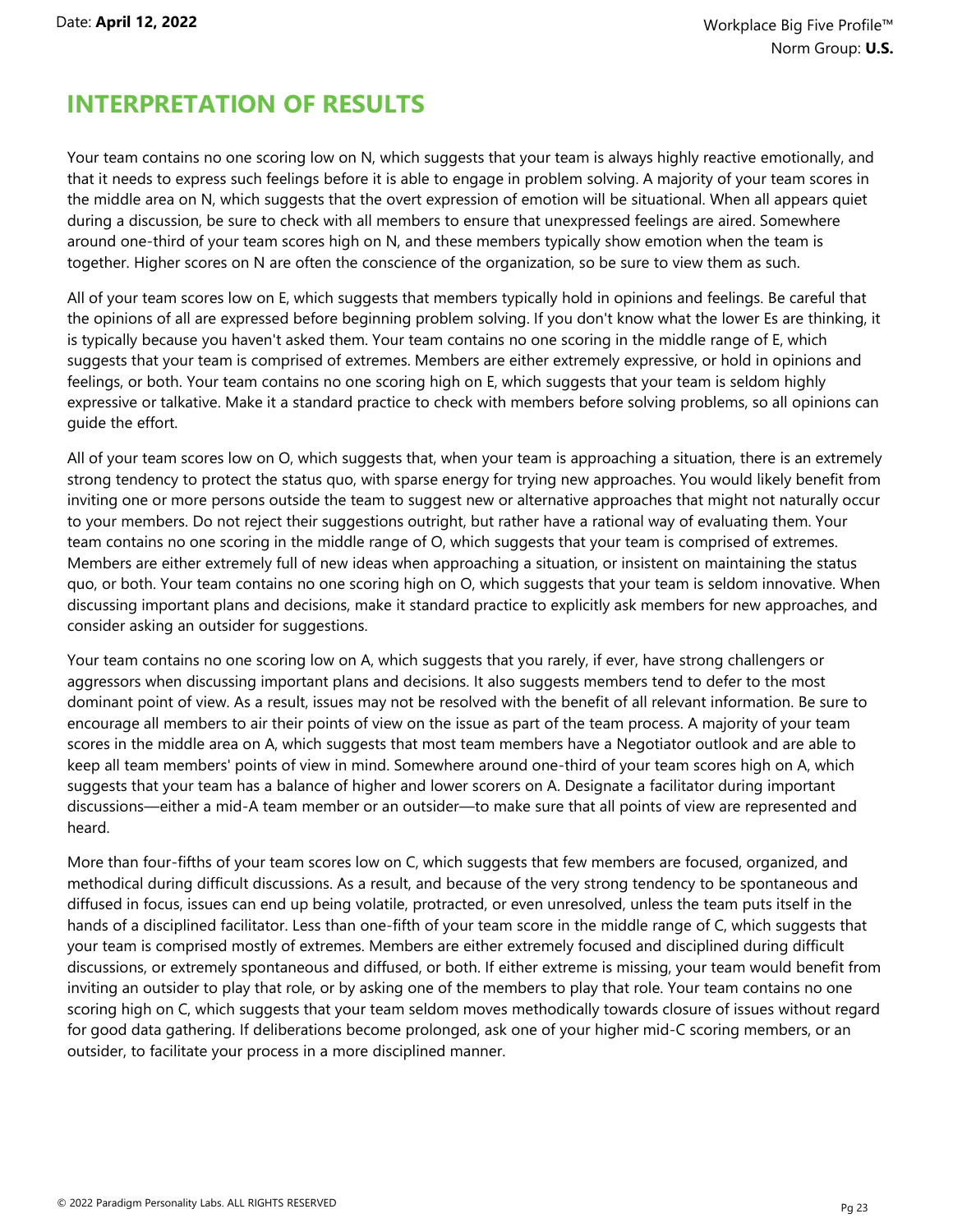#### *Your Individual Team Members' Scores*

| <b>Name</b>                  | N  | Е        | Ο        | A  |    |
|------------------------------|----|----------|----------|----|----|
| Sample Person 1              | 53 | 37       | 39       | 52 | 39 |
| Sample Person 2              | 54 | 40       | 40       | 51 | 43 |
| Sample Person 3              | 47 | 43       | 39       | 63 | 38 |
| Sample Person 4              | 53 | 37       | 39       | 52 | 39 |
| Sample Person 5              | 56 | 34       | 37       | 52 | 47 |
| Sample Person 6              | 59 | 37       | 31       | 60 | 35 |
|                              | N  | Е        | Ο        | A  |    |
| <b>High Scoring Members:</b> |    | $\Omega$ | $\Omega$ | 2  | 0  |
| Mid Scoring Members:         | 4  | 0        | 0        | 4  |    |
| Low Scoring Members:         |    | 6        | 6        | 0  | 5  |

## **RESOURCES FOR FURTHER INFORMATION**

· Antonioni, D. (1998). Predicting approaches to conflict resolution from big five personality. International Journal of *Conflict Management, 9(4), 336-355.*

• Moberg, P.J. (1998). Predicting conflict strategy with personality traits: Incremental validity and the five factor model. *International Journal of Conflict Management. 9(3), 258-285.*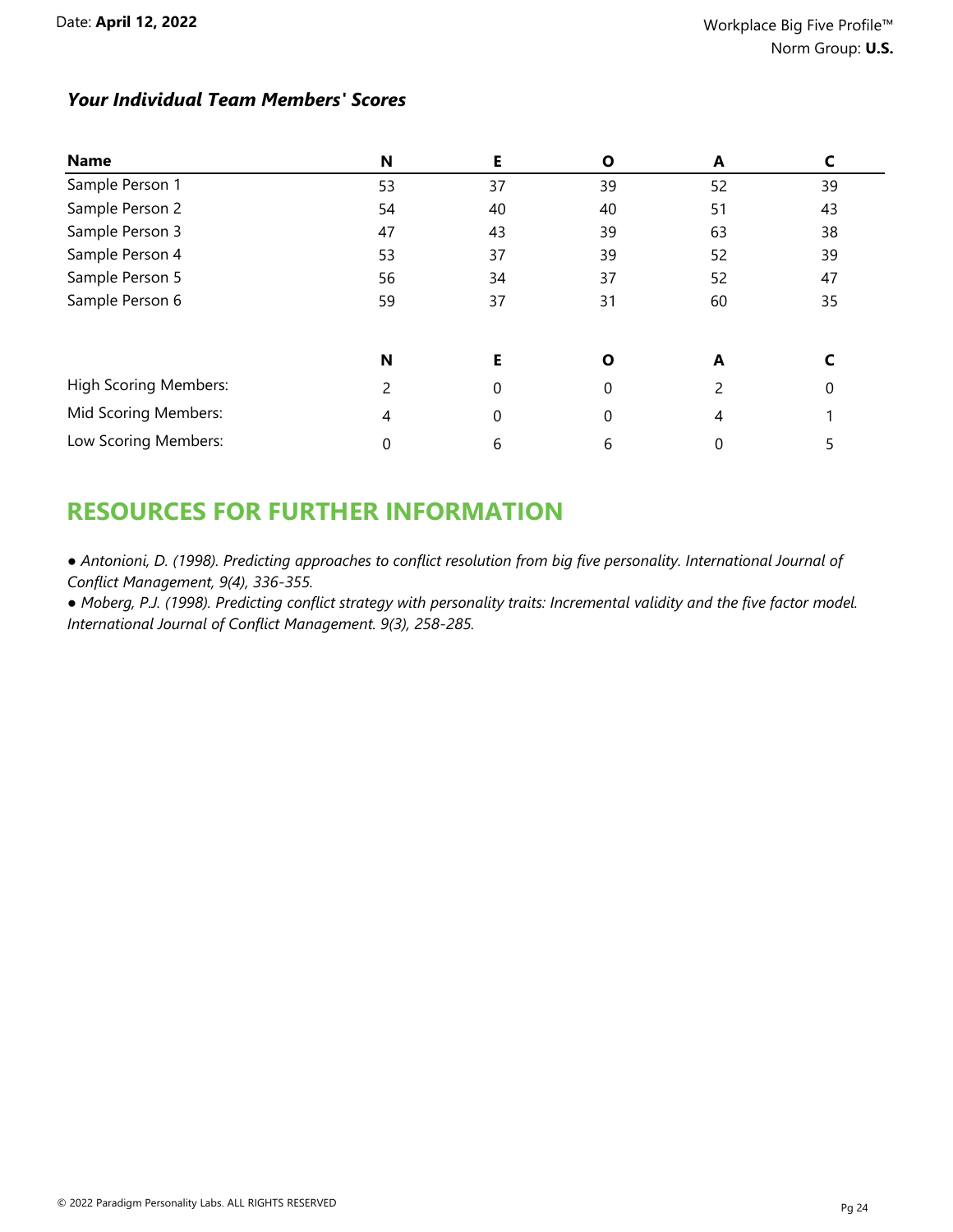#### **Innovation versus Efficiency**

## **INTRODUCTION**

Innovation and efficiency are in many ways opposite urges that compete for resources: innovators typically like to spend money, while the efficient like to save; innovators dream, the efficient do; innovators explore, the efficient mine; spontaneous versus disciplined; open-ended versus driven to closure, and so forth. The meaning of this analysis depends on the mission of your team. Teams with an innovative mission, however, do not necessarily need all innovative members- -they may require someone on the team to counterbalance their freewheeling tendencies. And, teams with the purpose for being highly efficient sometimes need an innovator to solve problems and suggest process improvements. This section of the report will help in identifying which members of the team are ideally suited for these various assignments. You will need to determine how the balance of temperaments on the part of your team members compares with the balance of innovation and efficiency expected of your team. Innovation is characterized by spontaneity (C-), creativity  $(O<sub>+</sub>)$ , and optimism (N3-), while efficiency is characterized by orderliness  $(C<sub>+</sub>)$ , attention to detail  $(O<sub>+</sub>)$ , and quiet attentiveness (E-). This scale estimates the team's tendency, as well as the level of consistency within the team.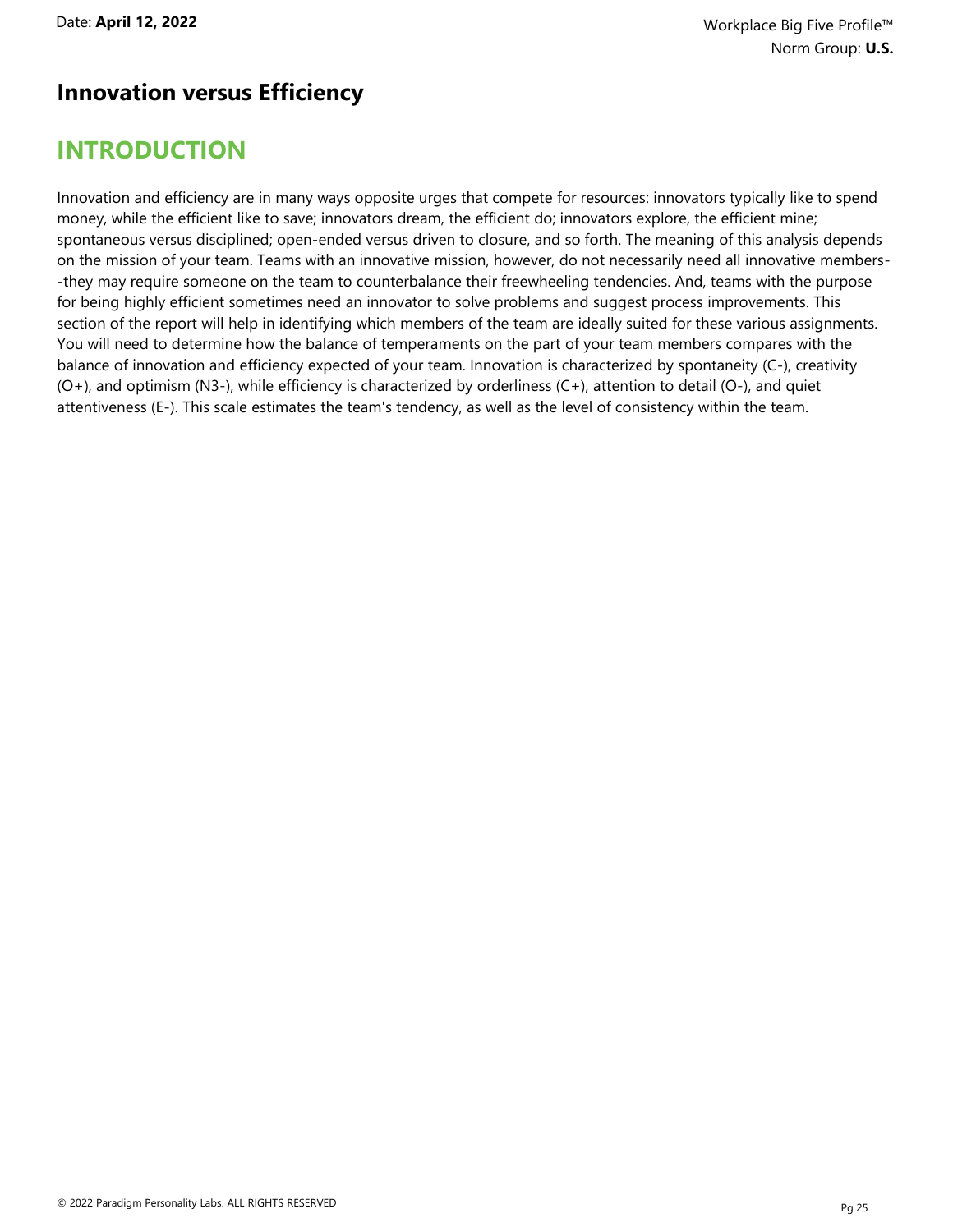|                   | Innovation Level<br><b>Efficiency Level</b><br>Consistency | <b>Score</b><br>50<br>55<br>5 | Interpretation<br>Moderate Need for Innovation<br>Moderate Need for Efficiency<br><b>Extremely Consistent</b> |  |  |  |  |  |  |
|-------------------|------------------------------------------------------------|-------------------------------|---------------------------------------------------------------------------------------------------------------|--|--|--|--|--|--|
| Legend            |                                                            |                               |                                                                                                               |  |  |  |  |  |  |
| <b>Need Level</b> |                                                            | <b>Consistency</b>            |                                                                                                               |  |  |  |  |  |  |
| <34.5             | <b>Extremely Low</b>                                       | $0 - 4.99$                    | <b>Extremely Consistent</b>                                                                                   |  |  |  |  |  |  |
| <44.5             | Low                                                        | 5-9.99                        | Some Members Much More Inn/Eff than Others                                                                    |  |  |  |  |  |  |
| < 55.5            | Normal                                                     | 10-19.99                      | Some Members More Inn/Eff than Others                                                                         |  |  |  |  |  |  |
| <65.5             | <b>Extremely Low</b>                                       | 20-29.99                      | Some Members Much More Inn/Eff than Others                                                                    |  |  |  |  |  |  |
| >65.49            | <b>Unusually High</b>                                      | $30+$                         | Extreme Variations in Inn/Eff among Members                                                                   |  |  |  |  |  |  |
| Need to Innovate  | Need to Achieve Efficiencies                               |                               | Relative Strengths of Needs to Innovate and to Archive Efficiencies                                           |  |  |  |  |  |  |
|                   |                                                            | 20                            | 35<br>50<br>65<br>80<br>100                                                                                   |  |  |  |  |  |  |

#### **INTERPRETATION OF RESULTS**

A significant minority of team members show a strong preference for efficiency. Consequently, if a position requires attention to achieving efficiency, either bring in another member who is naturally efficient, or else divide the work among two or more members.

Most show balance in innovation and efficiency. This is fine if your team involves jobs that require such a balance. If your team has jobs that require being primarily innovative or primarily efficient, you may need to recruit, or to divide the work.

No team members show high need for innovation. This is fine if all team jobs entail achieving efficiencies. However, if some jobs involve more innovation, either recruit innovative persons, or divide the work among the more moderate scorers.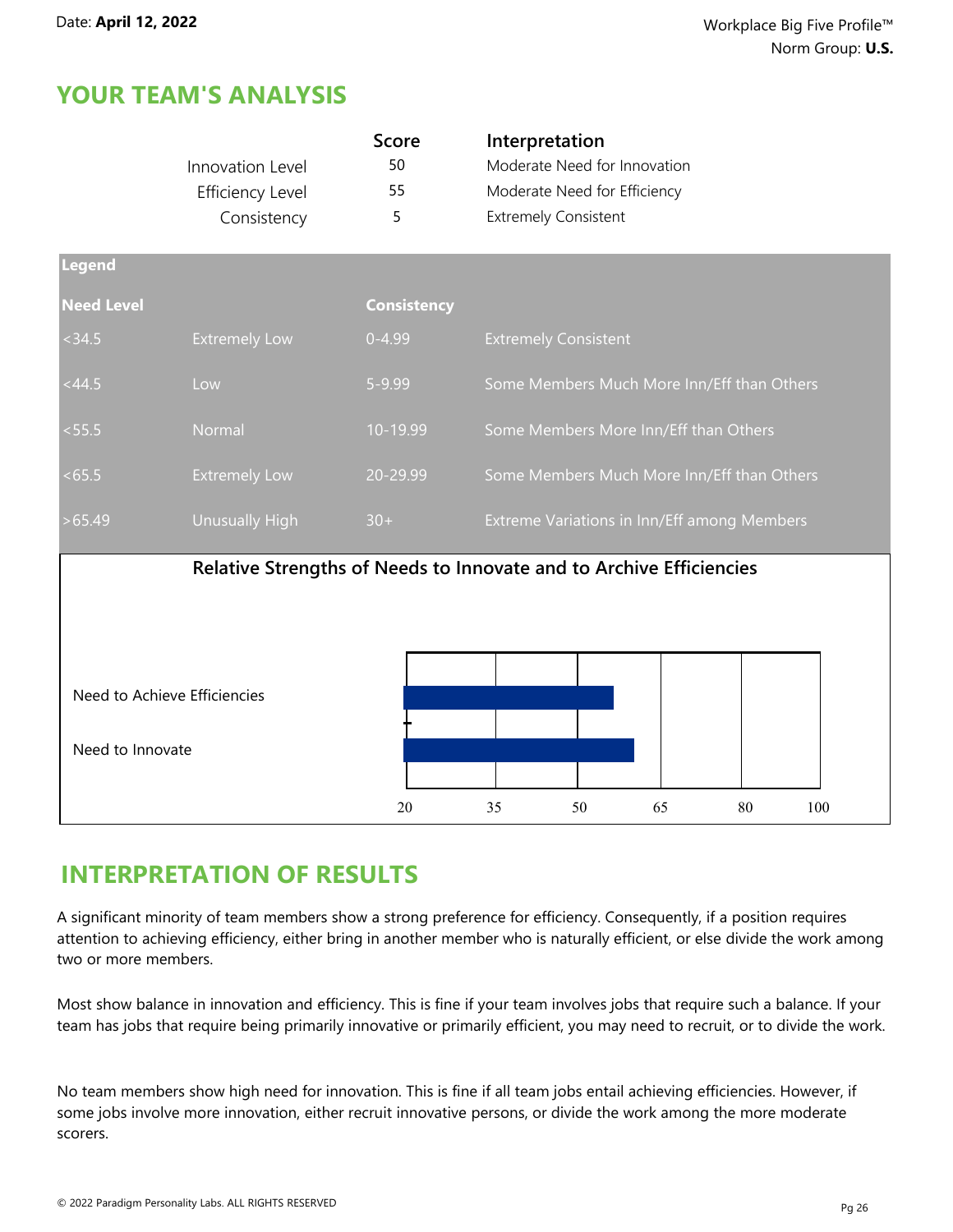| Name            | Score | What This Scores Means in a Nutshell         |
|-----------------|-------|----------------------------------------------|
| Sample Person 1 | 47    | Balanced Needs for Innovation and Efficiency |
| Sample Person 2 | 47    | Balanced Needs for Innovation and Efficiency |
| Sample Person 3 | 53    | Balanced Needs for Innovation and Efficiency |
| Sample Person 4 | 47    | Balanced Needs for Innovation and Efficiency |
| Sample Person 5 | 42    | Moderate Need for Achieving Efficiencies     |
| Sample Person 6 | 45    | Balanced Needs for Innovation and Efficiency |

#### *Your Individual Team Members's Scores*

| High Innovation Members:                       | U |
|------------------------------------------------|---|
| Members Balanced on Innovation and Efficiency: | 5 |
| High Efficiency Members:                       | 1 |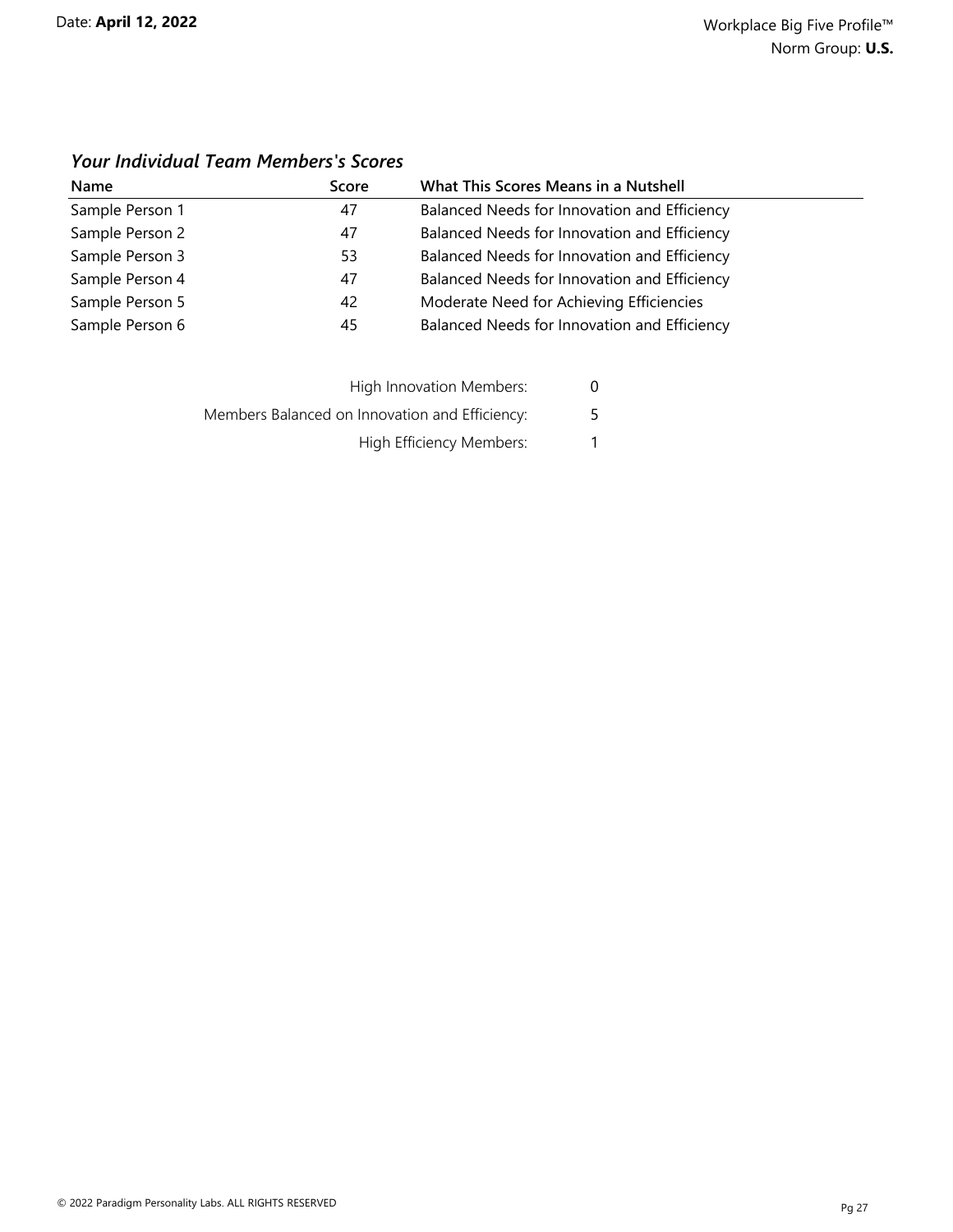#### **Leadership within the Team - Kotter's 13 Leadership Factors**

## **INTRODUCTION**

John Kotter, Harvard Business School Professor Emeritus, is a globally respected authority on leadership, change, and career development. Kotter has identified 13 factors that appear to account for effective leadership. Some of these factors represent skills, others represent bodies of knowledge, while many represent a combination of knowledge and ability. It is possible for an individual to excel in all 13 factors regardless of his or her Five-Factor Model (FFM) profile. However, certain personality profiles are more conducive to specific leadership factors than others. The scores on the next sheet are meant to assess this trait "infrastructure" for leadership energy, not necessarily one's leadership performance. These scores should not be interpreted as indicators of the actual behaviors, but rather as estimates of the infrastructure that would normally be expected to make development of that behavior more natural. Definitions of the 13 factors follow.

#### *The 13 Leadership Factors (with Associated FFM Traits) and their Definitions*

**1. Organization Knowledge** (O+C+). Possesses knowledge of the organization's history, culture, systems, and key players.

**2. Industry/Field Knowledge** (O+C+). Possesses knowledge of the industry/field in which the company/organization participates.

**3. Organization Relationships** (N-E+A+). Has built broad and solid (positive) relationships within the company/organization.

**4. Industry/Field Relationships** (N-E+A+). Has built broad and solid (positive) relationships within the industry/field (customers and vendors).

**5. External Relationships** (N-E+A+). Has built broad and solid (positive) relationships within the community.

**6. Reputation** (N-A+C+). Enjoys a reputation respected by people in the company/organization.

**7. Mental Skills** (N-O+C+). Demonstrates keen mental abilities.

**8. Interpersonal Skills** (N=E=O=A=C=). Is able to communicate with all types of people.

**9. Value for Diversity** (E+O+A+). Genuinely seeks out and values the diverse ideas and contributions of others.

**10. Energy Level** (E+E3+C+). Demonstrates a high energy level.

**11. Drive to Lead** (N-E+O+A-C+). Is personally driven to create positive change.

**12. Level of Realism** (N=E=A=C+). Exhibits neither extremely pessimistic nor extremely optimistic expectations of self's and/or others' ability to get the job done.

**13. Lifelong Learner** (N-E+O+). Mental habits that support it: risk taking, humble self- reflection, solicitation of opinions, careful listening, openness to new ideas.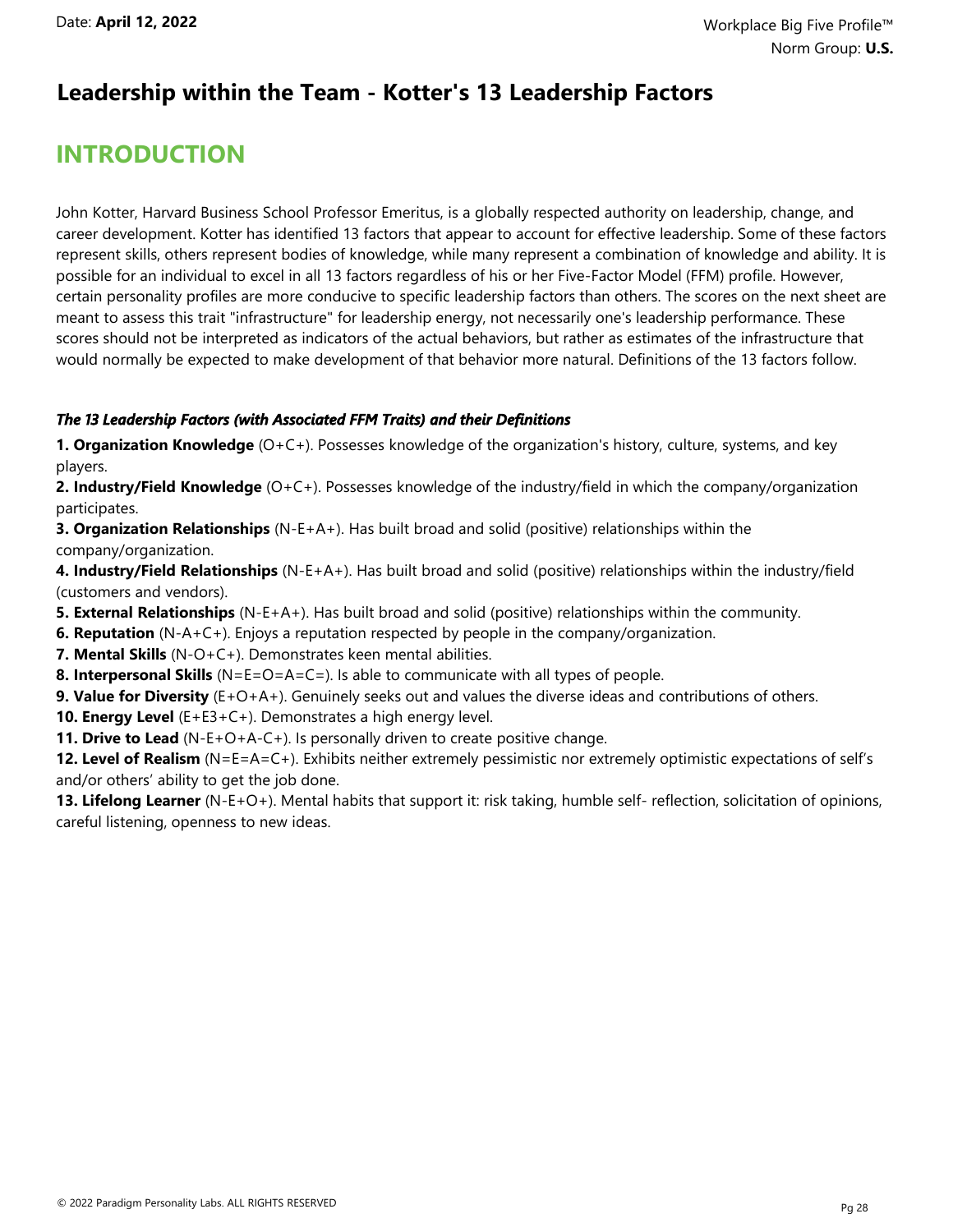| Factor                            | <b>Score</b> | <b>Brief Interpretation</b> |
|-----------------------------------|--------------|-----------------------------|
| Organization Knowledge            | 39           | Draining                    |
| Industry Knowledge                | 39           | Draining                    |
| <b>Organization Relationships</b> | 46           | Somewhat Natural            |
| <b>Industry Relationships</b>     | 46           | Somewhat Natural            |
| <b>External Relationships</b>     | 46           | Somewhat Natural            |
| Reputation                        | 42           | Draining                    |
| <b>Mental Skills</b>              | 41           | Draining                    |
| Interpersonal Skills              | 58           | Natural                     |
| Value for Diversity               | 44           | Draining                    |
| Energy Level                      | 41           | Draining                    |
| Drive to Lead                     | 41           | Draining                    |
| Level of Realism                  | 56           | Natural                     |
| Lifelong Learner                  | 41           | Draining                    |

| Legend |                             |
|--------|-----------------------------|
| >65.49 | <b>Energizing</b>           |
| >55.49 | <b>Natural</b>              |
| >44.49 | Somewhat Natural            |
| >34.49 | <b>Draining</b>             |
| < 34.5 | <b>Outside Comfort Zone</b> |

*Your Team's Average Score on the 13 Factors, Sorted from Most Natural to Least Natural*

| Factor                        | Score |
|-------------------------------|-------|
| Interpersonal Skills          | 58    |
| Level of Realism              | 56    |
| Organization Relationships    | 46    |
| <b>Industry Relationships</b> | 46    |
| <b>External Relationships</b> | 46    |
| Value for Diversity           | 44    |
| Reputation                    | 42    |
| Drive to Lead                 | 41    |
| <b>Mental Skills</b>          | 41    |
| EnergyLevel                   | 41    |
| Lifelong Learner              | 41    |
| Organization Knowledge        | 39    |
| Industry Knowledge            | 39    |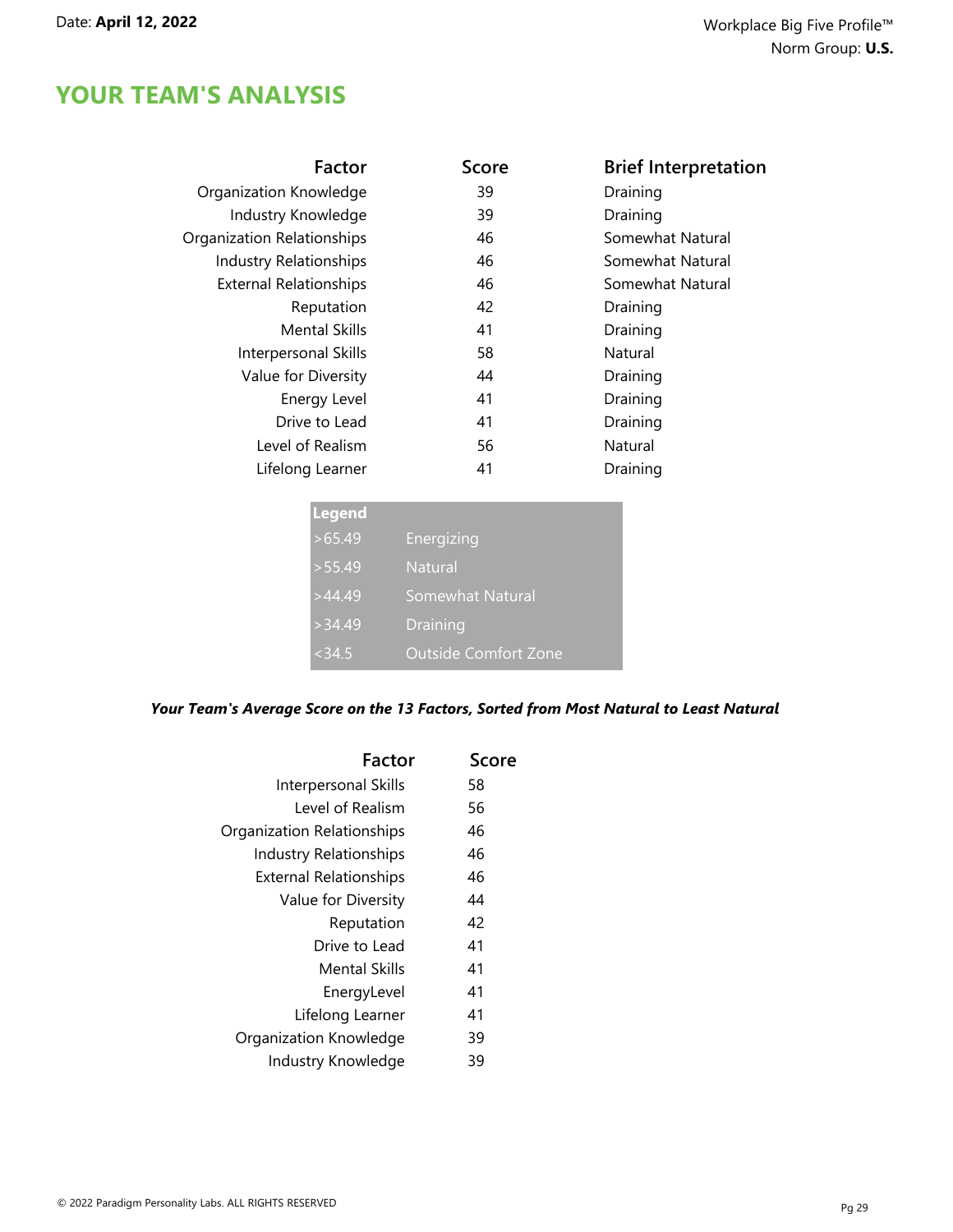#### *Your Individual Team Members's Scores*

| <b>Individual Profiles:</b> | Organization Knowledge | Industry Knowledge | Organization Relationships | Relationships<br>Industry | Relationships<br>External | Reputation | <b>Mental Skills</b> | <b>Skills</b><br>Interpersonal | Value for Diversity | EnergyLevel    | Drive to Lead | Level of Realism | Learner<br>Lifelong |
|-----------------------------|------------------------|--------------------|----------------------------|---------------------------|---------------------------|------------|----------------------|--------------------------------|---------------------|----------------|---------------|------------------|---------------------|
| Sample Person 1             | 39                     | 39                 | 45                         | 45                        | 45                        | 41         | 42                   | 59                             | 43                  | 40             | 42            | 57               | 41                  |
| Sample Person 2             | 42                     | 42                 | 46                         | 46                        | 46                        | 43         | 43                   | 62                             | 44                  | 44             | 44            | 60               | 42                  |
| Sample Person 3             | 39                     | 39                 | 53                         | 53                        | 53                        | 45         | 43                   | 57                             | 48                  | 42             | 42            | 54               | 45                  |
| Sample Person 4             | 39                     | 39                 | 45                         | 45                        | 45                        | 41         | 42                   | 59                             | 43                  | 40             | 42            | 57               | 41                  |
| Sample Person 5             | 42                     | 42                 | 43                         | 43                        | 43                        | 42         | 43                   | 59                             | 41                  | 41             | 42            | 56               | 38                  |
| Sample Person 6             | 33                     | 33                 | 46                         | 46                        | 46                        | 38         | 36                   | 49                             | 43                  | 38             | 37            | 49               | 36                  |
| High Scoring #:             | $\mathbf 0$            | 0                  | $\mathbf 0$                | $\mathbf 0$               | $\overline{0}$            | 0          | 0                    | 5                              | 0                   | $\Omega$       | $\mathbf 0$   | $\overline{4}$   | $\mathbf 0$         |
| Mid Scoring #:              | $\overline{0}$         | 0                  | 5                          | 5                         | 5                         | 1          | 0                    | 1                              | 1                   | $\overline{0}$ | $\mathbf 0$   | $\overline{c}$   | 1                   |
| Low Scoring #:              | 6                      | 6                  | 1                          | 1                         | 1                         | 5          | 6                    | 0                              | 5                   | 6              | 6             | $\mathbf 0$      | 5                   |

## **RESOURCES FOR FURTHER INFORMATION**

- · Kotter, J. (1988). *The Leadership Factor.* Free Press.
- · Kotter, J. (1996). *Leading Change.* Harvard Business School Press.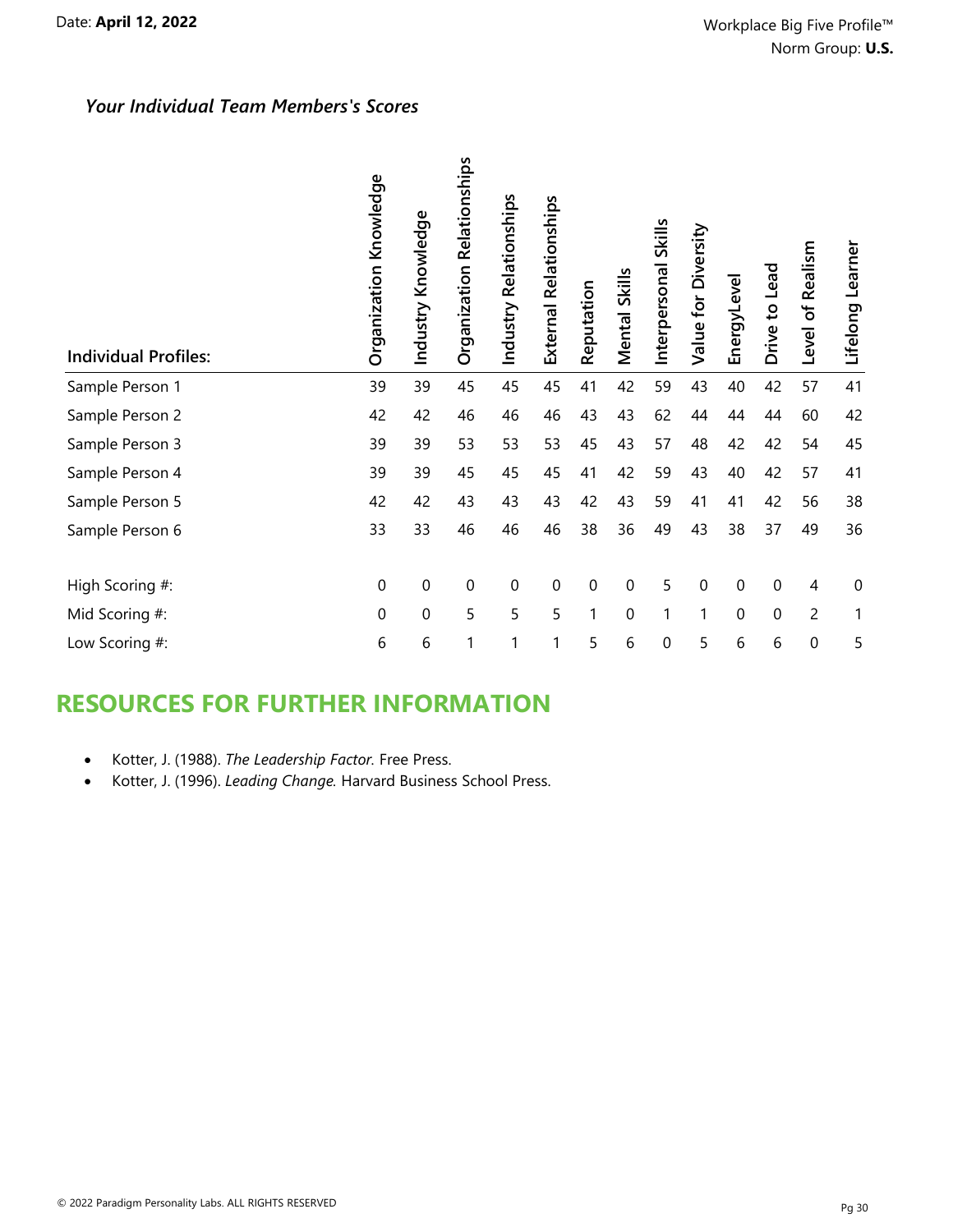## **Meredith Belbin's Nine Team Roles**

#### **INTRODUCTION**

Meredith Belbin conducted a series of management exercises at his retreat on the banks of the river Thames near Henley, Oxfordshire, England. He used the 16PF and the Watson-Glaser Critical Thinking Appraisal in order to determine if there were any personality or intelligence issues that were consistently associated with the levels of performance of the teams. The outcome of this research was his landmark book *Management Teams: Why They Succeed or Fail* (1981; 2003), in which he identified nine team roles that, when all were present, were associated with highest team performance. To the degree that some of the roles were missing, performance dropped commensurately. In 1997, with the publication of the manual of the *Rapid Personality Questionnaire* by the Test Agency (also located in Henley), Belbin and the test authors translated the earlier results to the Five-Factor Model. The RPQ manual contains the specific loadings of the team roles on the Big Five. We have changed the names of the roles to fit a more global usage.

#### **DEFINITION**

(Adapted from Belbin (1993) and the RPQ Manual; for more detailed information, consult Belbin's more recent book, *Team Roles at Work* (1993), published by Butterworth-Heinemann in Oxford, England.)

#### **Action Roles:**

- 1. **Driver** (N-,E+,O+,A-). Challenges traditions and assumptions; courage to overcome barriers; can step on others' feelings.
- 2. **Organizer** (N=,O-,A+,C++). Dependable, conservative, practical, can manage others, calmer than Deliverer; slow to change.
- 3. **Deliverer** (N+,E-,O--,A+,C+). Painstaking, but on time, eye for error, quiet, attentive to quality, systematic, worrier, can nit-pick.

#### **People Roles:**

- 4. **Facilitator** (N-,E=,O=,A=,C+). Good delegator, moves toward closure, calm, a good chairperson; may be seen as manipulative.
- 5. **Team Player** (N+,E=,O-,A+). Cooperative, tactful, a listener, avoids conflict, a peacemaker; more easily influenced, indecisive.
- 6. **Investigator** (N-,E+,O+,A+,C-). Outgoing, good communicator, networker; can be overly optimistic.

#### **Cerebral Roles:**

- 7. **Innovator** (N-,E=,O+,C-). Thinks out of the box, likes problem-solving; tends to overlook the details.
- 8. **Analyzer** (N=,E=,O=,A=,C=). Impartial, objective, good judgement, strategic; can be too critical, not particularly inspirational.
- 9. **Specialist** (N-,E+,O-,A+,C+). Narrowly focused, takes the initiative in defined technical area of expertise, dedicated to the role.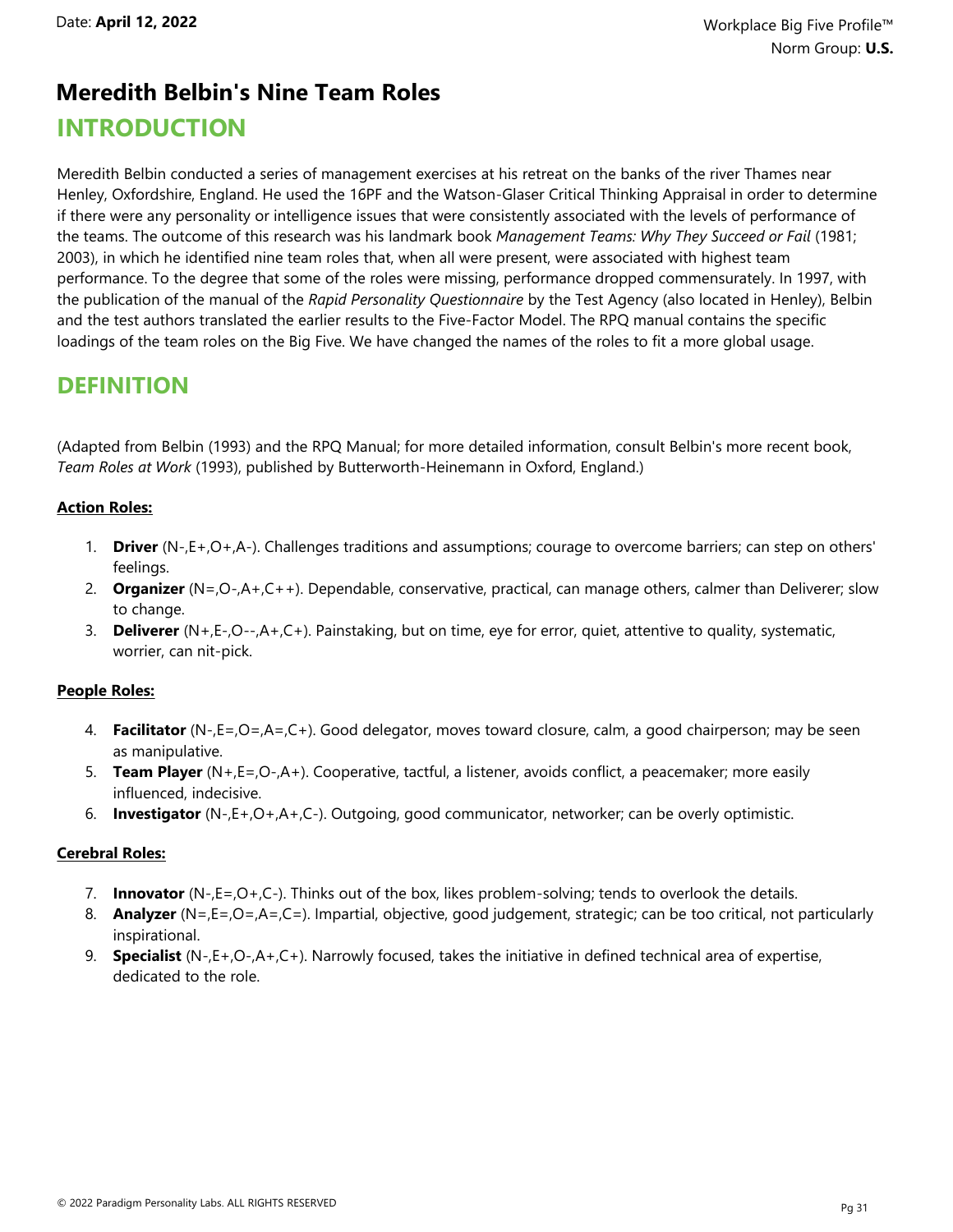| <b>Factor</b> | Score | <b>Brief Interpretation</b>   |
|---------------|-------|-------------------------------|
| Driver        | 42    | Somewhat Natural for the Team |
| Organizer     | 53    | Natural for the Team          |
| Deliverer     | 55    | Natural for the Team          |
| Facilitator   | 50    | Natural for the Team          |
| Team Player   | 56    | Energizing for the Team       |
| Investigator  | 47    | Natural for the Team          |
| Innovator     | 44    | Somewhat Natural for the Team |
| Analyzer      | 58    | Energizing for the Team       |
| Specialist    | 48    | Natural for the Team          |

| <b>Legend</b> |                             |
|---------------|-----------------------------|
| >65.49        | Energizing                  |
| >55.49        | <b>Natural</b>              |
| >44.49        | Somewhat Natural            |
| >34.49        | <b>Draining</b>             |
| < 34.5        | <b>Outside Comfort Zone</b> |

#### *Your Team's Average Score on the 9 Roles, Sorted from Most Natural to Least Natural*

| Factor       | Score |
|--------------|-------|
| Analyzer     | 58    |
| Team Player  | 56    |
| Deliverer    | 55    |
| Organizer    | 53    |
| Facilitator  | 50    |
| Specialist   | 48    |
| Investigator | 47    |
| Innovator    | 44    |
| Driver       | 42    |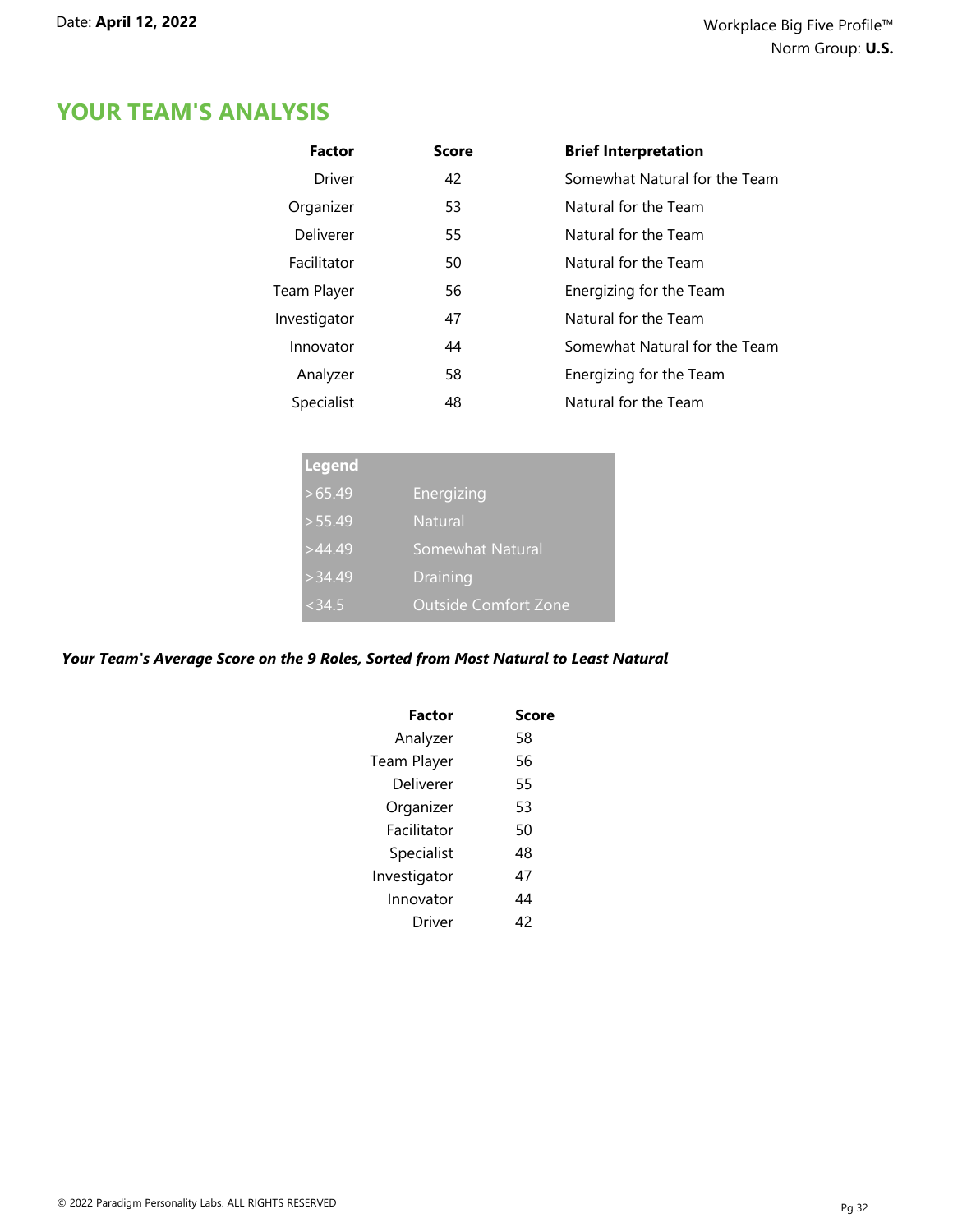#### *Your Individual Team Members' Scores*

|                             | <b>Action</b> |                  |                  | <b>People</b>    |                |              | <b>Cerebral</b> |              |             |  |  |
|-----------------------------|---------------|------------------|------------------|------------------|----------------|--------------|-----------------|--------------|-------------|--|--|
| <b>Individual Profiles:</b> | Driver        | Organize         | Deliverer        | Facilitator      | Team Player    | Investigator | Innovator       | Analyzer     | Specialist  |  |  |
| Sample Person 1             | 43            | 52               | 54               | 52               | 54             | 47           | 44              | 59           | 47          |  |  |
| Sample Person 2             | 44            | 53               | 54               | 54               | 55             | 47           | 46              | 62           | 48          |  |  |
| Sample Person 3             | 43            | 54               | 53               | 51               | 58             | 52           | 48              | 57           | 52          |  |  |
| Sample Person 4             | 43            | 52               | 54               | 52               | 54             | 47           | 44              | 59           | 47          |  |  |
| Sample Person 5             | 41            | 54               | 57               | 51               | 54             | 44           | 43              | 59           | 48          |  |  |
| Sample Person 6             | 37            | 51               | 57               | 43               | 59             | 47           | 39              | 49           | 48          |  |  |
| High Scoring #:             | 0             | $\boldsymbol{0}$ | $\overline{c}$   | $\boldsymbol{0}$ | $\overline{2}$ | $\mathbf 0$  | $\mathbf 0$     | 5            | $\mathbf 0$ |  |  |
| Mid Scoring #:              | $\mathbf 0$   | 6                | $\overline{4}$   | 5                | 4              | 5            | 2               | $\mathbf{1}$ | 6           |  |  |
| Low Scoring #:              | 6             | 0                | $\boldsymbol{0}$ | 1                | $\mathbf 0$    |              | 4               | $\mathbf 0$  | $\mathbf 0$ |  |  |

#### **RESOURCES FOR FURTHER INFORMATION**

• Belbin, M. (1981; 2003). *Management Teams: Why They Succeed or Fail.* 2nd Ed. Oxford, England: Butterworth-Heinemann. • Belbin, R. M. (2010). *Team Roles at Work*, 2nd ed. Oxford, UK: Butterworth Heinemann. • *Rapid Personality Questionnaire* (RPQ) Technical Manual. (1997). The Test Agency Limited: Henley- on-Thames, Oxon, England. • Belbin, R. M. (2000) *Beyond The Team.* Oxford, UK: Butterworth Heinemann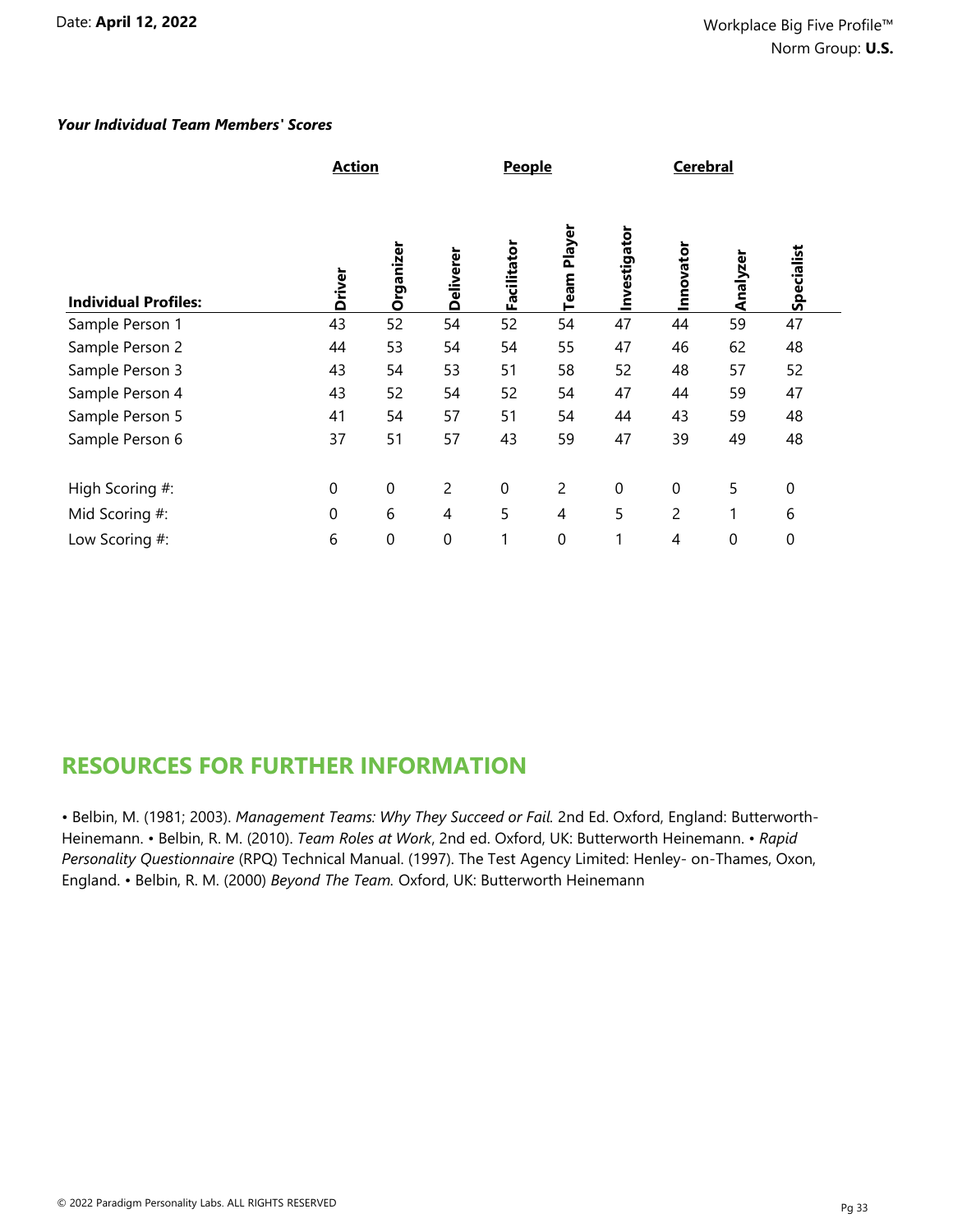#### **Lencioni's Five Dysfunctions of Teams**

## **INTRODUCTION**

Patrick Lencioni, in *The Five Dysfunctions of a Team*(Jossey-Bass, 2002), has written a leadership fable in which the effective, cohesive team must exhibit five functions: trust, unfiltered conflict around ideas, commitment to decisions and action plans, holding each other accountable, and focusing on collective results. All five must be present in order for the team to function properly. When a function is not executed, it is a dysfunction. Below, we define each of the five dysfunctional states, define each state's Big Five associated traits, and then estimate the degree to which the team's trait infrastructure predisposes the team towards each specific dysfunction. To the degree that a team's trait infrastructure does not match the ideal for a specific function, then the team will be described as lacking natural energy for that function. That does not mean that a team cannot perform the function, but rather that the function does not come as naturally as it might were the infrastructure a closer match. Close matches provide the maximum natural energy for a function.

- 1. **Absence of Trust** (N+,E5-). Members of the team do not disclose their inner feelings, opinions, or mistakes, either out of a natural reticence or reserve on members' parts, or because members feel unsafe because of the past history of harsh judgments by other members.
- 2. **Fear of Conflict** (E12-,O123-,A124+). The healthy team needs to engage in the full, unrestrained debate of ideas. Lack of such debate can result from absence of trust, or from a history of indifferent receptivity to new ideas and opinions.
- 3. **Lack of Commitment** (N34+,O3-,A123-). "Buy-in" tends to build on individual participation in the development of decisions and plans. When fear of conflict breeds low participation, such buy-in tends to result, as members are less likely to buy in when decisions are imposed, rather than negotiated.
- 4. **Avoidance of Accountability** (E234-,A4+,C13-). A sense of accountability is typically missing when individuals are not committed to the plan. The greater the individual commitment to a plan or decision, the more likely individuals will hold themselves and each other accountable for results.
- 5. **Inattention to Collective Results** (A123-,C3+). When individuals are more concerned about their personal needs, agendas, and results, they are less likely to focus on the overall team's collective results. In the effective team, individuals subordinate their individual egos to the mission of the overall team.

In the remainder of this section, we present your team's average scores on the five dysfunctions, a brief interpretation of the scores' likely meaning, and finally estimates for each of your team members, so that you might see which members have the infrastructure associated with the potential for engaging in one of the five dysfunctions.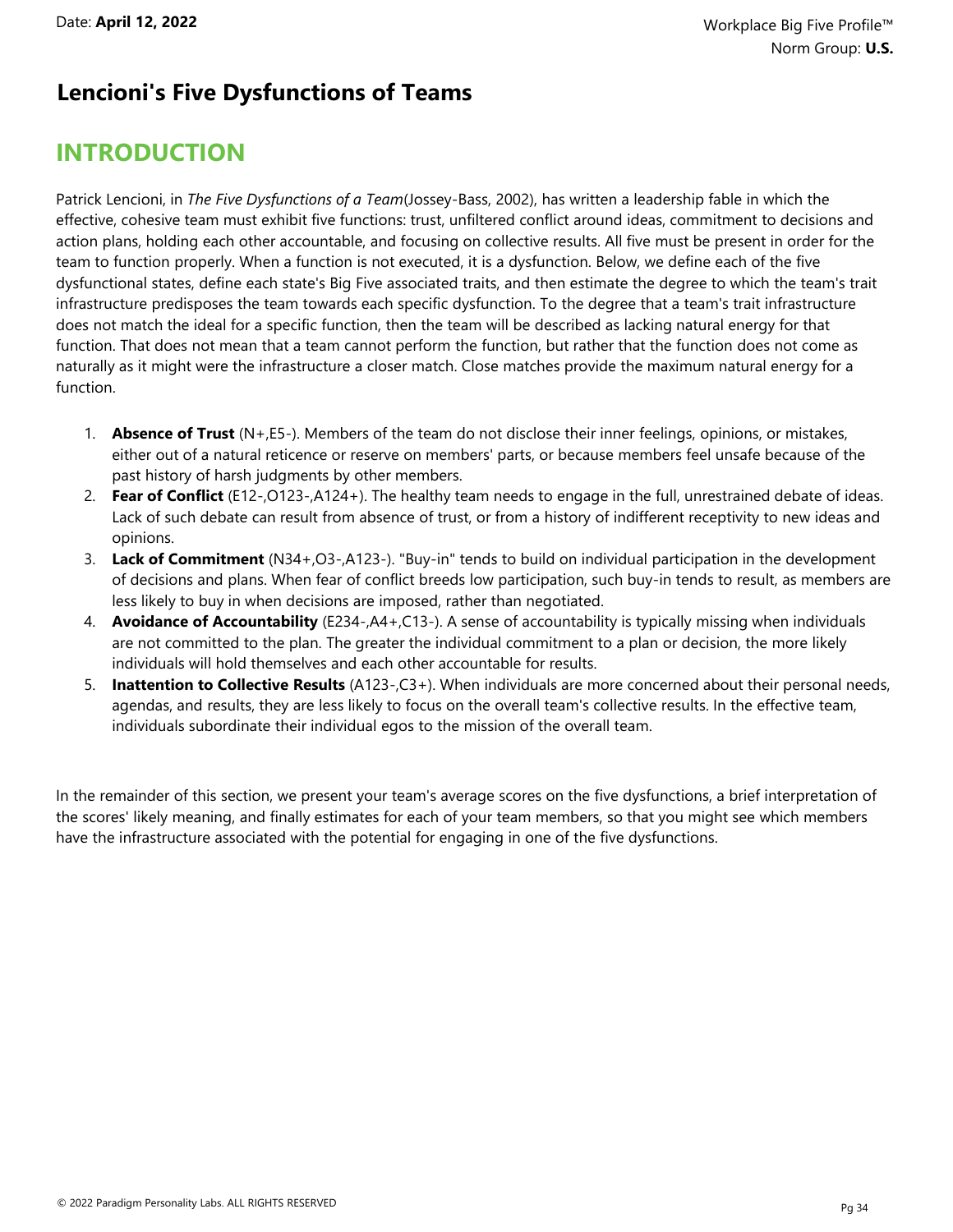| <b>The Dysfunctions</b>           | <b>Score</b> | Interpretation   |
|-----------------------------------|--------------|------------------|
| Absence of Trust                  | 58           | Moderately Prone |
| Fear of Conflict                  | 55           | Possibly Prone   |
| Lack of Commitment                | 51           | Possibly Prone   |
| Avoidance of Accountability       | 56           | Moderately Prone |
| Inattention to Collective Results | 45           | Possibly Prone   |

| Legend |                             |
|--------|-----------------------------|
| < 34.5 | Highly Unlikely to be Prone |
| < 44.5 | Unlikely to be Prone        |
| < 55.5 | <b>Possibly Prone</b>       |
| < 65.5 | <b>Moderately Prone</b>     |
| 65.5   | <b>Highly Prone</b>         |

#### **Proneness to the Five Dysfuntions**



## **INTERPRETATION OF RESULTS**

Your team's high average on "Absence of Trust" makes it likely that trust and calm rationality are atypical, with some individuals frequently exhibiting distrust or reactivity. Take care to process such feelings in order to achieve optimum functionality.

Your team's mid-range average on "Fear of Conflict" makes it likely that members' tendencies to engage in conflict and open disagreements are situational. Be careful on key issues that all members express their opinions.

Your team's mid-range average on "Lack of Commitment" makes it likely that members' calmness, comfort with change, and deference to others would be situational. Take care that all members have input when negotiating.

Your team's high average on "Avoidance of Accountability" suggests that their solitary, deferential, and spontaneous nature likely results in a reduced sense of personal accountability in many situations. Review individual contributions with team.

Your team's mid-range average on "Inattention to Collective Results" suggests that members' attention to team results is somewhat situational, with selfishness occasionally evident. Emphasize interdependence of team members and individual goals.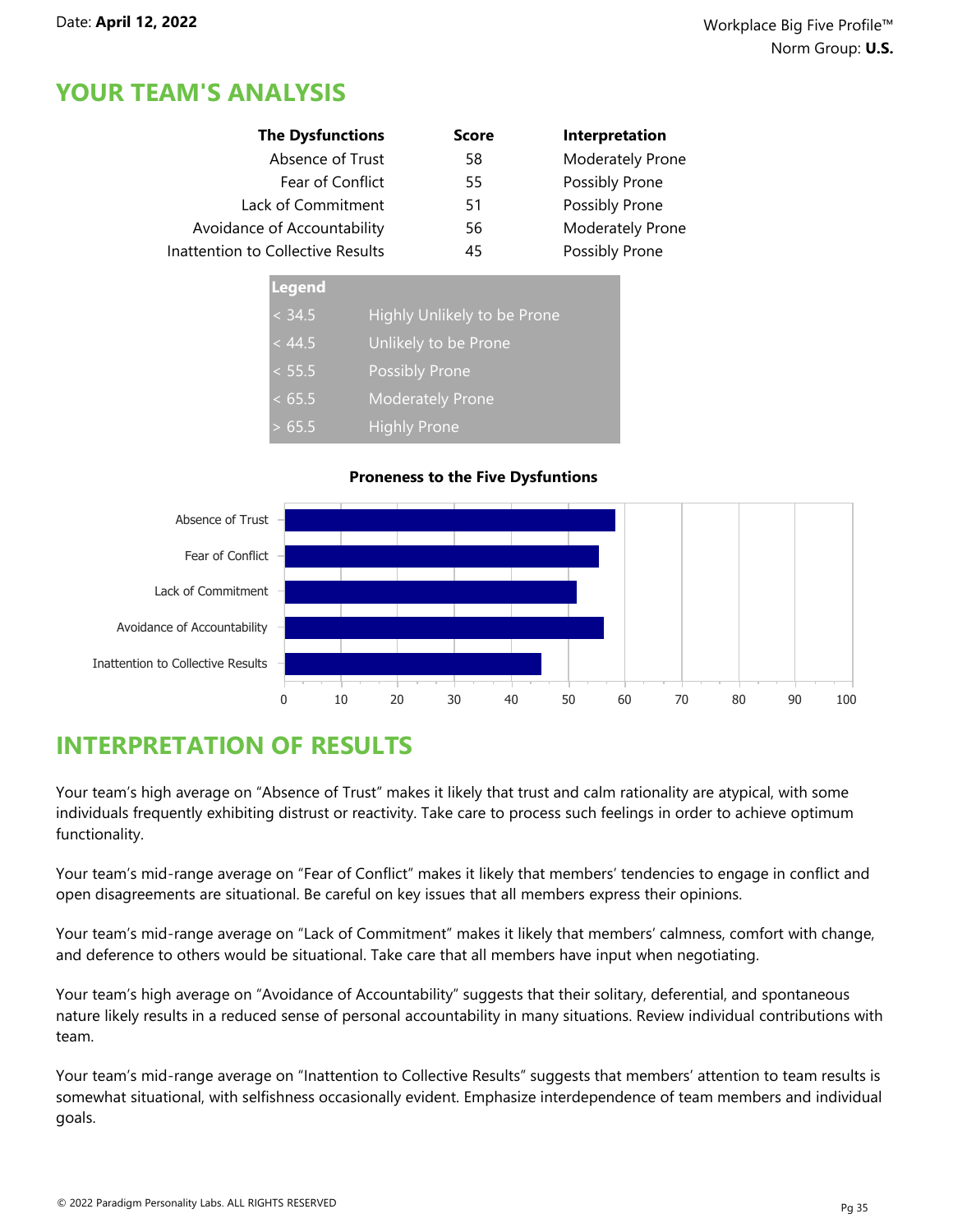| <b>Individual Profiles:</b>  | Trust<br>đ<br>Absence | Confict<br>Ⴆ<br>Fear | Commitment<br>Lack of | g<br>Accountabil<br>Avoidance | Inattention to Collective<br>Results |
|------------------------------|-----------------------|----------------------|-----------------------|-------------------------------|--------------------------------------|
| Sample Person 1              | 56                    | 55                   | 53                    | 58                            | 47                                   |
| Sample Person 2              | 56                    | 54                   | 53                    | 53                            | 48                                   |
| Sample Person 3              | 53                    | 56                   | 48                    | 58                            | 39                                   |
| Sample Person 4              | 56                    | 55                   | 53                    | 58                            | 47                                   |
| Sample Person 5              | 63                    | 55                   | 53                    | 54                            | 50                                   |
| Sample Person 6              | 65                    | 57                   | 50                    | 57                            | 40                                   |
| <b>High Scoring Members:</b> | 5                     | $\overline{2}$       | $\mathbf 0$           | $\overline{4}$                | $\Omega$                             |
| Mid Scoring Members:         | 1                     | 4                    | 6                     | $\overline{2}$                | 4                                    |
| Low Scoring Members:         | $\overline{0}$        | $\boldsymbol{0}$     | $\boldsymbol{0}$      | $\mathbf 0$                   | 2                                    |

## **RESOURCES FOR FURTHER INFORMATION**

· Patrick Lencioni. (2002). *The Five Dysfunctions of a Team*. Jossey-Bass ©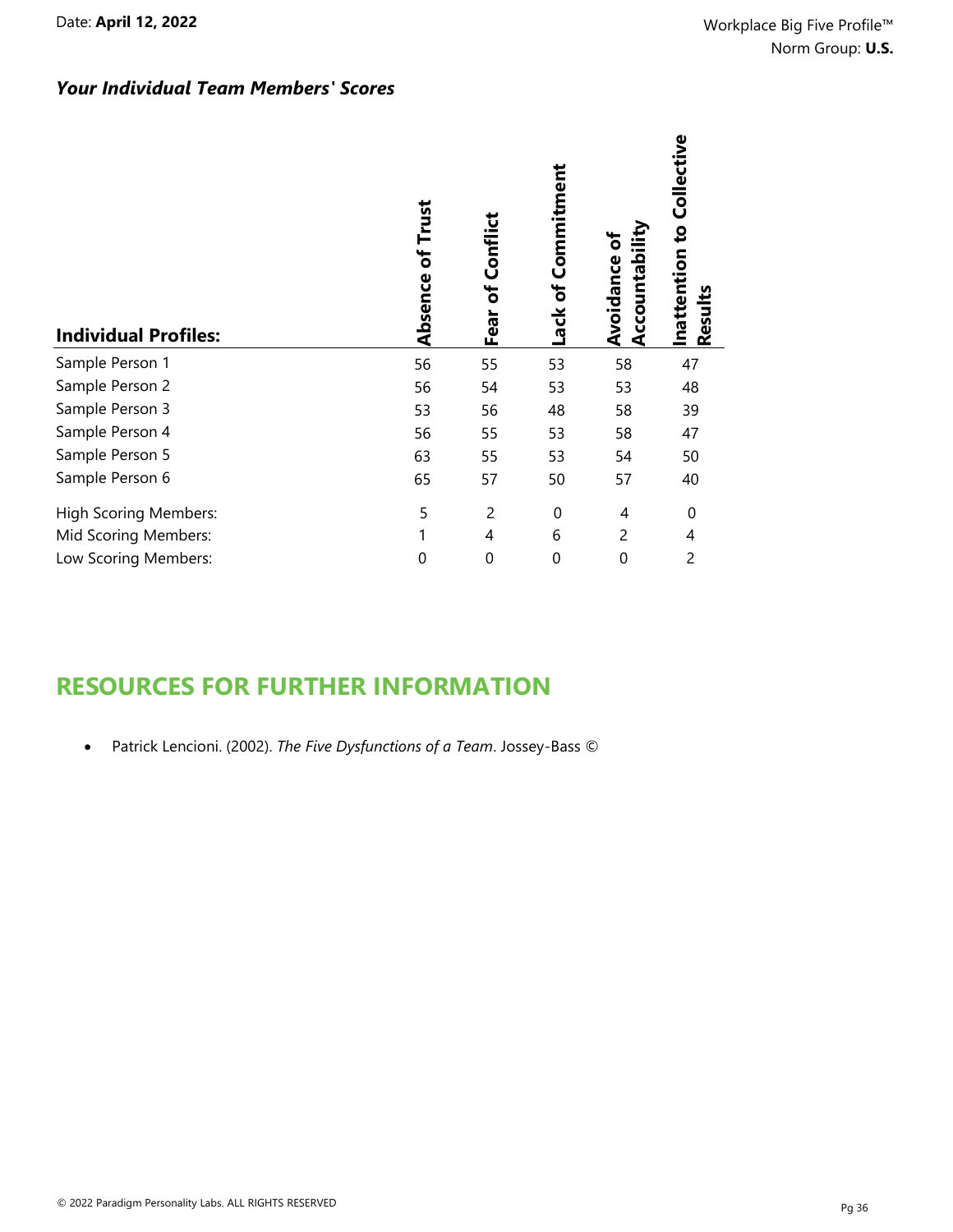#### **McIntosh-Fletcher's Six Elements**

## **INTRODUCTION**

This profile is based on the work of William Crockett as reported in Donna McIntosh-Fletcher's *Teaming by Design*(Irwin, 1996). In one sense, this is the complement to Lencioni's five dysfunctions--these are six "functional" qualities. To the degree that each of these elements is present, according to the writer, relationships among team members tend to be more healthy, productive, cohesive, and cooperative.

Definitions of the Six Elements

- 1. **Mutual Trust (E5+)** . The degree to which team members are naturally disposed towards trusting others' intentions, words, promises, and so forth.
- 2. **Mutual Concern (O+,A+)** . The degree to which team members are curious about and naturally sympathetic with others' concerns, needs, interests, agendas.
- 3. **Mutual Support (A1+)** . The degree to which team members actively encourage others through listening and attentiveness.
- 4. **General Emotional Status of Members (N-,E+)** . The degree to which the negative emotions are minimized and the positive emotions are maximized.
- 5. **Mutual Respect (C+)** . The degree to which members show respect through discipline, caution, and attention to the quality of team results.
- 6. **6. Mutual Celebration (E+)** . The degree to which members exhibit the positive emotions of warmth, enthusiasm, and excitement

The estimates below suggest how naturally the team as a whole (and the members as individuals) tends to exhibit each of these six elements based on the presence of traits that are naturally associated with them.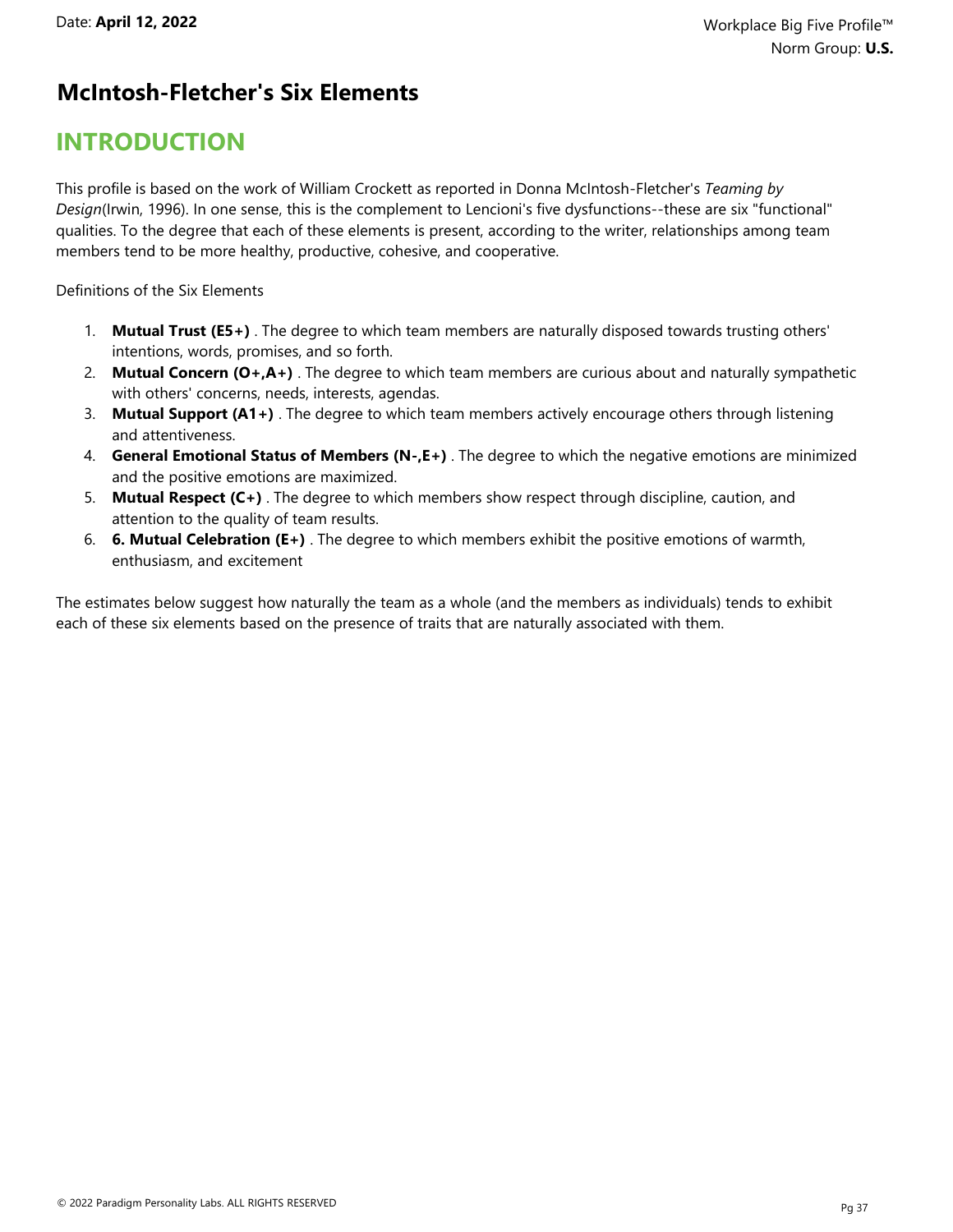|                                            | <b>Score</b> | Interpretation               |
|--------------------------------------------|--------------|------------------------------|
| <b>Mutual Trust</b>                        | 38           | Possibly Unlikely to Exhibit |
| Mutual Concern                             | 46           | Possibly Likely to Exhibit   |
| Mutual Support                             | 48           | Possibly Likely to Exhibit   |
| <b>General Emotional Status of Members</b> | 42           | Possibly Unlikely to Exhibit |
| Mutual Respect                             | 40           | Possibly Unlikely to Exhibit |
| <b>Mutual Celebration</b>                  | 38           | Possibly Unlikely to Exhibit |
|                                            |              |                              |

| <b>Legend</b> |                                    |
|---------------|------------------------------------|
| < 34.5        | Strongly Unlikely to Exhibit       |
| < 44.5        | Possibly Unlikely to Exhibit       |
| < 55.5        | Possibly Likely to Exhibit         |
| <65.5         | Highly Likely to Exhibit           |
| >65.49        | <b>Extremely Likely to Exhibit</b> |



## **INTERPRETATION OF RESULTS**

Your team's low average on "Mutual Trust" suggests that most members have a tendency to be skeptical of each other's intentions, commitments, and abilities. Frequent status reports can allay concerns.

Your team's mid-range average on "Mutual Concern" suggests that members are somewhat situational with respect to their concern about others' needs for change. Ensure that all individuals have a fair chance to present and justify their concerns.

Your team's mid-range average on "Mutual Support" suggests that members are situational with regard to focusing on their own personal agendas versus listening to or being concerned with the needs of others. Ensure that all members express their needs.

Your team's low average on "Emotional Status" suggests that most members tend to be anxious and temperamental, seldom expressing enthusiasm and warmth. Work to allay concerns and to recognize and celebrate individual accomplishments.

Your team's low average on "Mutual Respect" suggests that most members are spontaneous multi-taskers comfortable with the status quo, with a high likelihood of members feeling low respect from each other. Take time to celebrate individual accomplishments.

Your team's low average on "Mutual Celebration" suggests that most members are somewhat quiet, solitary, and independent. Find low-key ways to build a sense of community, such as email lists and book clubs.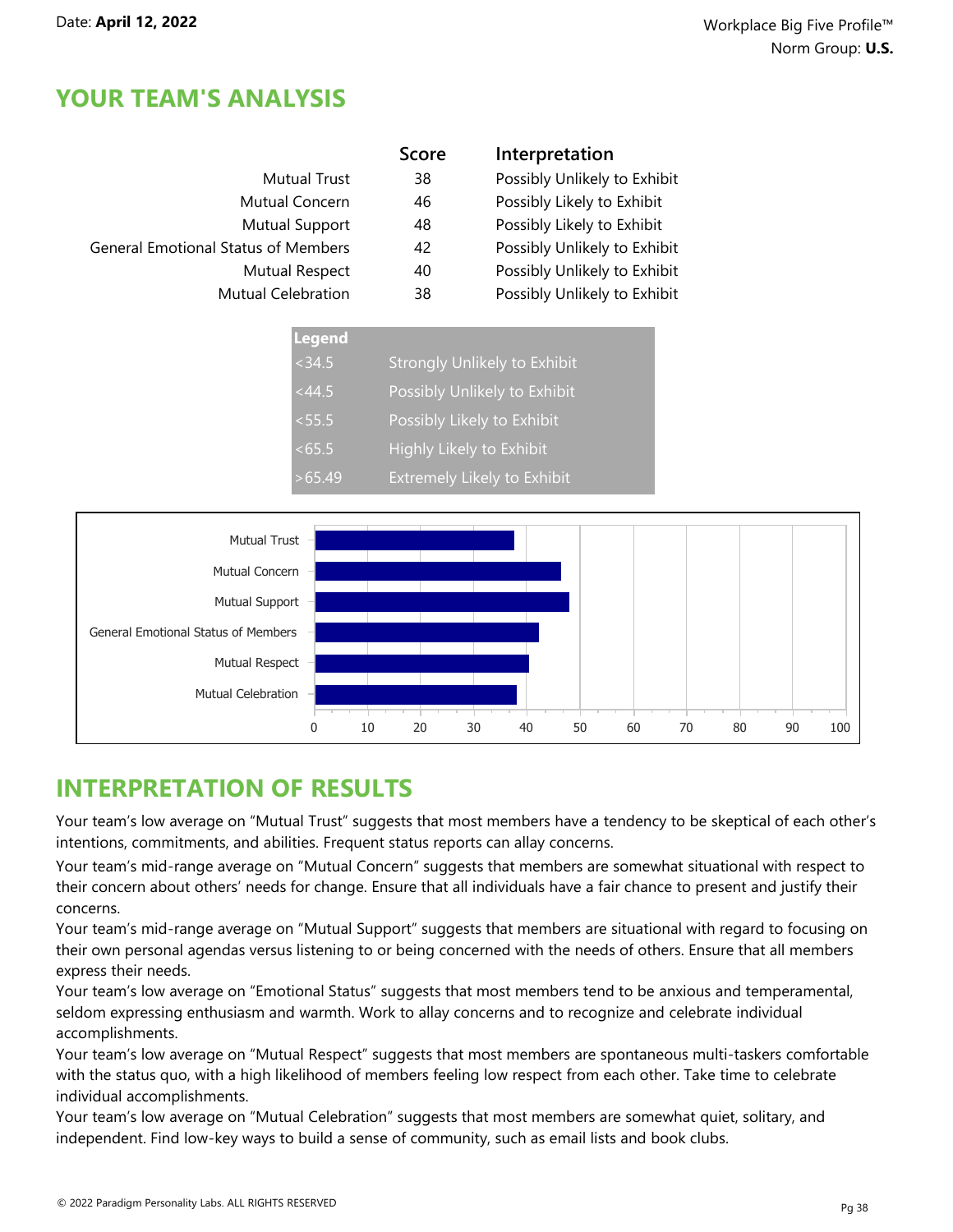#### *Your Individual Team Members' Scores*

| <b>Individual Profiles:</b>  | Mutual Trust   | Mutual Concern   | Mutual Support   | General Emotional Status of<br>Members | Mutual Respect   | Mutual Celebration |
|------------------------------|----------------|------------------|------------------|----------------------------------------|------------------|--------------------|
| Sample Person 1              | 41             | 46               | 46               | 42                                     | 39               | 37                 |
| Sample Person 2              | 42             | 46               | 48               | 43                                     | 43               | 40                 |
| Sample Person 3              | 41             | 51               | 49               | 48                                     | 38               | 43                 |
| Sample Person 4              | 41             | 46               | 46               | 42                                     | 39               | 37                 |
| Sample Person 5              | 30             | 45               | 49               | 39                                     | 47               | 34                 |
| Sample Person 6              | 30             | 46               | 49               | 39                                     | 35               | 37                 |
| <b>High Scoring Members:</b> | $\mathbf 0$    | $\mathbf 0$      | $\boldsymbol{0}$ | $\boldsymbol{0}$                       | $\boldsymbol{0}$ | $\mathbf 0$        |
| Mid Scoring Members:         | $\overline{0}$ | 6                | 6                | 1                                      | 1                | $\boldsymbol{0}$   |
| Low Scoring Members:         | 6              | $\boldsymbol{0}$ | $\boldsymbol{0}$ | 5                                      | 5                | 6                  |

## **RESOURCES FOR FURTHER INFORMATION**

· Donna McIntosh-Fletcher. (1996). *Teaming by Design: Real Teams for Real People.* New York: Irwin.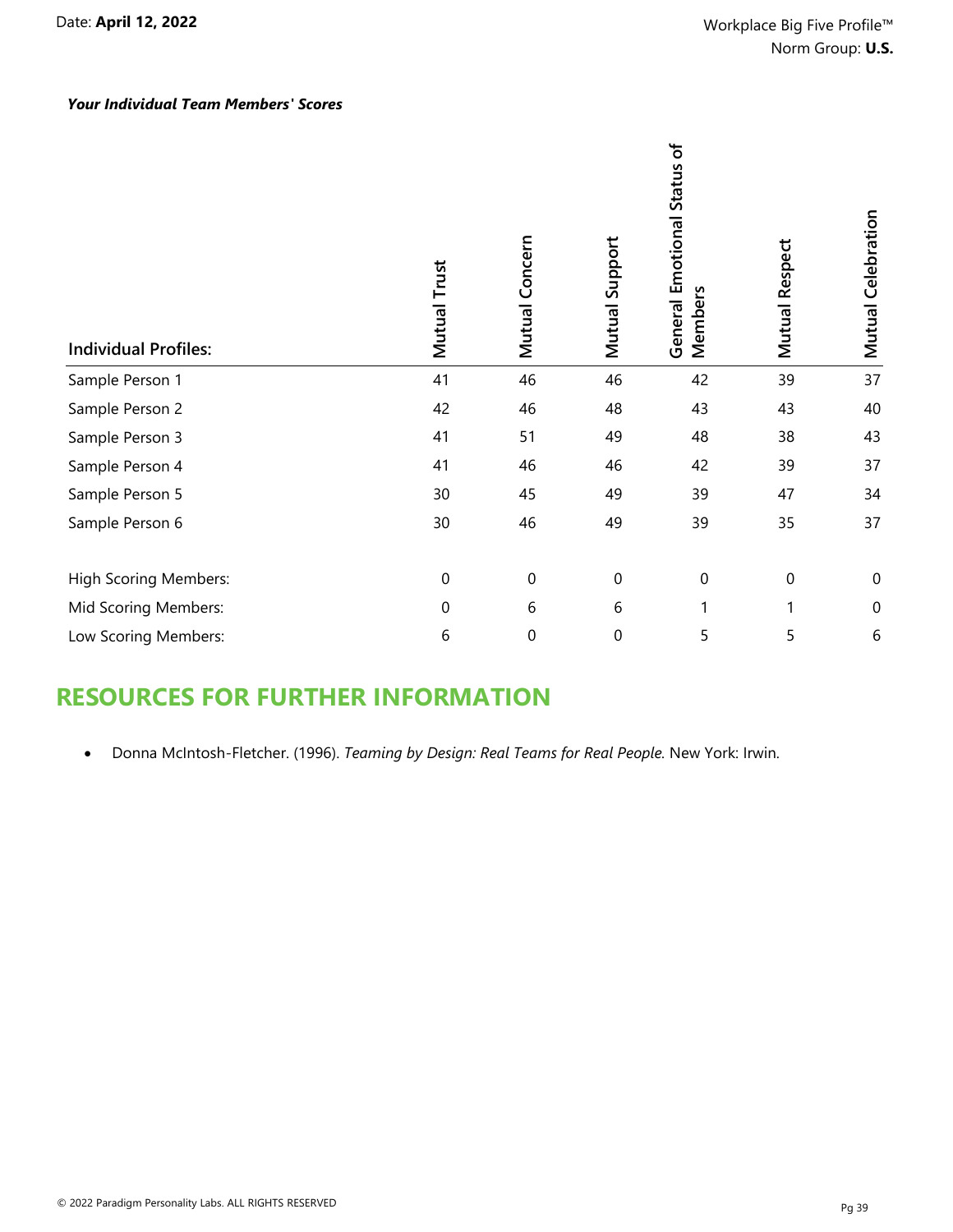#### **Tuckman's Five Stages of Team Formation**

## **INTRODUCTION**

Most of us are familiar with the original four stages of team formation: **forming, storming, norming, and performing.** Based on the trait composition of the team, each team will have particular stages to which it is partial. That is, the trait infrastructure of a team predisposes it to linger in or regress to one or more stages that are natural expressions of the team's trait infrastructure. The phases tend to be cyclical, with a team going through each of the four phases many times during its history. The longer the history, the more cycling. Incidentally, the four phases were first presented by Bruce Tuckman in a 1965 article in *Psychological Bulletin*. His original research was done with therapy groups and "T-groups." He warned about over-generalization, but apparently the model has been embraced as applicable to many work team settings and to ways of handling each topic on a meeting agenda. In 1977, "adjourning" was added as a fifth stage by Tuckman and Mary Ann Jensen. It acknowledges the need to recognize issues related to the dissolution of a team, whether due to completion of its mission or to its termination by management.

## **DEFINITION**

**1. Forming (N-,E+,A+)**. Initial experience of a team needs to be characterized by getting to know one another. This stage is characterized by positive emotionality and a genuine interest in the needs and interests of others.

**2. Storming (N+,A-,C-)**. Once formed, members tend, and need, to stake out their individual territory and let their needs, interests, and limits be known to others. This stage is often characterized by ego, spontaneous activity, and conflict.

**3. Norming (N-,O+,A=)**. Now that all the cards are out on the table, the team needs to establish norms, objectives, procedures, policies, and standards. This stage is characterized by logic, idea generation, and negotiation.

**4. Performing (C+)**. The first three stages culminate in the team's accomplishing its mission by reaching its objectives with minimal distraction, disruption, error, or waste. This stage is characterized by discipline, caution, methodicalness, and a focus on the team's goal(s).

**5. Adjourning (N-O+)**. Not all teams experience this phase. However, when a team completes its mission and is disbanded, or when management simply decides to eliminate the team for whatever reason, some members find it difficult to let go of their roles and goals and to move on to new work challenges. Resilience and curisoity about the future help one to adjourn with minimal stress.

The table below indicates which stages this team is prone to emphasize. Teams should develop strategies that compensate for phases it has a tendency to over- or under-emphasize.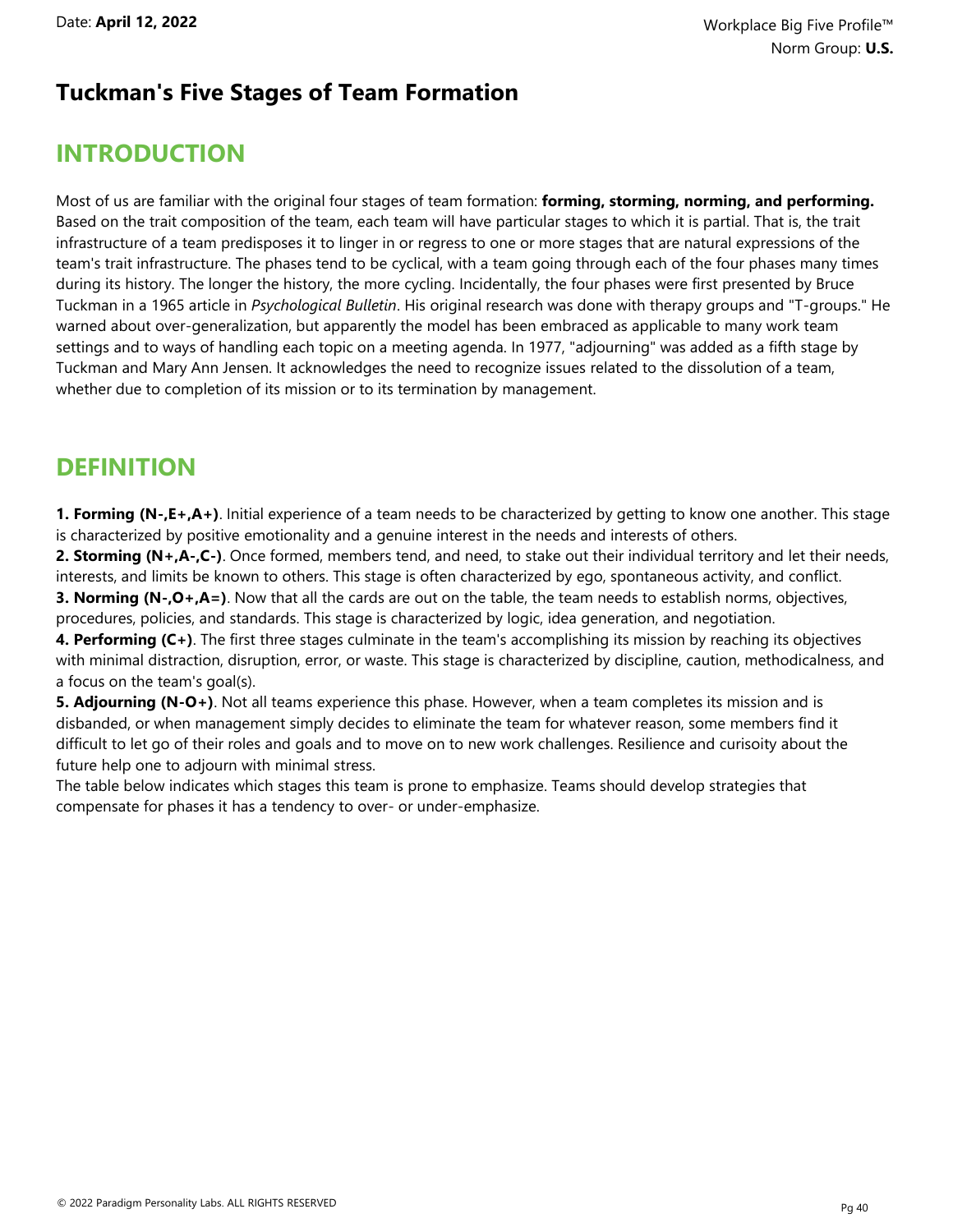|            | Mean | <b>Brief Interpretation</b> | Legend |                           |
|------------|------|-----------------------------|--------|---------------------------|
| Forming    | 46   | Normal Tendency             | < 34.5 | <b>Extremely Avoidant</b> |
| Storming   | 53   | Normal Tendency             | <44.5  | Somewhat Avoidant         |
| Norming    | 50   | Normal Tendency             | < 55.5 | Normal Tendency           |
| Performing | 40   | Somewhat Avoidant           |        |                           |
| Adjouring  | 42   | Somewhat Avoidant           | <65.5  | SomewhatProne             |
|            |      |                             | >65.49 | ExtremelyProne            |



## **INTERPRETATION OF RESULTS**

Your team's mid-range average on "Forming" suggests that your team is situational with regard to needing ways of getting to know each other. Ensure minimal camaraderie by occasional community building, such as coffee and doughnuts.

Your team's mid-range average on "Storming" suggests that the team's tendencies toward conflict and differences of opinion are situational—sometimes confrontive, sometimes avoidant. Identify individual concerns to avoid groupthink or premature decisions.

Your team's mid-range average on "Norming" suggests that the team is situational with regard to planning and analyzing—sometimes taking time to analyze, sometimes not. Remember—time spent in planning is saved in execution.

Your team's low average on "Performing" suggests that it is comprised of spontaneous multi-taskers who likely have trouble with deadlines and error-minimization. Rely on procedures to assist members in proper follow-through and attention to detail.

Your team's low average on "Adjourning" suggests that it is comprised of less resilient individuals who are more desirous of maintaining the status quo. It is important to debrief these members on the importance of letting go of their old roles and goals and becoming engaged in forming the next chapter of their work life.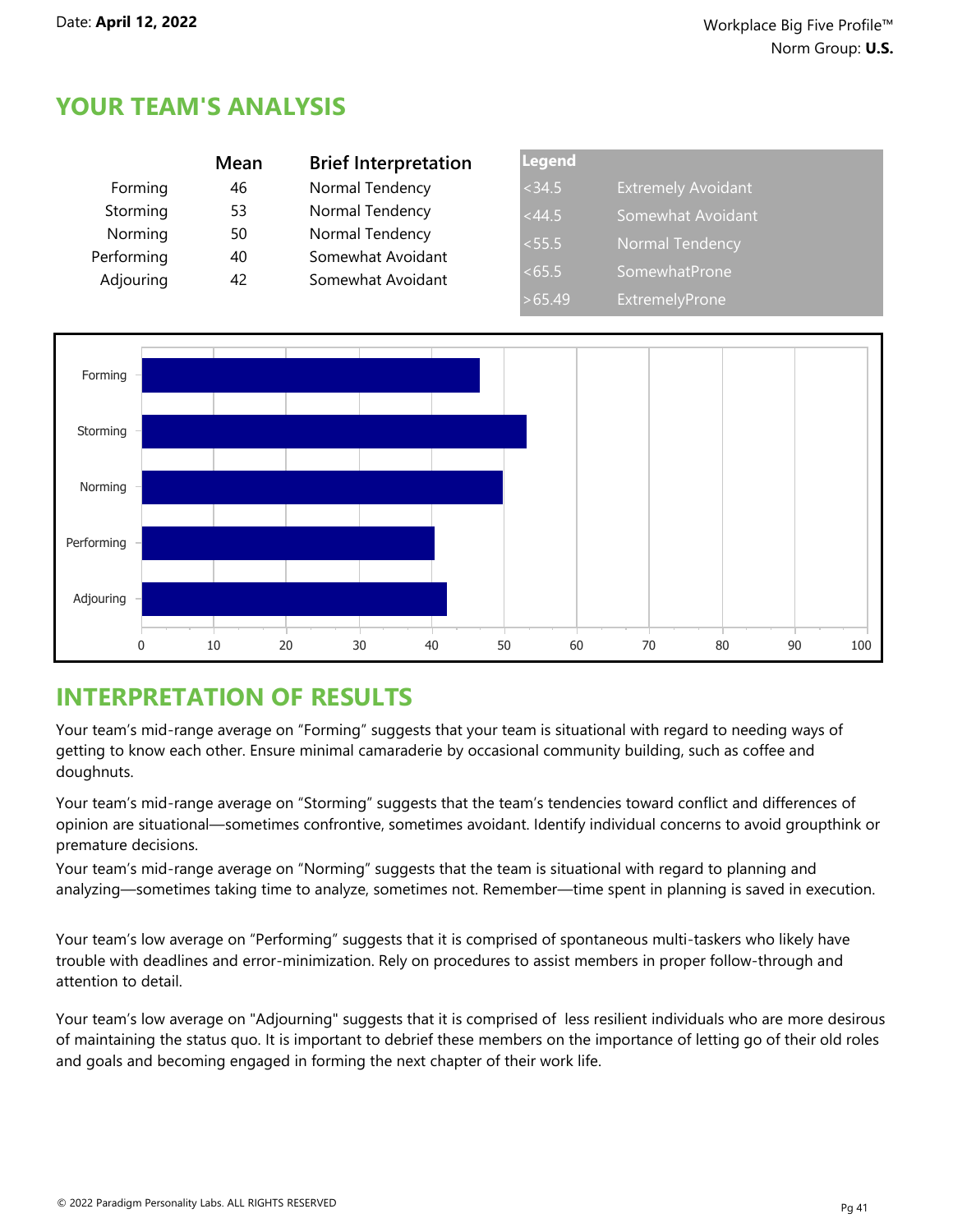| Name                         | Forming  | Storming       | Norming     | Performing | Adjuourning |
|------------------------------|----------|----------------|-------------|------------|-------------|
| Sample Person 1              | 45       | 54             | 52          | 39         | 43          |
| Sample Person 2              | 46       | 53             | 53          | 43         | 43          |
| Sample Person 3              | 53       | 49             | 47          | 38         | 46          |
| Sample Person 4              | 45       | 54             | 52          | 39         | 43          |
| Sample Person 5              | 43       | 52             | 51          | 47         | 41          |
| Sample Person 6              | 46       | 55             | 42          | 35         | 36          |
| <b>High Scoring Members:</b> | $\Omega$ | $\overline{0}$ | $\mathbf 0$ | $\Omega$   | 0           |
| Mid Scoring Members:         | 5        | 6              | 5           | 1          | 1           |
| Low Scoring Members:         |          | 0              | 1           | 5          | 5           |

## **RESOURCES FOR FURTHER INFORMATION**

- · Richard Daly & David Nicoll. (1997). Accelerating a Team's Developmental Process. *OD Practitioner* , 29(4). Available at: http://www.oeinstitute.org/articles/Accelerating\_Team\_Development.pdf
- · Bruce W. Tuckman. (1965). Developmental Sequences in Small Groups. *Psychological Bulletin*, 63, pp. 384-399.
- · Tuckman, Bruce W., & Jensen, Mary Ann C. (1977). 'Stages of small group development revisited', *Group and Organizational Studies*, 2, 419-427.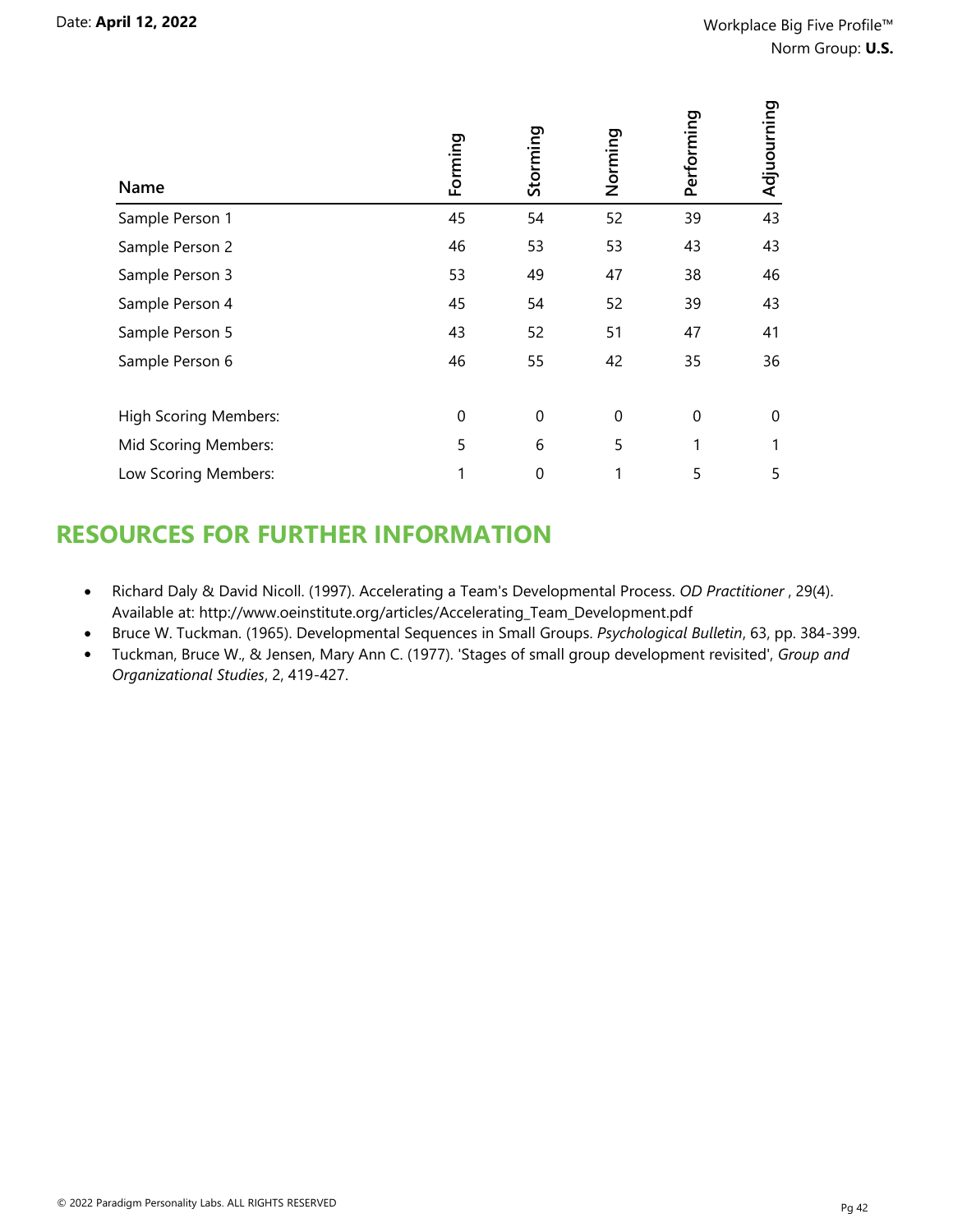#### **RESOURCES FOR TEAMS**

#### *Books and Journal Articles*

Altemeyer, B. (2004). Highly dominating, highly authoritarian personalities. *The Journal of Social Psychology,* 144(4),421-447. Antonioni, D. (1998). Predicting approaches to conflict resolution from big five personality. *International Journal of Conflict Management,* 9(4), 336-355. Belbin, M. (1981; 2003). Management Teams: *Why They Succeed or Fail.* 2nd Ed. Oxford, England: Butterworth-Heinemann. Belbin, M. (1993). *Team Roles at Work.* Oxford, England: Butterworth-Heinemann. Boyd, Ty. (1991). Visions. Butler, J.C. (2000). Personality and emotional correlates of right-wing authoritarianism. *Social Behavior and Personality,* 28(1), 1-14. Ekehammar, B., Akrami, N., Gylje, M., & Zakrisson, I. (2004). What matters most to prejudice: Big five personality, social dominance orientation or right-wing authoritarianism? *European Journal of Personality,* 18(6),463-482. Heaven, P.C.L., & Bucci, S. (2001). Right-wing authoritarianism, social dominance orientation and personality: an analysis using the IPIP measure. *European Journal of Personality,* 15, 49-56. Howard, P.J., & Howard, J.M. (2001). *The Owner's Manual for Personality at Work.* Austin TX: Bard Press. Chapters on Leadership (pp. 115-126) and Teams (pp. 163-172). Kotter, J. (1988). *The Leadership Factor.* Free Press. Kotter, J. (1996). *Leading Change.* Harvard Business School Press. Lencioni, Patrick. (2002). *The Five Dysfunctions of a Team.* Jossey-Bass. Levi, D. (2007). *Group Dynamics for Teams.*2nd Ed. Thousand Oaks CA: Sage Publications. McIntosh-Fletcher, Donna. (1996). *Teaming by Design: Real Teams for Real People.* New York: Irwin. Moberg, P.J. (1998). Predicting conflict strategy with personality traits: Incremental validity and the five factor model. *International Journal of Conflict Management.* 9(3), 258-285. Tuckman, Bruce W. (1965). Developmental Sequences in Small Groups. *Psychological Bulletin,* 63, pp. 384-399.

This standard Teamer™ report comprises the most popular team analyses in the Paradigm suite. Other analyses are available on special request, and may be used in designing a customized Teamer report for your team's use. Incidentally, when we analyze a model developed elsewhere than Paradigm (such as Lencione), we are *not* assessing your actual performance in that model, but rather we are assessing the degree to which your Big Five scores would tend to provide natural energy for those models, based upon published definitions of the terms used in the models. Here are some of the additional team analyses that are available but not included in this report:

• Production vs. Quality • Academic/Work Achievement Mode • Executives vs. Workers • Decision-Making Tendency • Learning Style (Content) • Learning Style (Interactive) • Problem-Solving Styles • Safety Index • Sparing Use of Resources • Use of Time in Meetings • Vocational Preference • Work Habits • Keirsey-Bates Leadership Styles • Kouzes and Posner Styles • Situational Leadership • The FIRO-B Model • SYMLOG • Human Synergistics • Larson & Lafasta • Glenn Parker • Woodcock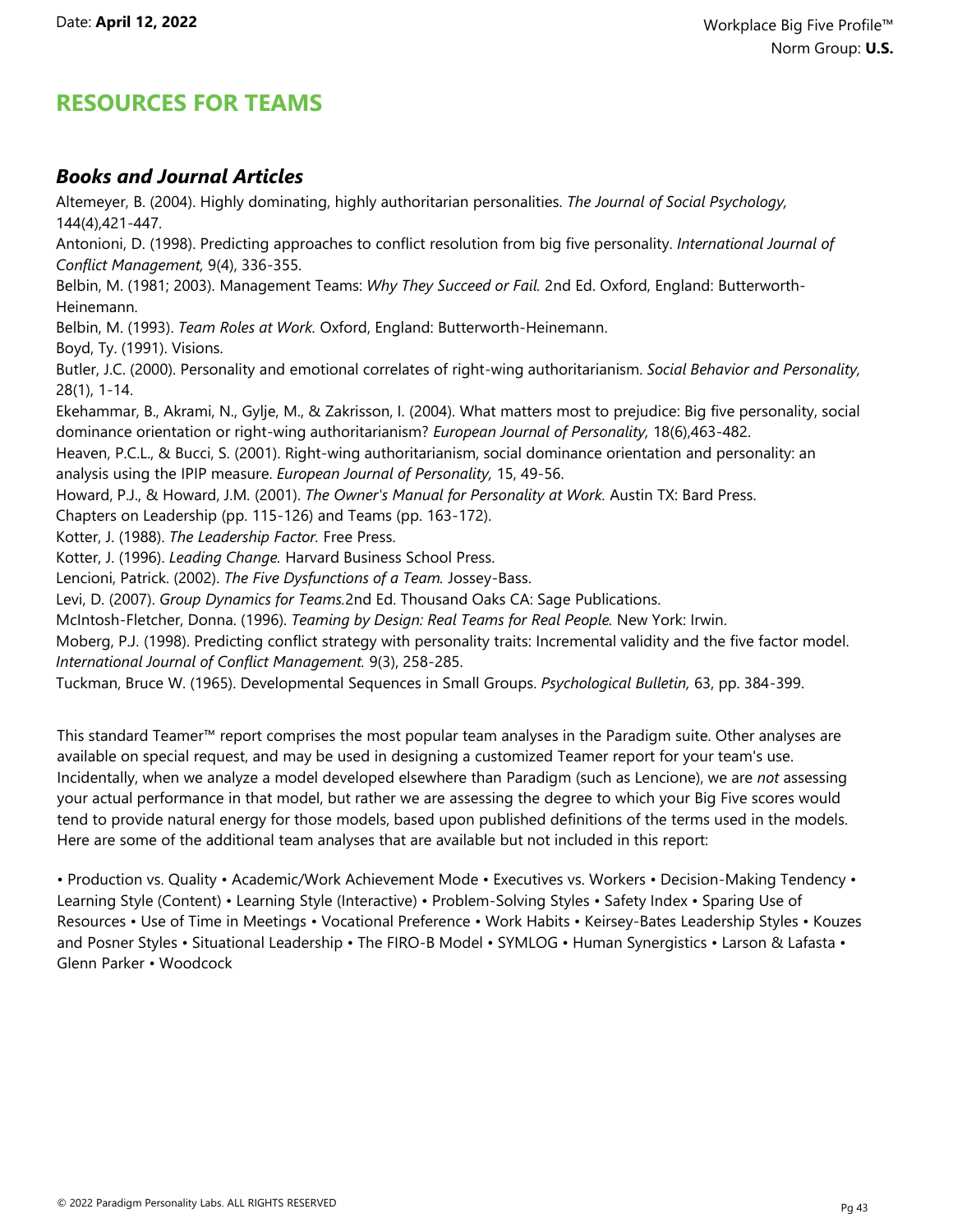## **SUGGESTIONS ON HOW TO USE THIS REPORT**

#### *FOR THE PROFESSIONAL*

As a general rule, this report contains more information than the typical end user can benefit from. Consequently, be selective. Print only those pages for immediate sharing with a client--leave the others until later. To leave pages with a client who does not have the professional qualification/experience to interpret them, is the interpersonal version of a hit-and-run accident. We are ethically obligated to be available to help our clients make meaning out of these reports, to help them form action plans, and to prioritize the implementation of these plans.

So, again, be selective. And, for each part of the report you share with your client, commit to helping them form an action plan. Here are suggested ingredients for such a plan:

- 1. Identify a concept on the page that is important to them, for whatever reason. (e.g., a manager might find the concept of "follow-through" important, as s/he has received feedback on a 360° survey that suggested it needed improvement).
- 2. You can identify such concepts in one of two ways: by reading through relevant sections of the "Overview" section with them, and/or reading through a specific section of the report.
- 3. Discuss how their trait scores explain their behavior with respect to that concept. (e.g., with regard to the example "follow-through", a low score on C would suggest lack of natural energy for organization and methodicalness, while a low score on O would support the need to focus on the here-and-now)
- 4. Determine which Human Resource Optimization (HRO) strategy would be most helpful in optimizing them with respect to the concept: develop, develop with support, compensate, caution, capitalize. (e.g., to compensate for low C, the manager could develop a system with his/her associate to provide periodic reminders)
- 5. Formulate one or more specific activities to implement the strategy for that concept.
- 6. Repeat steps 1-5 as needed. Then, prioritize elements of the action, with target dates and special requirements/resources identified for each. We recommend the "Act III" format: Do What? By When? What's needed? (arranged in three columns)
- 7. Provide for future follow-up sessions to determine progress towards goals, and any additional resources needed to be successful.
- 8. Remember to emphasize throughout the process that scores in these reports do not describe "performance," but rather describe the natural energy available to support such performance. For example, one can perform well in "follow-through" without being naturally organized (i.e., high C2), but follow-through comes more easily, more naturally, when one has the traits (i.e., high C2) that support it.